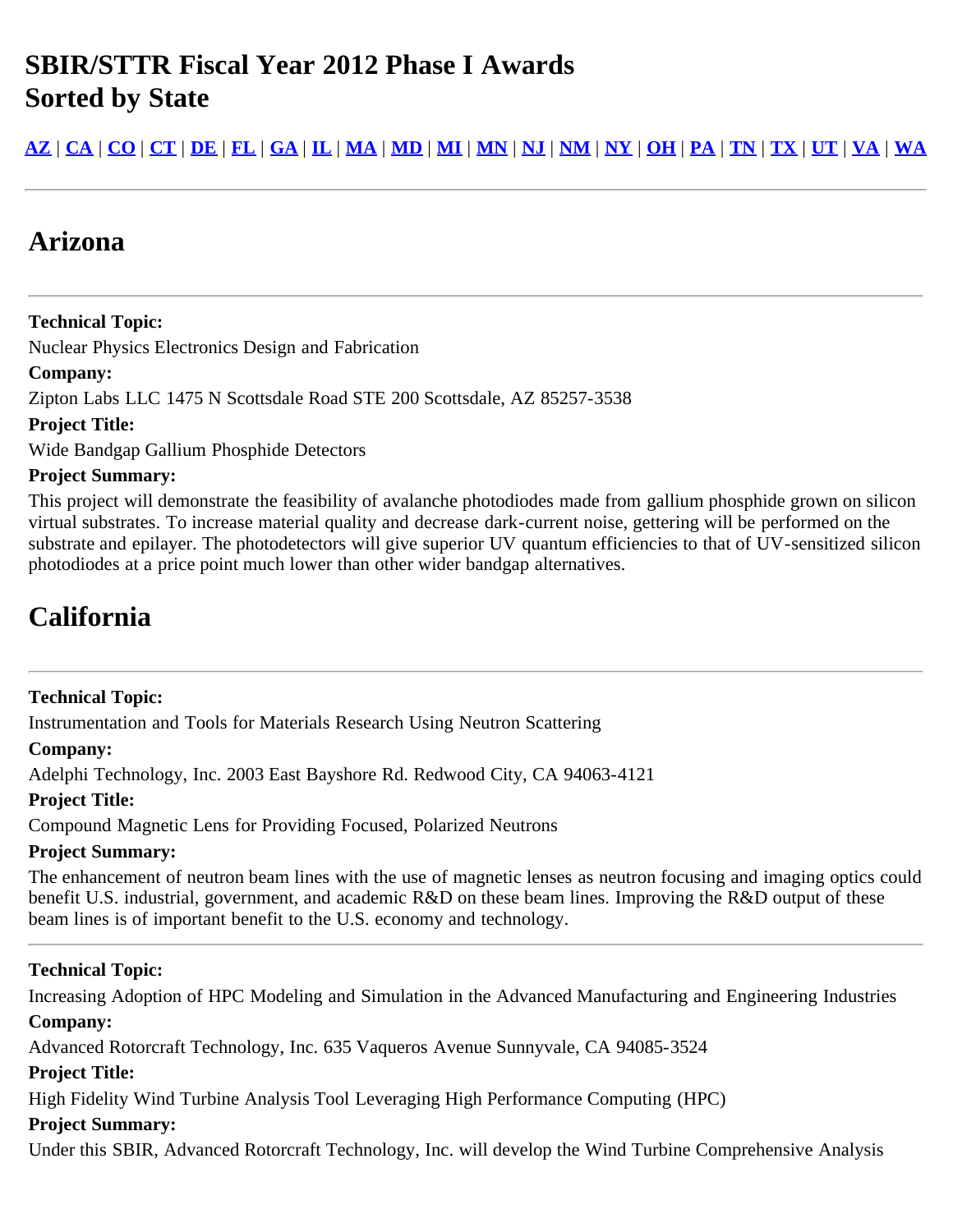System (WTCAS). WTCAS will provide turnkey wind turbine analysis functionality to allow the wind industry to better analyze and implement novel wind turbine designs that improve performance and reliability, reduce acoustic noise, and lower maintenance costs.

## **Technical Topic:**

Nuclear Physics Electronics Design and Fabrication

## **Company:**

Advanced Science and Novel Technolog 27 Via Porto Grande Rancho Palos Verdes, CA 90275-4878

## **Project Title:**

Multi-Channel Time-to-Digital Converter for Pulse Shape Analysis

## **Project Summary:**

The proposed multi-channel time-to-digital converter provides highly accurate representation of time intervals in the form of binary codes. It features eight conversion channels with a possibility to deliver full information about eight sampling points on the input signal and is beneficial for the DOE experiments, as well as military and commercial applications in medical, space, aircraft, and automotive industries.

## **Technical Topic:**

Ancillary Technologies for Accelerator Facilities

## **Company:**

Alameda Applied Sciences Corporation 3077 Teagarden Street San Leandro, CA 94577-5720

## **Project Title:**

Nb Coatings for Bellows used in SRF Accelerators

## **Project Summary:**

Alameda Applied Sciences Corporation proposes to use existing cathodic arc deposition hardware to provide a costeffective upgrade for existing phosphor bronze accelerator bellows. AASC's commercial business will benefit from licensing this technology for upgrading many of today's cutting edge accelerators.

## **Technical Topic:**

Nuclear Physics Accelerator Technology

## **Company:**

Alameda Applied Sciences Corporation 3077 Teagarden Street San Leandro, CA 94577-5720

## **Project Title:**

MgB2 coatings for future SRF accelerators

## **Project Summary:**

This project will increase the state of the art in MgB2 film deposition using a novel dual cathodic arc vacuum source to deposit MgB2 on Nb substrates in a single step.

## **Technical Topic:**

Nuclear Physics Isotope Science and Technology

## **Company:**

Alameda Applied Sciences Corporation 3077 Teagarden Street San Leandro, CA 94577-5720

## **Project Title:**

High Separative Power Vacuum Arc Centrifuge

## **Project Summary:**

This project will demonstrate a robust, cost effective isotope separation technology to efficiently produce rare isotopes for medical diagnostics, research and industrial applications.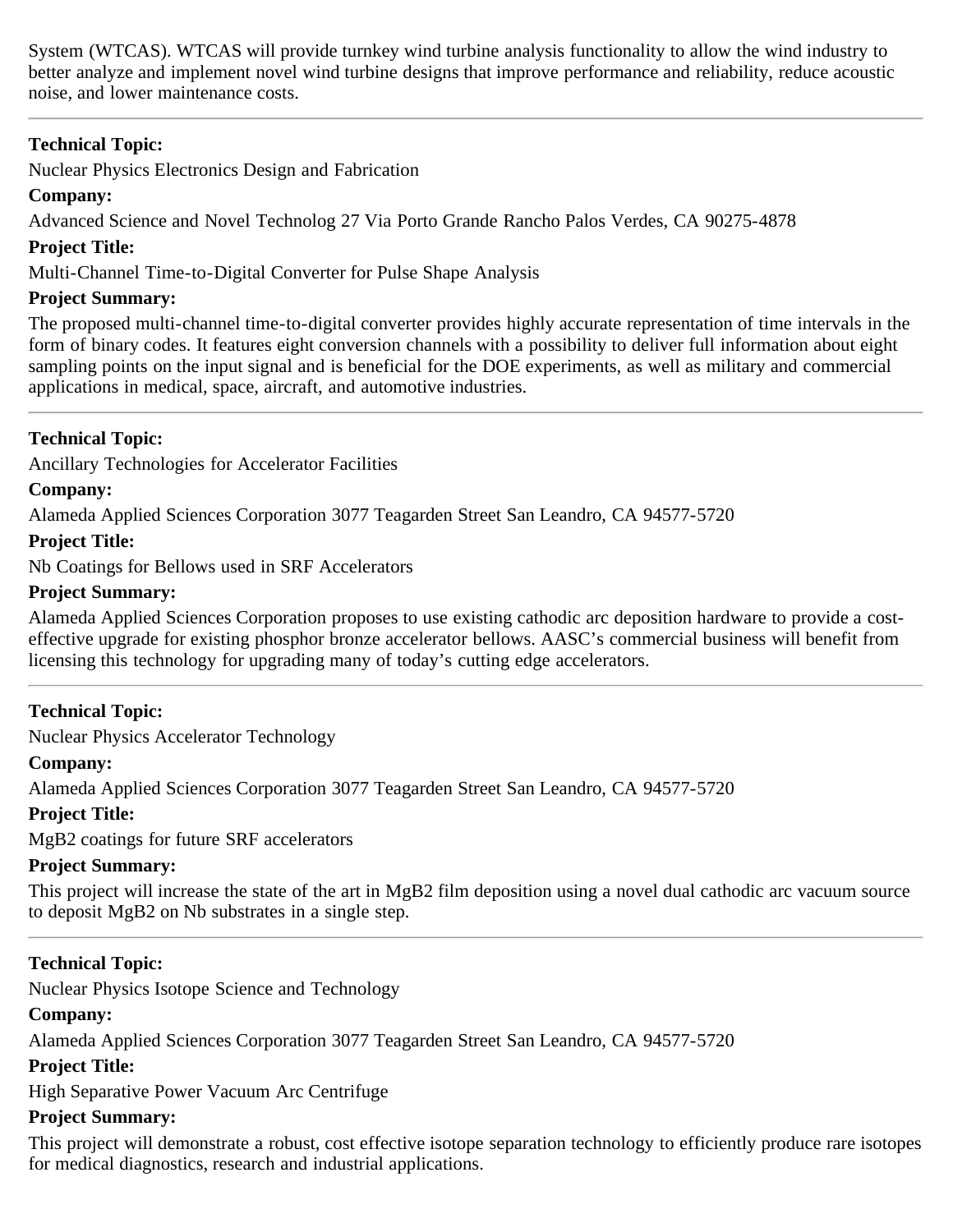Radio Frequency Accelerator Technology for High Energy Accelerators and Colliders

## **Company:**

Alameda Applied Sciences Corporation 3077 Teagarden Street San Leandro, CA 94577-5720

## **Project Title:**

Linear Gas Jet with Tailored Density Profile

## **Project Summary:**

This project will demonstrate a test bed to reduce the cost of laser plasma accelerator development. Laser plasma accelerators have the potential to reduce the cost and size of particle accelerators for medicine, industry and science.

## **Technical Topic:**

Instrumentation for Electron Microscopy and Scanning Proble Microscopy

## **Company:**

Anasys Instruments Corp 121 Gray Avenue Suite 100 Santa Barbara, CA 93101-1809

## **Project Title:**

Resonance-Enhanced Infrared Nanospectroscopy (REINS) based on Atomic Force Microscopy

## **Project Summary:**

This STTR project will provide nanoscale measurement and mapping of the chemical composition of a wide range of materials and biological samples. This project will have extensive applications in materials and life sciences, including accelerated development of novel materials including those for energy generation, storage and conservation.

## **Technical Topic:**

Carbon Cycle Measurements of the Atmospthere and the Biosphere

## **Company:**

Applied Spectra, Inc. 46661 Fremont Blvd Fremont, CA 94538-6410

## **Project Title:**

New Technology of Rapid Isotopic Measurement of Soil Organic Manner to Quantify Carbon Sequestration in Climate Change Studies

## **Project Summary:**

This project will demonstrate and evaluate a new technology called LAMIS (Laser Ablation Molecular Isotopic Spectroscopy) which was developed to address the measurement of carbon and nitrogen isotopes. LAMIS provides isotope ratio measurements in real-time, at atmospheric pressure (no mass spectrometer) and without sample preparation.

## **Technical Topic:**

Instrumentation for Electron Microscopy and Scanning Proble Microscopy

## **Company:**

Asylum Research Corporation 6310 Hollister Ave Santa Barbara, CA 93117-3115

## **Project Title:**

High Throughput Ionic and Electronic Transport Probing System

## **Project Summary:**

Nanoscale probing and testing is essential to rapid evaluation and development of candidate energy storage materials. This project will develop a High Throughput Ionic and Electronic Transport Probing System to quickly evaluate these materials for their potential for increasing battery and fuel cell energy density and efficiency.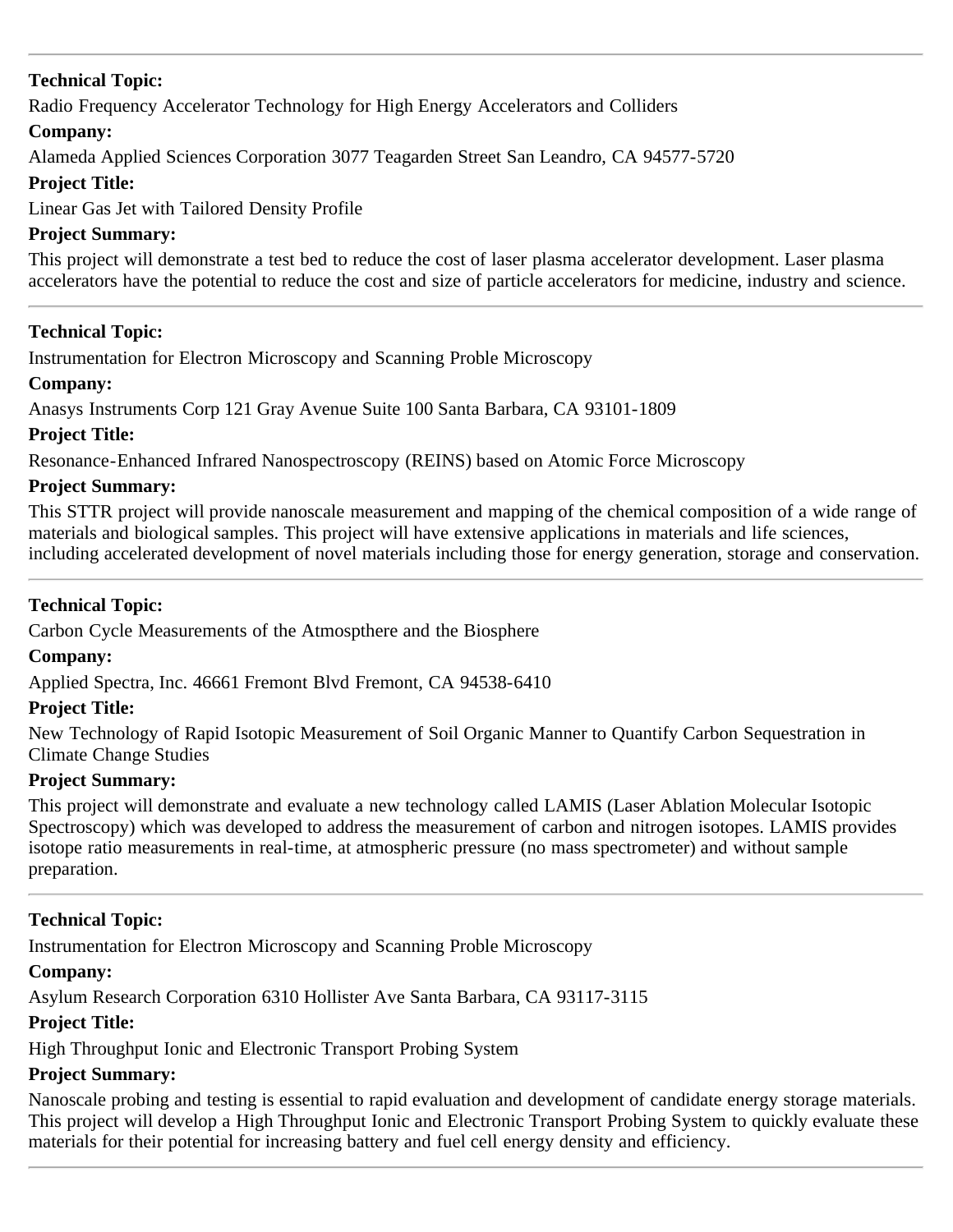Advanced Network Technologies and Services

## **Company:**

Aurrion, Inc. 130 Robin Hill Road STE 300 Goleta, CA 93117-3153

## **Project Title:**

Integrated 100Gb/s Transmitter Chips

## **Project Summary:**

This project will improve the performance of individual semiconductor chip-based components and also allow the integration of all of these components into a single chip enabling the power and size of a typical XFP module today. Wafer scale integration and foundry fabrication also will ultimately enable a significantly lower cost for these modules.

## **Technical Topic:**

Atmospheric Measurement Technology

## **Company:**

Brechtel Manufacturing Incorporated 1789 Addison Way Hayward, CA 94544-6900

## **Project Title:**

Development of a Compact Instrumentation Package for Characterization of Aerosols, Turbulence and Surface Characteristics in the Arctic from Unmanned Aerial Vehicles

## **Project Summary:**

Brechtel Manufacturing Incorporated (BMI) proposes to develop a new air quality and climate change-relevant instrument suite to measure the size distribution of airborne nanoparticles. The device will be simple to use, inexpensive, easily deployable for remote operation, and offer sensitivity to a broad range of particles found in the air we breathe.

## **Technical Topic:**

Advanced Sources for Accelerator Facilities

## **Company:**

Calabazas Creek Research, Inc. 690 Port Drive San Mateo, CA 94404-1010

## **Project Title:**

Asymmetric Immersed Pole Undulators for Advanced Radiation Sources

## **Project Summary:**

Calabazas Creek Research, Inc. (CCR) is proposing to develop a high-field, short-period magnetic undulator, the Asymmetric Immersed Pole (AIP) undulator, for applications in high-energy accelerator light sources. The AIP undulator will extend the performance of light sources and their applications to nano-materials, applied physics, chemistry, biology, and the commercial, medical, and military technologies they support.

## **Technical Topic:**

Radio Frequency Accelerator Technology for High Energy Accelerators and Colliders

## **Company:**

Calabazas Creek Research, Inc. 690 Port Drive San Mateo, CA 94404-1010

## **Project Title:**

Advanced Klystrons for High Efficiency Accelerator Systems

## **Project Summary:**

This project will develop a type of klystron that will drive particle accelerators much more efficiently. The klystrons will be useful for research and medical accelerators, and other DoD and commercial applications.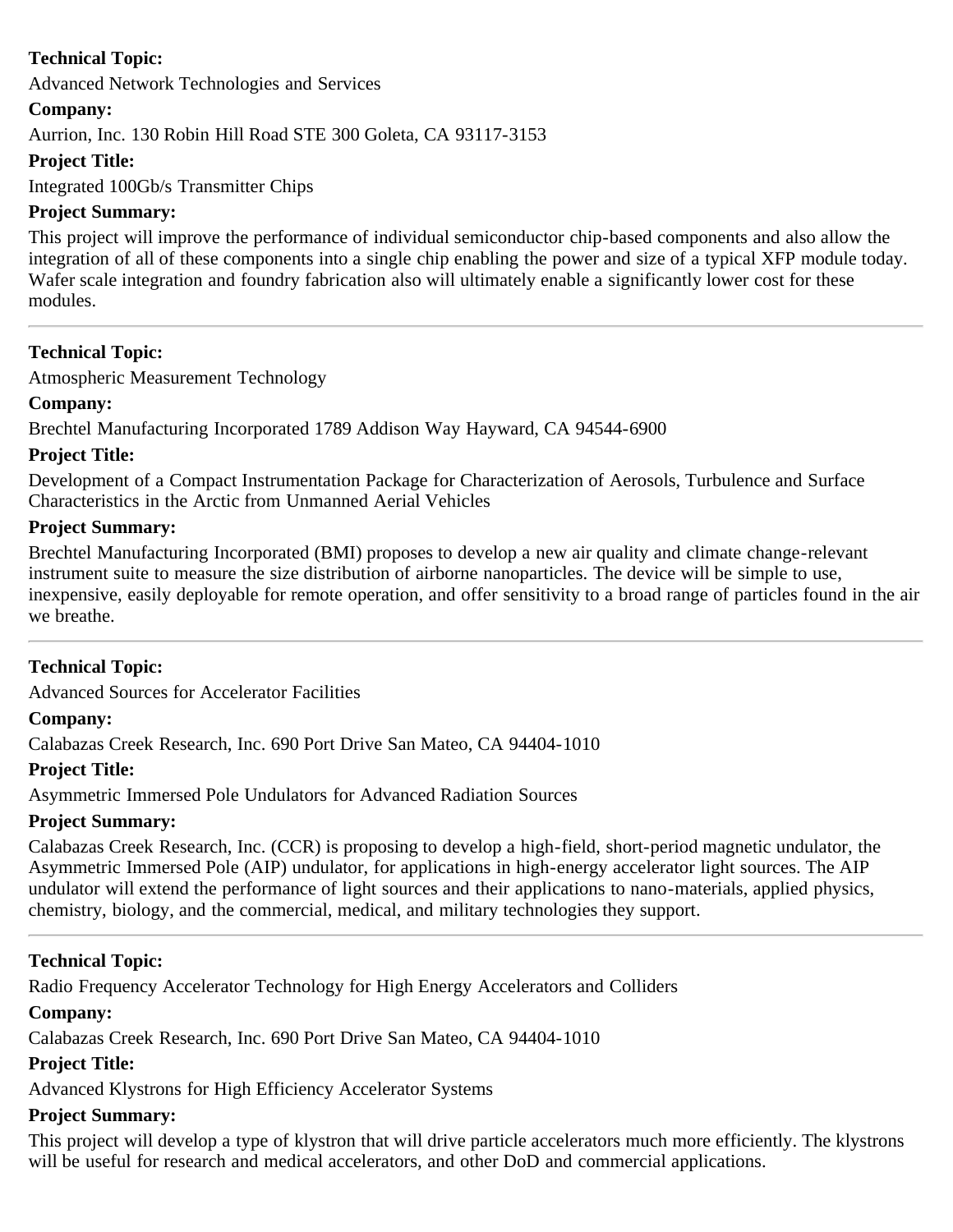Advanced Concepts and Technology for High Intensity Accelerators

## **Company:**

Calabazas Creek Research, Inc. 690 Port Drive San Mateo, CA 94404-1010

## **Project Title:**

1300 MHz PPM Focused Klystron for Project X

## **Project Summary:**

Calabazas Creek Research, Inc. (CCR) is proposing to develop a 0.5 MW – 1 MW PPM-focused klystron. The advanced design of this device is expected to result in system costs that are significantly lower than those possible with conventional klystrons. The klystron will be useful for research and medical accelerators and other DoD and commercial applications.

## **Technical Topic:**

Fusion Science and Technology

## **Company:**

FAR-TECH, Inc. 10350 Science Center Drive, Suite 15 San Diego, CA 92121-1136

## **Project Title:**

Fully Parallel MHD Stability Code

## **Project Summary:**

FAR-TECH, Inc. plans to develop an effective numerical plasma stability analysis tool which will be used in examination of different plasma confinement approaches and in performance assessment of existing and proposed fusion experiments on the pass to develop commercially feasible nuclear fusion reactor.

## **Technical Topic:**

Nuclear Physics Accelerator Technology

## **Company:**

FAR-TECH, Inc. 10350 Science Center Drive, Suite 15 San Diego, CA 92121-1136

## **Project Title:**

RF Heating Modeling Tools for Electron Cyclotron Resonance Ion Sources

## **Project Summary:**

This project will develop software that will decrease the cost of operating sources of highly charged ions that are used in nuclear physics research as well as applications such as proton therapy.

## **Technical Topic:**

Ancillary Technologies for Accelerator Facilities

## **Company:**

Gener8 Incorporated 535 Del Rey Ave. Sunnyvale, CA 94085-3514

## **Project Title:**

Integrated 2.0 Micron Modelocked Laser for E-SASE Advanced Accelerator Applications

## **Project Summary:**

We propose a novel new architecture for a mode-locked laser at 2.0 microns that is designed to achieve sub-100 fs pulse widths for application to free-electron laser (FEL)-based light sources that are using the enhanced selfamplified spontaneous emission (ESASE).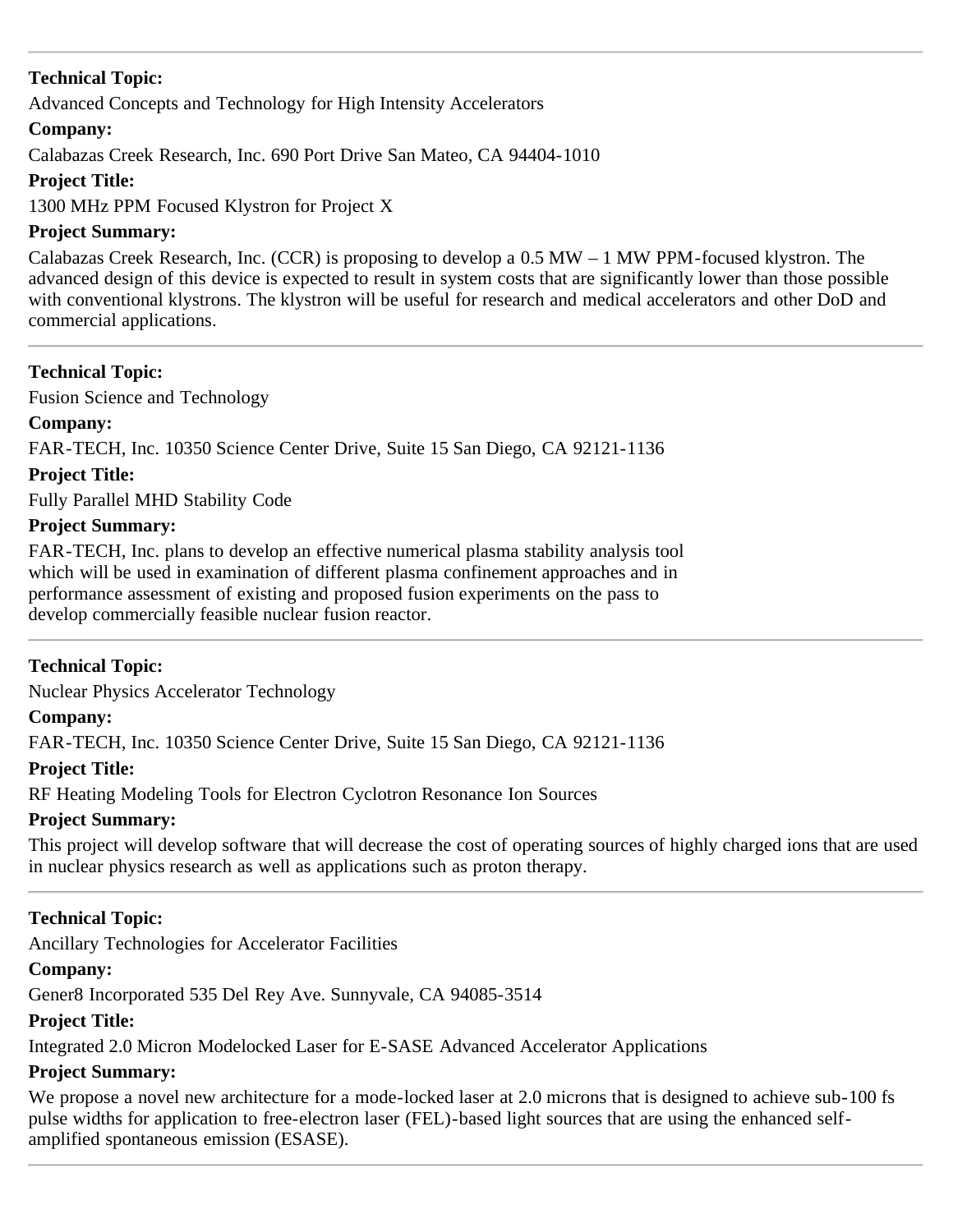Genomic Science and Related Biotechnologies

## **Company:**

GigaGen Inc. 409 Illinois St San Francisco, CA 94158-2509

## **Project Title:**

Massively Parallel Single Cell Transcriptomics

## **Project Summary:**

Biofuel and ecology researchers want to understand this variation microorganisms single cell level, but conventional technology for single cell analysis is slow and expensive. We propose a new technology that will make single cell analysis much faster and cheaper, which has important applications in biofuels, ecology, and biomedicine.

## **Technical Topic:**

Advanced Clean Energy Research

## **Company:**

Green Pacific Biologicals, Inc. 409 Illinois St San Francisco, CA 94158-2509

**Project Title:**

A Novel Oil Secretion Mechanism for Cost-Effective Algal Biofuel Production

## **Project Summary:**

This project will develop novel bioengineering solutions that, if successful, will reduce production costs of renewable algae biofuels to around \$50/barrel.

## **Technical Topic:**

Nuclear Physics Accelerator Technology

## **Company:**

InnoSense LLC 2531 West 237th Street Suite 127 Torrance, CA 90505-5245

## **Project Title:**

Refractory Oxides with Tunable Porosity and Geometry as Versatile Fast-Release Solid Catchers for Rare Isotopes

## **Project Summary:**

This project will support the DOE program objectives, which aim to develop refractory, solid catchers for the efficient production of rare isotopes of single-species molecular vapors. The proposed technology will help to promote understanding of how stars explode or how elements from iron to uranium are created.

## **Technical Topic:**

Radio Frequency Accelerator Technology for High Energy Accelerators and Colliders

## **Company:**

INTA 2281 Calle de Luna Santa Clara, CA 95054-1002

## **Project Title:**

High Power S-Band Vacuum Dry Load for SLAC Linac using Innovative Highly Conductive Materials and Novel Manufacturing Technologies.

## **Project Summary:**

High peak power RF loads are employed to terminate the remaining energy of RF sources in high-energy linear particle accelerators. The proposed project will develop high power loads that can reliably terminate the increased power of modern RF sources.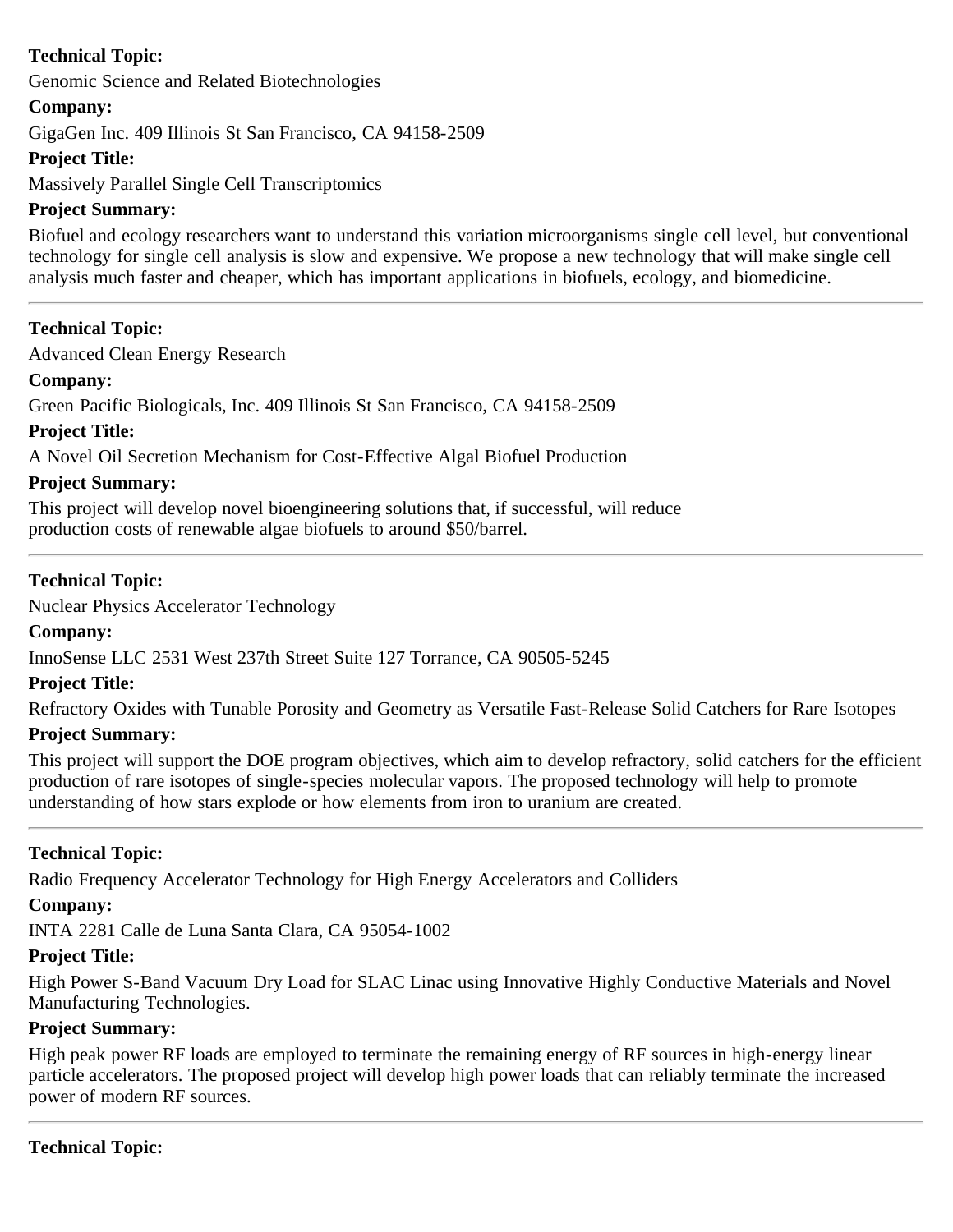## High Energy Density Plasmas and Inertial Fusion Energy

## **Company:**

JANX Service 1530 Grand Ave Piedmont, CA 94611-4330

## **Project Title:**

Study of Implosion Physics of High-Energy z-Pinches

## **Project Summary:**

The project is aiming to make breakthroughs in the driver technology for Inertial Confinement Fusion, which could be a major component of the next generation of the cheap and green energy.

## **Technical Topic:**

Genomic Science and Related Biotechnologies

## **Company:**

Kultevat, LLC 2692 E Street San Diego, CA 92102-2717

## **Project Title:**

Rapid Impedance Methods for Assaying Hydrocarbons and Fermentable Sugars in Plant Materials

## **Project Summary:**

The goal of this project is to develop tools and methods which shorten the time, and reduce the cost, of breeding new, improve bioenergy crops, and enhancing their yield traits.

## **Technical Topic:**

Carbon Cycle Measurements of the Atmospthere and the Biosphere

## **Company:**

KWJ Engineering Incorporated 8440 Central Avenue Suite 2D Newark, CA 94560-3453

## **Project Title:**

High Performance Low Power Electrochemical CO2 Gas Sensor

## **Project Summary:**

This SBIR program will develop a novel sensor that will support the acquisition of high quality data to support carbon cycle management throughout the United States. This sensor will provide reliable data on CO2 ambient changes in a wide variety of locations.

## **Technical Topic:**

Technologies for Subsurface Characterization and Monitoring

## **Company:**

Los Gatos Research 67 East Evelyn Avenue Suite 3 Mountain View, CA 94041-1518

## **Project Title:**

Site-Specific Nitrous Oxide Isotope Analyzer for Measuring Bioremediation

## **Project Summary:**

Los Gatos Research proposes to develop a field-deployable analyzer to monitor bioremediation of contaminated soil and groundwater by measuring the emitted nitrous oxide and its isotopes. Such measurements are critical to monitoring and improving bioremediation at contaminated DOE sites.

## **Technical Topic:**

Carbon Cycle Measurements of the Atmospthere and the Biosphere

## **Company:**

Los Gatos Research 67 East Evelyn Avenue Suite 3 Mountain View, CA 94041-1518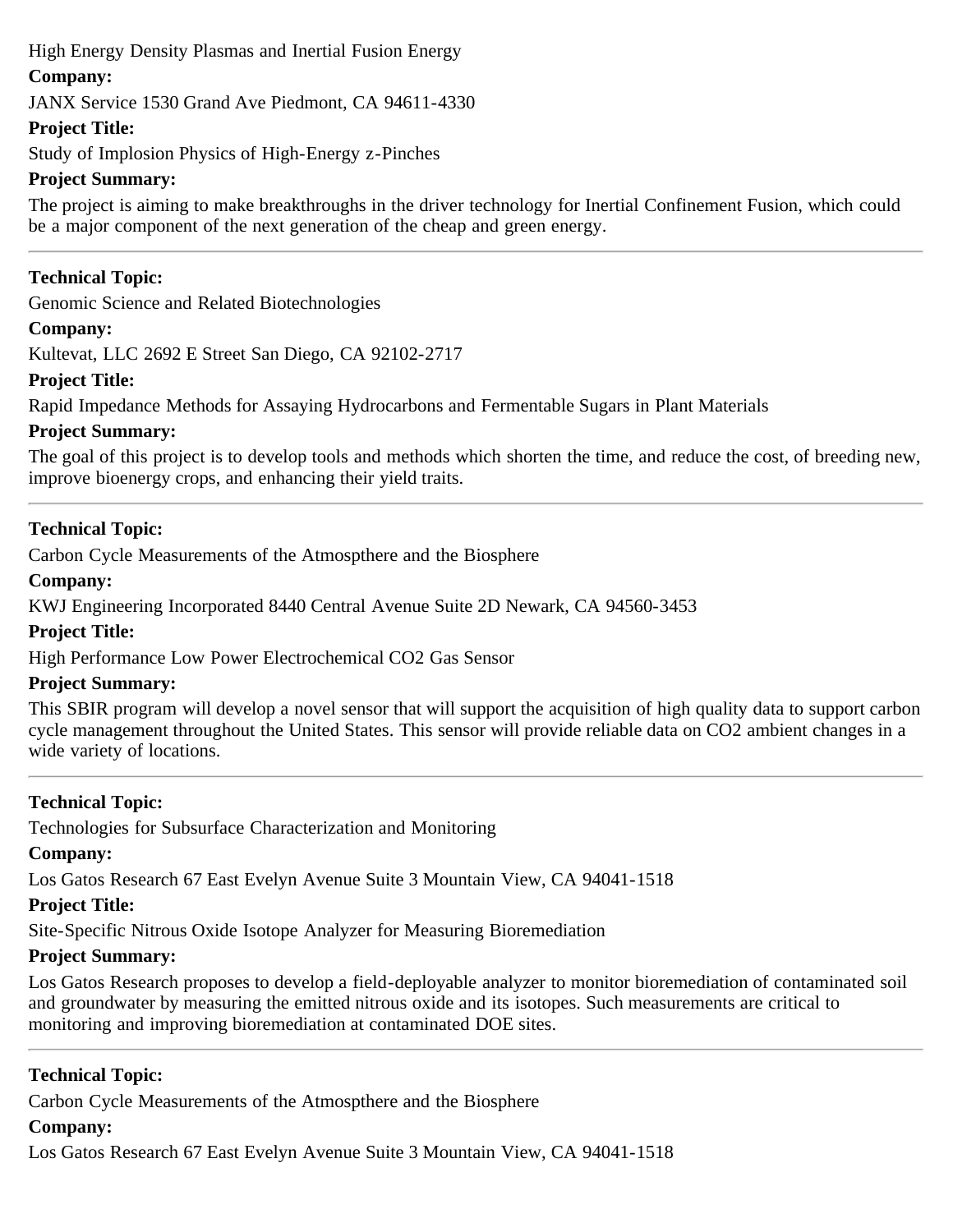## **Project Title:**

Portable System for the Measurements of Concentration, Isotopic Composition and Flux of Ambient CH4 and CO2 Released from Soil and Water

## **Project Summary:**

Los Gatos Research proposes to develop a field-deployable analyzer to monitor greenhouse gases (e.g. methane and carbon dioxide) emitted from the soil. Such measurements are critical to better understanding the Earth's carbon balance and developing unconventional energy sources (e.g. shale gas deposits).

#### **Technical Topic:**

High Performance Materials for Nuclear Application

#### **Company:**

MATECH / GSM 31304 Via Colinas, Suite 102 Westlake Village, CA 91362-6731

#### **Project Title:**

High Temperature SiC/SiC CMCs Tailored for Nuclear Environments

#### **Project Summary:**

MATECH seeks to demonstrate high purity stoichiometric SiC/SiC composites using USA's first low cost, domestic SiC ceramic fibers for use in advanced nuclear reactors. This technology could not only improve America's energy self-reliance, but generate significant high wage domestic manufacturing jobs.

#### **Technical Topic:**

Nuclear Physics Electronics Design and Fabrication

**Company:**

Pacific Microchip Corp. 3916 Sepulveda Blvd. #108 Culver City, CA 90230-4650

**Project Title:**

Transceiver ASIC for 100Gbps Detector Data Link

#### **Project Summary:**

This project will develop a low power radhard wide temperature range 100Gbps transceiver ASIC. This ASIC will be compliant with the 100Gbps Ethernet (100GbE) standard and will satisfy the data throughput needs of most demanding detector interfaces of nuclear physics instruments such as those required at FRIB.

## **Technical Topic:**

High-Field Superconductor and Superconduction Magnet Technologies for High Energy Particle Colliders

#### **Company:**

Particle Beam Lasers, Inc. 18925 Dearborn Street Northridge, CA 91324-2807

## **Project Title:**

Magnet Coil Designs Using YBCO High Temperature Superconductor (HTS)

## **Project Summary:**

This SBIR will advance the use of an exciting new technology for generating magnetic fields. Immediate applications in particle physics are expected and numerous areas of technology could benefit if the work is successful. Young researchers will have the opportunity to contribute significantly to the work of this SBIR.

## **Technical Topic:**

Carbon Cycle Measurements of the Atmospthere and the Biosphere

## **Company:**

Physical Optics Corporation 20600 Gramercy Place, Bldg. 100 Torrance, CA 90501-1821 **Project Title:**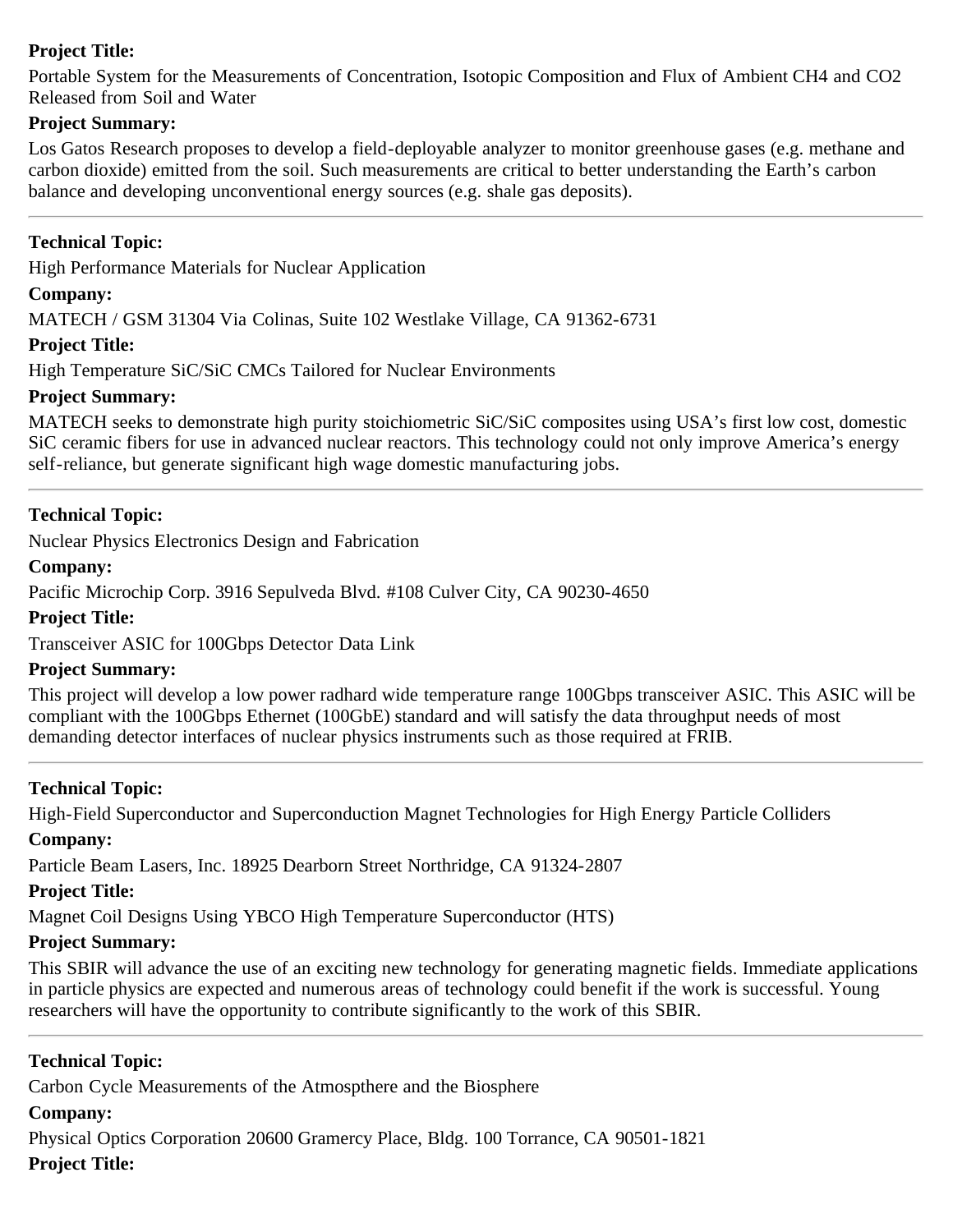#### Carbon Sensor Network System

#### **Project Summary:**

Measurement technology is needed to quantify annual net changes of carbon in terrestrial vegetation, and in emissions from various sources, over large areas. A network of all-weather, miniaturized, high-accuracy optical sensors will be developed for simultaneous monitoring of carbon dioxide, carbon monoxide, and methane concentrations distributed over large areas.

## **Technical Topic:**

Technology to Support BES User Facilities

#### **Company:**

PolarOnyx, Inc. 2526 Qume Drive Suites 17 & 18 San Jose, CA 95131-1870

#### **Project Title:**

Mid-Infrared High Energy Ultrafast Fiber Laser for X-Ray Science

## **Project Summary:**

A high energy mid-infrared ultrafast fiber laser system will be developed for next generation long wavelength pumped X-ray sources. It will enable high energy (10 mJ), short pulse (100 fs), and compact high energy study.

## **Technical Topic:**

Advanced Concepts and Technology for High Energy Accelerators

## **Company:**

Radiabeam Technologies, LLC. 1717 Stewart Street Santa Monica, CA 90404-4021

## **Project Title:**

The Next Generation Photoinjector

#### **Project Summary:**

This project will develop industrially the next generation electron source, an important tool for advancing future scientific discoveries and American scientific leadership in the world.

## **Technical Topic:**

Advanced Sources for Accelerator Facilities

## **Company:**

Radiabeam Technologies, LLC. 1717 Stewart Street Santa Monica, CA 90404-4021

## **Project Title:**

Laser-Free RF-Gun as a Powerful THz Source

## **Project Summary:**

This project will develop an intense, compact terahertz (T-ray) source. Applications include small container and personnel screening, cancer diagnosis and fundamental research.

## **Technical Topic:**

Nuclear Physics Accelerator Technology

## **Company:**

Radiabeam Technologies, LLC. 1717 Stewart Street Santa Monica, CA 90404-4021

#### **Project Title:**

Advance Additive Manufacturing Method for SRF Cavities of Various Geometries

## **Project Summary:**

This project will manuafacture a superconducting accelerator with innovative additive fabrication techniques. This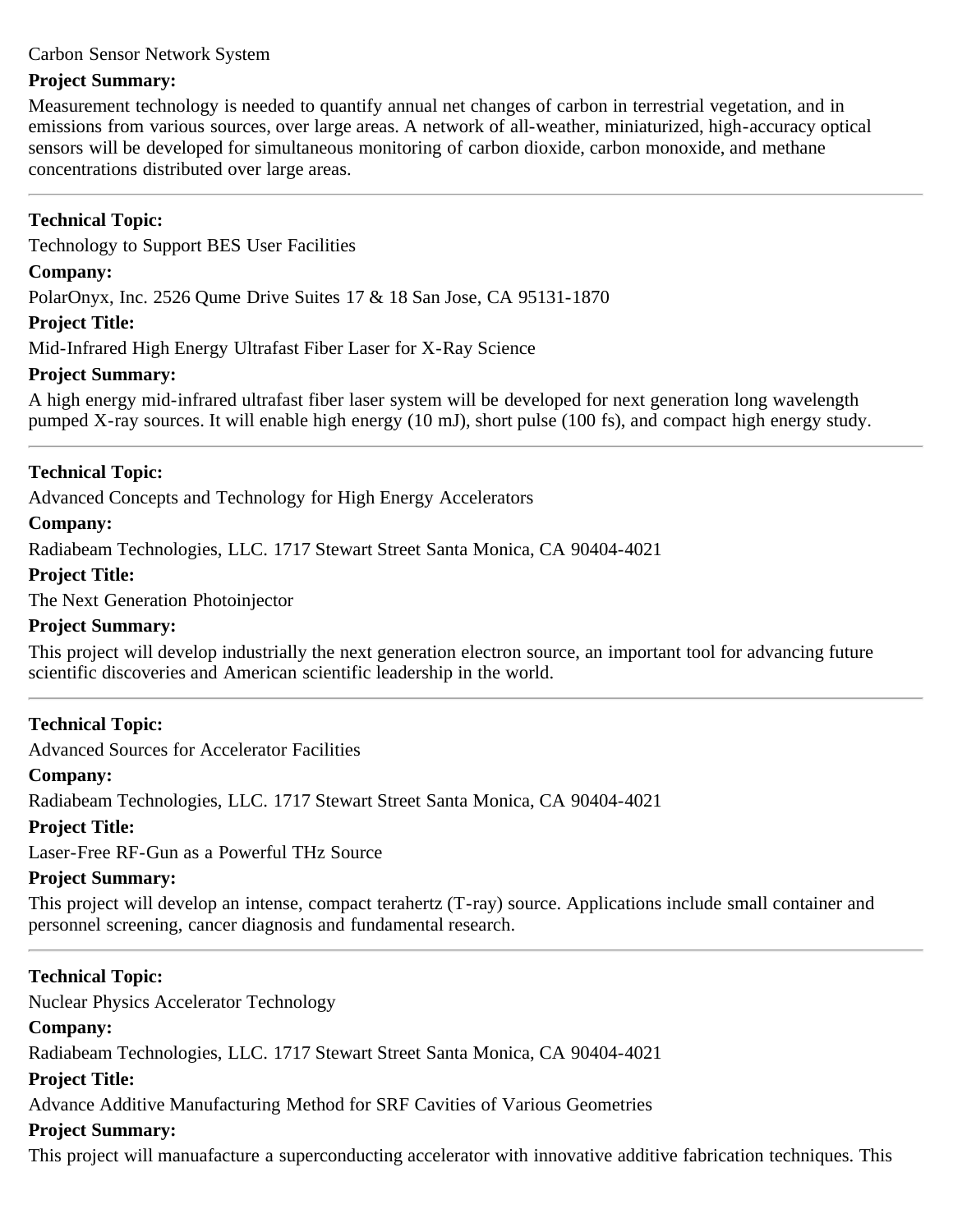Technology to Support BES User Facilities

## **Company:**

Radiabeam Technologies, LLC. 1717 Stewart Street Santa Monica, CA 90404-4021

## **Project Title:**

Sub-Femtosecond Bunch Length Diagnostic

## **Project Summary:**

This project will develop an ultrafast diagnostic with an unprecedented timing resolution of sub-femtoseconds, the natural time-scale of atomic motion. Such a device will find numerous applications in the areas of medicine, industry, security, and basic research.

## **Technical Topic:**

Technology to Support BES User Facilities

## **Company:**

Radiabeam Technologies, LLC. 1717 Stewart Street Santa Monica, CA 90404-4021

## **Project Title:**

Inverse Compton Source for Extreme Ultraviolet Lithography

## **Project Summary:**

This project will develop an extremely bright source of extreme ultraviolet and X-ray radiation, which can be used for semiconductor manufacturing, medical imaging, and homeland security.

## **Technical Topic:**

Nuclear Physics Instrumentation, Detection Systems and Techniques

## **Company:**

Tungsten Heavy Powder, Inc. 7430 Trade Street San Diego, CA 92121-2410

## **Project Title:**

Development and Testing of New Tungsten Based Absorber Materials with Accordion Geometries for Nuclear Physics Applications

## **Project Summary:**

The proposed research effort would fabricate custom accordion shaped tungsten sheets. In the future, these preformed absorber plates will provide a simple and inexpensive material for the construction of large scale particle detectors in nuclear, high energy and space physics experiments, and for shielding purposes. It may also find commercial applications in x-ray instrumentation, medical imaging, baggage and container inspection, and material analysis.

## **Technical Topic:**

Advanced Network Technologies and Services

## **Company:**

Ultra Communications, Inc. 990 Park Center Drive, Suite H Vista, CA 92081-8352

## **Project Title:**

Embedded Photonic Components for 100 Gbps Data Transport

## **Project Summary:**

This program will develop technology for integrating optical interconnections within high performance ASIC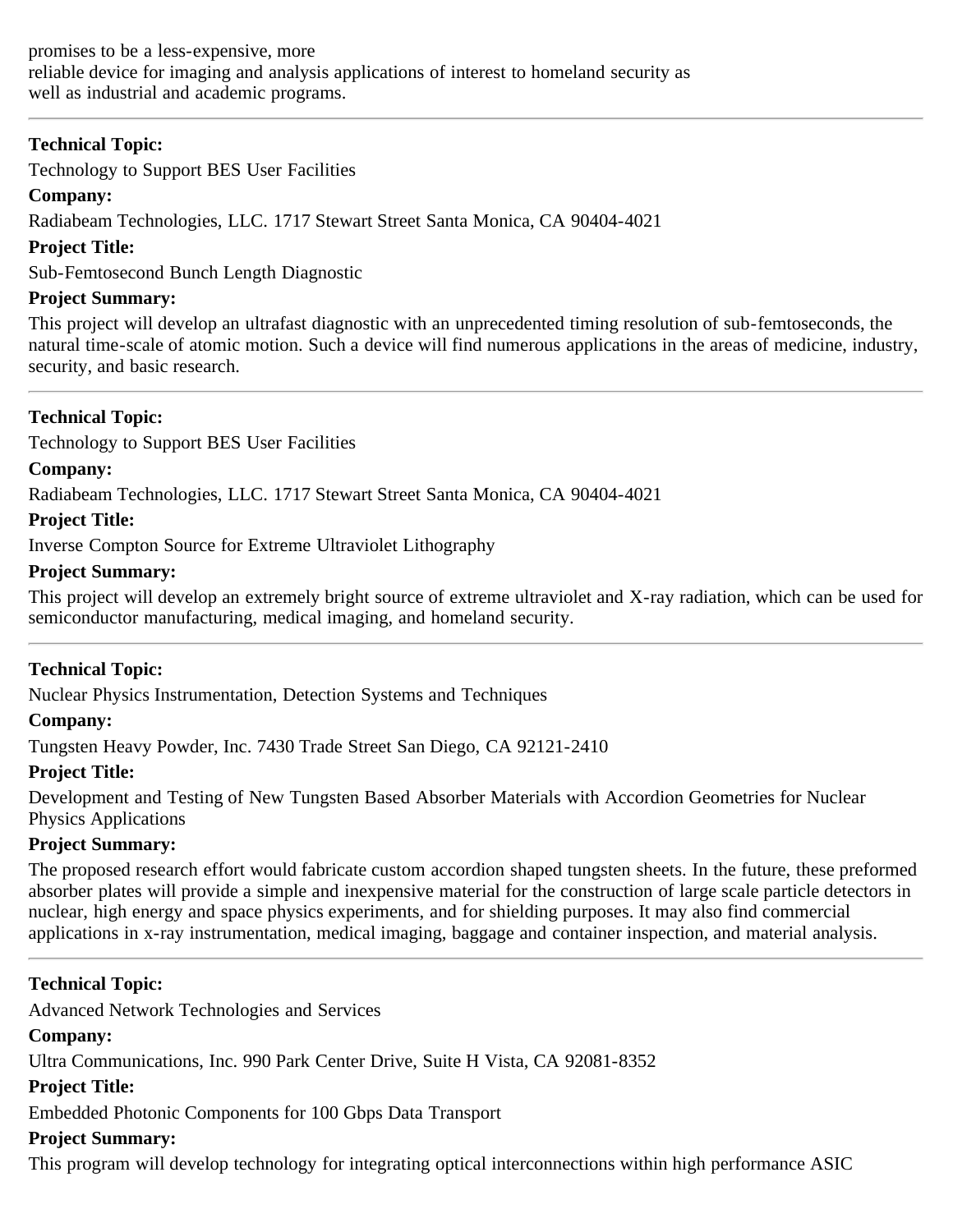packaging. This innovation to fiber optic component technology increases the performance, reduces the size and reduces the power consumption of optical communications within dense network systems, such as advanced distributed computing systems and data centers. This technology will address the evolution of data transmission requirements, as the trend continues to implement optical components in close proximity to the data source/sink.

## **Technical Topic:**

Catalysis

#### **Company:**

UltraCell LLC 399 Lindbergh Avenue Livermore, CA 94551-9291

#### **Project Title:**

Integrated Reformer with an Electrochemical Separator using a High Temperature Solid Acid Membrane

## **Project Summary:**

A new reactor will be designed and fabricated to perform hydrogen generation, purification, and compression simultaneously. The new reactor can be used as a standalone hydrogen generator or integrated into a fuel cell system.

## **Technical Topic:**

Advanced Technologies and Materials for Fusion Energy Systems

## **Company:**

Ultramet 12173 Montague Street Pacoima, CA 91331-2210

## **Project Title:**

Robust Cellular Solid Breeder Material for Enhanced Tritium Production

## **Project Summary:**

Nuclear fusion offers a technically viable means of generating energy consistent with current consumption levels and environmental preservation. Establishing the commercial viability of fusion requires the development of advanced materials and structures that allow reliable operation in the demanding reactor environment.

## **Technical Topic:**

Radio Frequency Accelerator Technology for High Energy Accelerators and Colliders

## **Company:**

Ultramet 12173 Montague Street Pacoima, CA 91331-2210

## **Project Title:**

Advanced Manufacturing and Testing of Seamless High-Purity Niobium Superconducting Radio Frequency Cavities

## **Project Summary:**

Large quantities of high-purity niobium radio frequency cavities are needed for particle accelerators in fields as diverse as high-energy physics and airport security. Advanced chemical vapor deposition processing is being developed for economical fabrication of seamless high-purity niobium cavities.

## **Technical Topic:**

Technology to Support BES User Facilities

## **Company:**

Xradia, Inc. 4385 Hopyard Road Pleasanton, CA 94588-2758

## **Project Title:**

Development of Optimized Controls and Hardware for Synchrotron Hard X-Ray Microscopes with Advanced Spectroscopic Capabilities

## **Project Summary:**

Xradia Inc. and Stanford Accelerator Laboratory are jointly developing a solution for elemental and oxidation state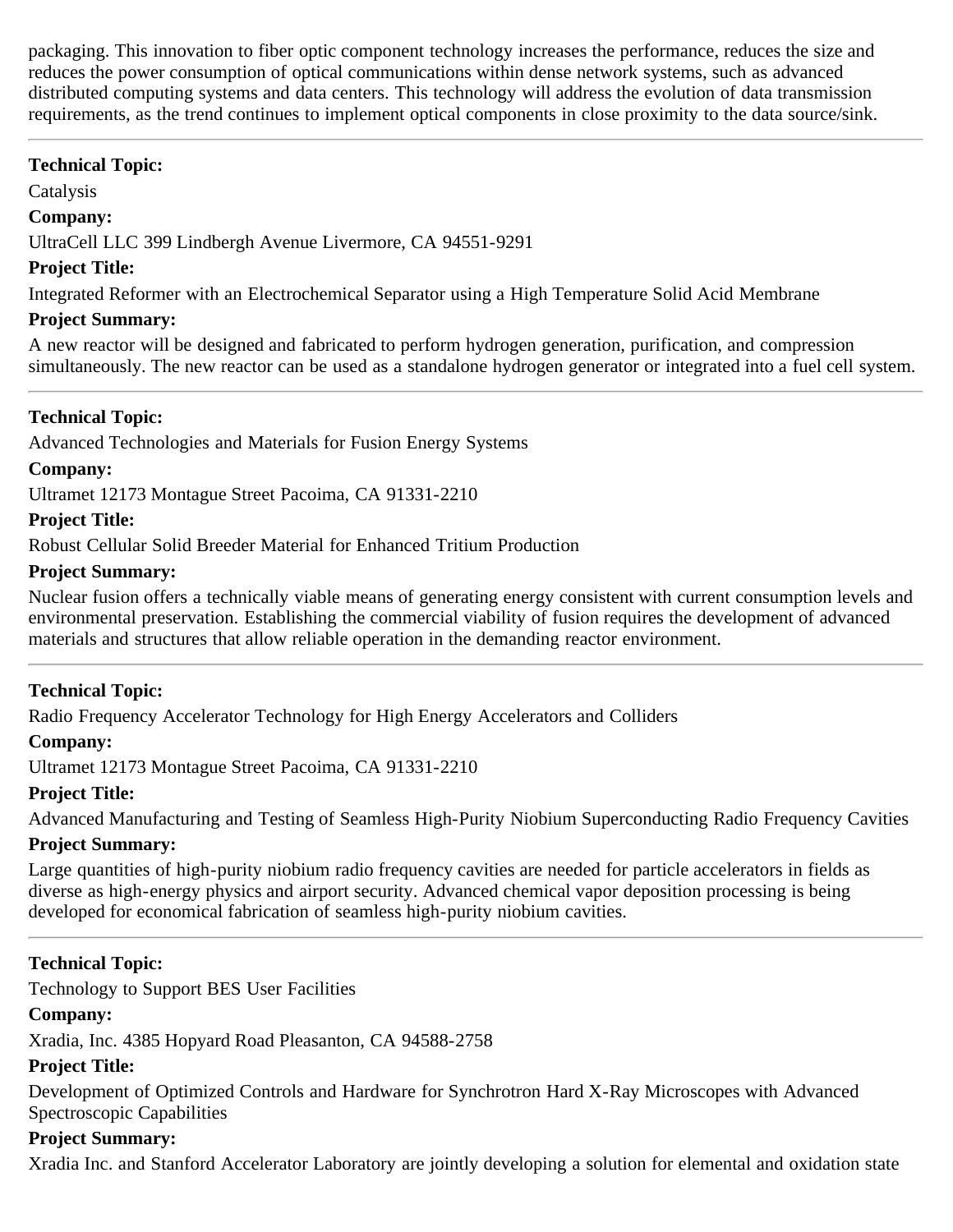analysis in 3-D at nanometer length scale. Key applications for this technology are the development of new, reliable energy conversion and storage solutions based on nanotechnology.

## **Technical Topic:**

Genomic Science and Related Biotechnologies

## **Company:**

Zachary Apte DBA EvolveMol 1442A #444 Walnut St. Berkeley, CA 94709-1405

## **Project Title:**

A Microfluidic Platform for the Discovery and Functional Annotation of Metagenomic Enzymes

## **Project Summary:**

This project will develop a high-throughput, microfluidic platform technology to identify genes and metabolic networks involved in producing enzymes with specific activity. This technology will take a enzyme substrate and rapidly find metagenomic sequences involved in its conversion. The method allows quick sampling of the enormous functional reservoir of novel genes from a metagenome for applications in bioenergy, biosequestration, bioremediation and beyond.

## <span id="page-11-0"></span>**Colorado**

## **Technical Topic:**

Advanced Technologies and Materials for Fusion Energy Systems

## **Company:**

Advanced Conductor Technologies LLC 3271 Big Horn St Boulder, CO 803013246-

## **Project Title:**

REBCO Coated Conductor Cables for Fusion Magnets

## **Project Summary:**

The development of high-performance magnet cables made from high-temperature superconductors is necessary for the US to maintain their leadership position in superconductivity research, materials science, and fusion research.

## **Technical Topic:**

Advanced Technologies and Materials for Fusion Energy Systems

## **Company:**

Composite Technology Development, In 2600 Campus Drive, Suite D Lafayette, CO 80026-3359

## **Project Title:**

High-Shear-Strength, Radiation-Resistant Electrical Insulations for Plasma Confinement Magnets

## **Project Summary:**

High-performance magnets are a key component of the fusion energy programs under development by the U.S. Department of Energy. This work seeks to extend the state of the art in magnet technology to ensure the reliable operation of these future machines.

**Technical Topic:** Atmospheric Measurement Technology **Company:** Droplet Measurement Technologies 2545 Central Avenue Boulder, CO 80301-2865 **Project Title:**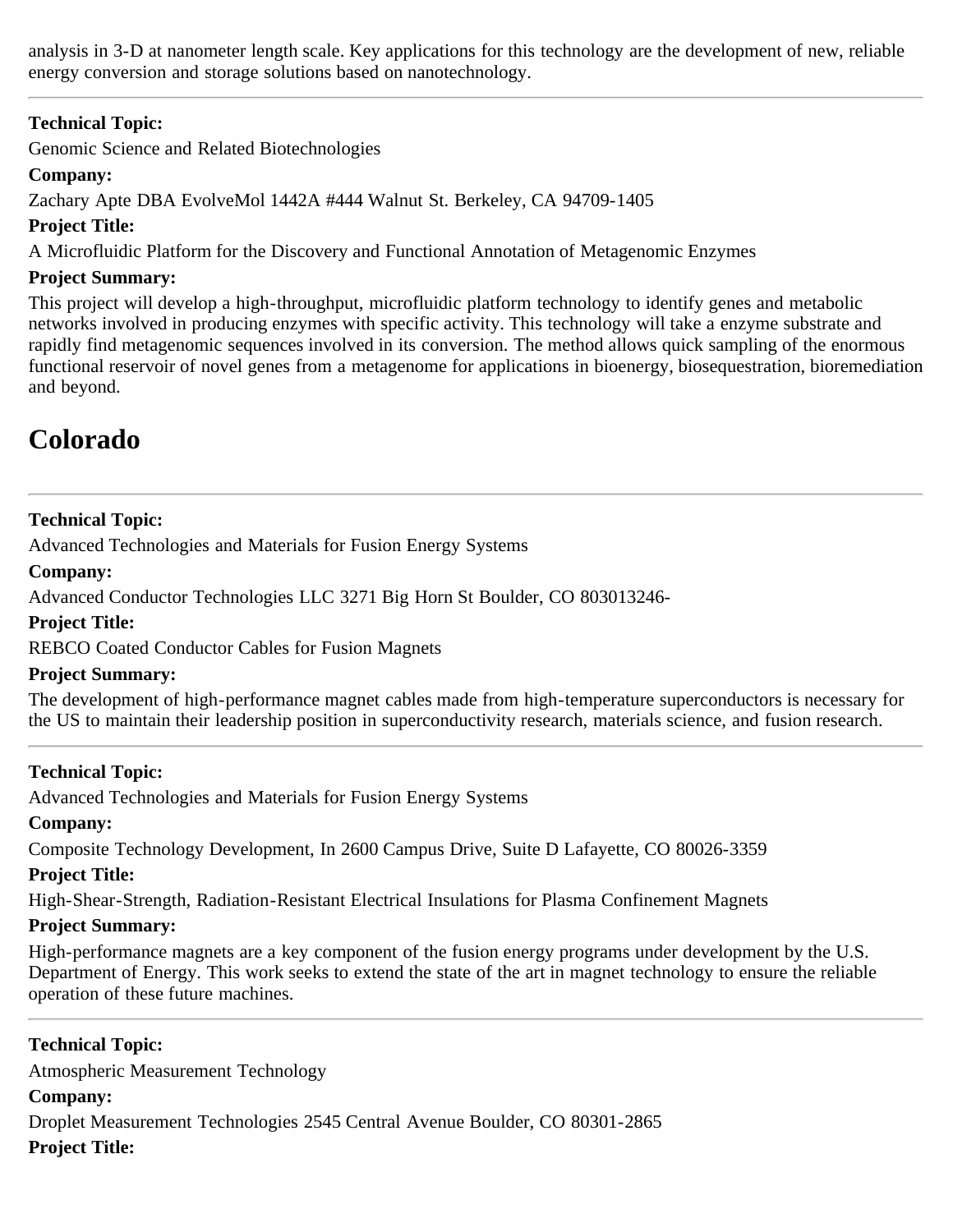A Compact, Low Power Depolarization Backscattering Cloud Spectrometer for Water and Ice Discrimination

## **Project Summary:**

An ultra-light, low power instrument is being developed to make airborne measurements of the properties of aerosol and cloud particles, in particular water droplets and ice crystals in Arctic Clouds. This instrument is highly sensitive to particle shape and has immediate applications on commercial aircraft for detecting volcanic ash, dust and ice crystals, all particles that impact engine performance.

## **Technical Topic:**

Technology to Support BES User Facilities

## **Company:**

Kapteyn-Murnane Laboratories Inc. 1855 S 57th Ct Boulder, CO 80301-2811

## **Project Title:**

Advanced Technologies for Compact 100 W-class Ultrafast Ti:sapphire Lasers to Support DOE Facilities Needs

## **Project Summary:**

We propose to develop a high power ultrafast Ti:Sapphire amplifier system whose performance is well beyond the capabilities of current state of art technologies. This system will have very wide applicability in both science and industry, including for new science at the Advanced Photon Source at Argonne National Laboratory.

## **Technical Topic:**

Increasing Adoption of HPC Modeling and Simulation in the Advanced Manufacturing and Engineering Industries

## **Company:**

Light Foundry, LLC 2920 Bluff Street #214 Boulder, CO 80301-1269

## **Project Title:**

User-Centered, Collaborative, Web and Radiance-Based Lighting Simulation, Visualization, and Analysis

## **Project Summary:**

This proposed research effort will create innovative, collaborative lighting analysis and visualization tools based on the Radiance simulation software, which will help a variety of people formulate, manage, and solve complex environmental problems. These tools will help people design green-buildings that are both beneficial to the environment and its occupants.

## **Technical Topic:**

Atmospheric Measurement Technology

## **Company:**

Seaforth, LLC Campus Delivery - 1320 Engineering Research Center - CSU Fort Collins, CO 80523-1320

## **Project Title:**

Versatile Instrument for Broadband Measurements of Aerosol Extinction and Absorption

## **Project Summary:**

Optical properties of aerosols play a key role in air quality, visibility, and potential effects of climate change. The proposed instrument provides new and improved capability in terms of measuring aerosol optical properties to address these challenges.

**Technical Topic:** Low Temperature Plasmas **Company:** Symbios Technologies, LLC 116 North College Avenue Suite 7 Fort Collins, CO 80524-4425 **Project Title:**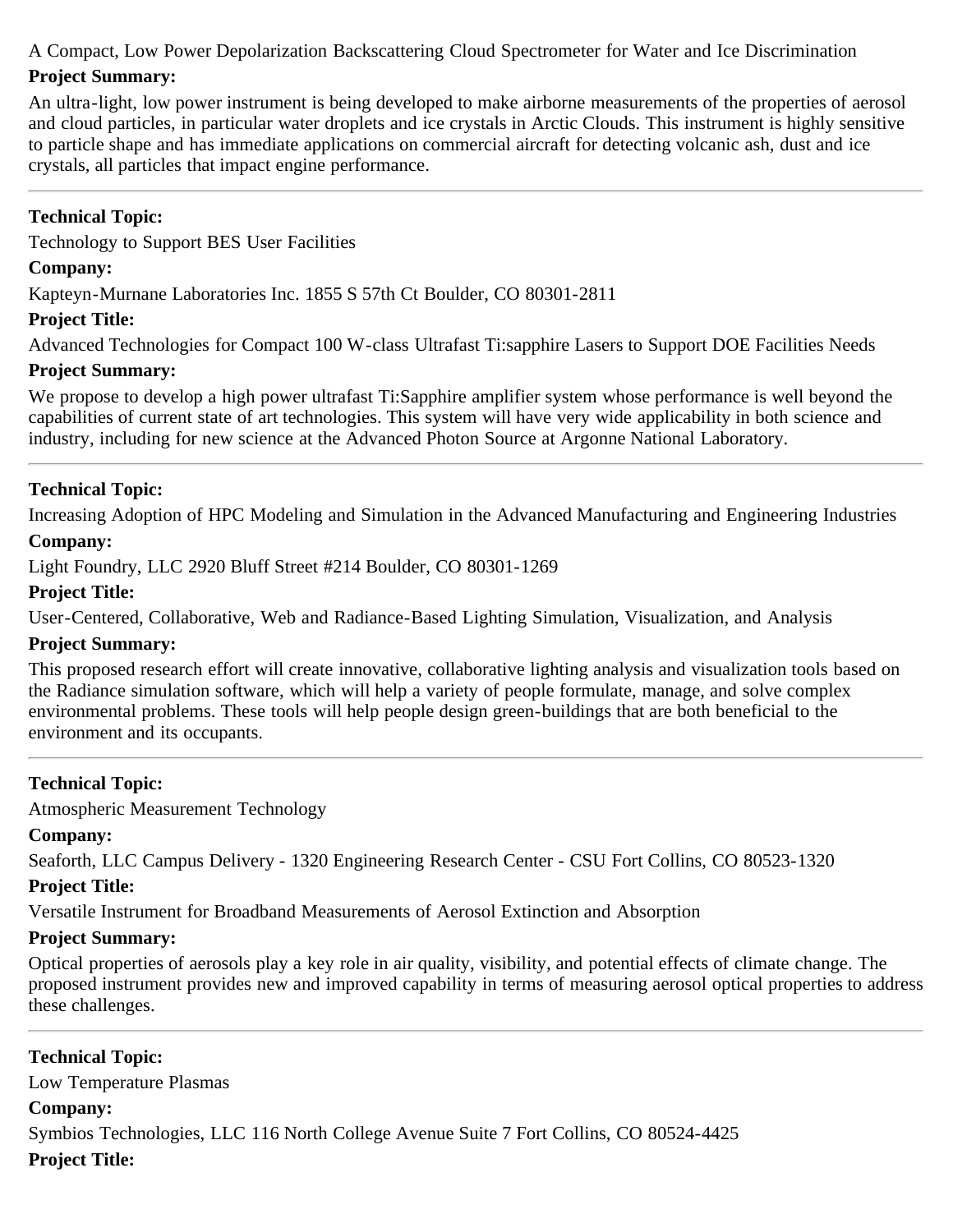Elimination of Biological Matter in Power Plant Cooling Water using Low Temperature Plasma

## **Project Summary:**

The cooling water used in power plants is an ideal breeding ground for bacteria and algae that decrease plant efficiency, drive up operating costs, and sometimes harm human health. We are developing a system that kills these organisms using an low temperature electrical plasma, without the need for added chemicals.

## **Technical Topic:**

High Performance Materials for Nuclear Application

## **Company:**

TDA Research, Inc. 12345 W. 52nd Ave. Wheat Ridge, CO 80033-1916

## **Project Title:**

Crack-free, Oxidation-Immune Coatings for Carbons

## **Project Summary:**

This project will develop coatings that protect advanced materials used in nuclear reactor cores from degrading during both normal operation and accidents, increasing the safety of advanced reactor designs.

## **Technical Topic:**

Advanced Sources for Accelerator Facilities

## **Company:**

Tech-X Corporation 5621 Arapahoe Ave Boulder, CO 80303-1379

#### **Project Title:**

Software for Modeling and Design of Diamond Amplifier Cathodes

#### **Project Summary:**

Novel high-current, high-brightness, low emittance electron sources are required for operation and major upgrades of existing and future DOE user facilities. High-fidelity software is being developed to enable new capabilities to design advanced, diamond amplifier cathodes.

## **Technical Topic:**

Ancillary Technologies for Accelerator Facilities

#### **Company:**

Tech-X Corporation 5621 Arapahoe Ave Boulder, CO 80303-1379

## **Project Title:**

Integrated Modeling of Beam Dynamics, Pulse Propagation and Lasing to Design Next-Generation Free Electron Lasers

## **Project Summary:**

Free electron lasers are a key technology for scientific research, with emerging applications in the industrial processing of materials, and with future applications in shipboard self defense and homeland security. State-of-the-art software will be developed for this growing market.

## **Technical Topic:**

Increasing Adoption of HPC Modeling and Simulation in the Advanced Manufacturing and Engineering Industries **Company:**

Tech-X Corporation 5621 Arapahoe Ave Boulder, CO 80303-1379

#### **Project Title:**

Packaging PETSc for Commercialization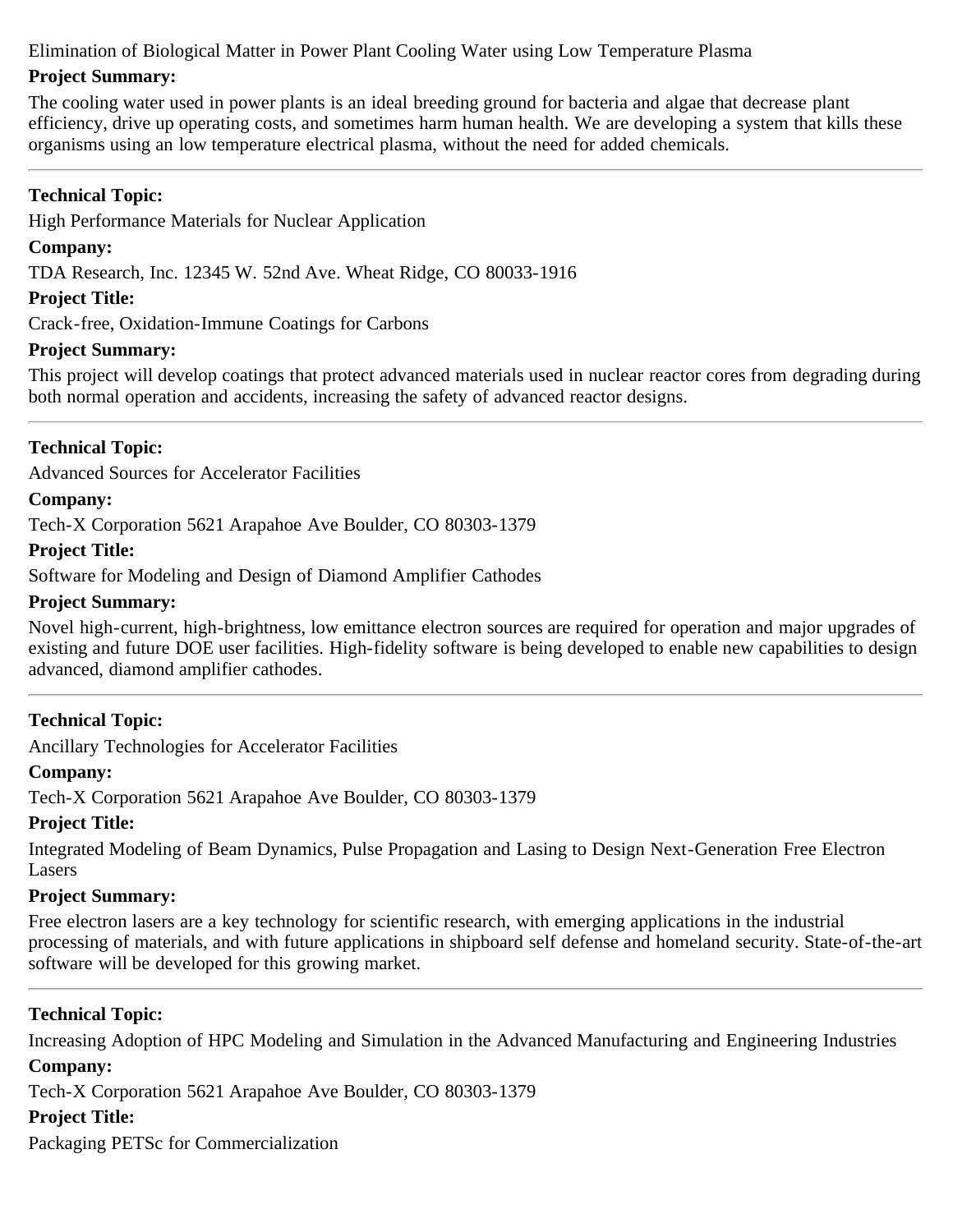## **Project Summary:**

Computer-aided engineering is crucial to U.S. manufacturer's ability to maintain an innovative edge over competitors. We will enable a DOE-funded software library to be more easily used by U.S. manufactures and software vendors in order to strengthen their ability to innovate.

## **Technical Topic:**

Advanced Concepts and Technology for High Energy Accelerators

#### **Company:**

Tech-X Corporation 5621 Arapahoe Ave Boulder, CO 80303-1379

## **Project Title:**

Modeling tools and techniques for dielectric laser accelerators

## **Project Summary:**

Future generations of high-energy particle accelerators, used to study the fundamental nature of matter, will likely be powered with lasers. Designs are being developed to enable powerful, efficient laser-driven structures, which can significantly reduce the cost and size of accelerator systems.

## **Arizona**

## **Technical Topic:**

Advanced Concepts and Technology for High Intensity Accelerators

#### **Company:**

Omega-P, Inc. 258 Bradley Street New Haven, CT 06510-1106

#### **Project Title:**

Electron Gun and Beam Collector for a 650-kW, 1.3-GHz Low-Voltage Multi-Beam Klystron for the Project-X Pulsed Linac

## **Project Summary:**

The quest for understanding the origin of the universe requires continued search for elementary particles, for which high-energy accelerators are necessary tools. This project is to develop the electron gun and electron beam collector for a high-power microwave amplifier with simplified design and thus allow improved performance and cost savings.

## <span id="page-14-0"></span>**Connecticut**

## **Technical Topic:**

Advanced Concepts and Technology for High Intensity Accelerators

## **Company:**

Omega-P, Inc. 258 Bradley Street New Haven, CT 06510-1106

## **Project Title:**

RF Cavity Chain and Magnetic Circuit for a 650 kW, 1.3-GHz Low-Voltage Multi-Beam Klystron for the Project -X Pulsed Linac

## **Project Summary:**

The quest for understanding the origin of the universe requires continued search for elementary particles, for which high-energy accelerators are necessary tools. This project is to develop the cavity chain and magnetic circuit for a high-power microwave amplifier with simplified design and thus allow improved performance and cost savings.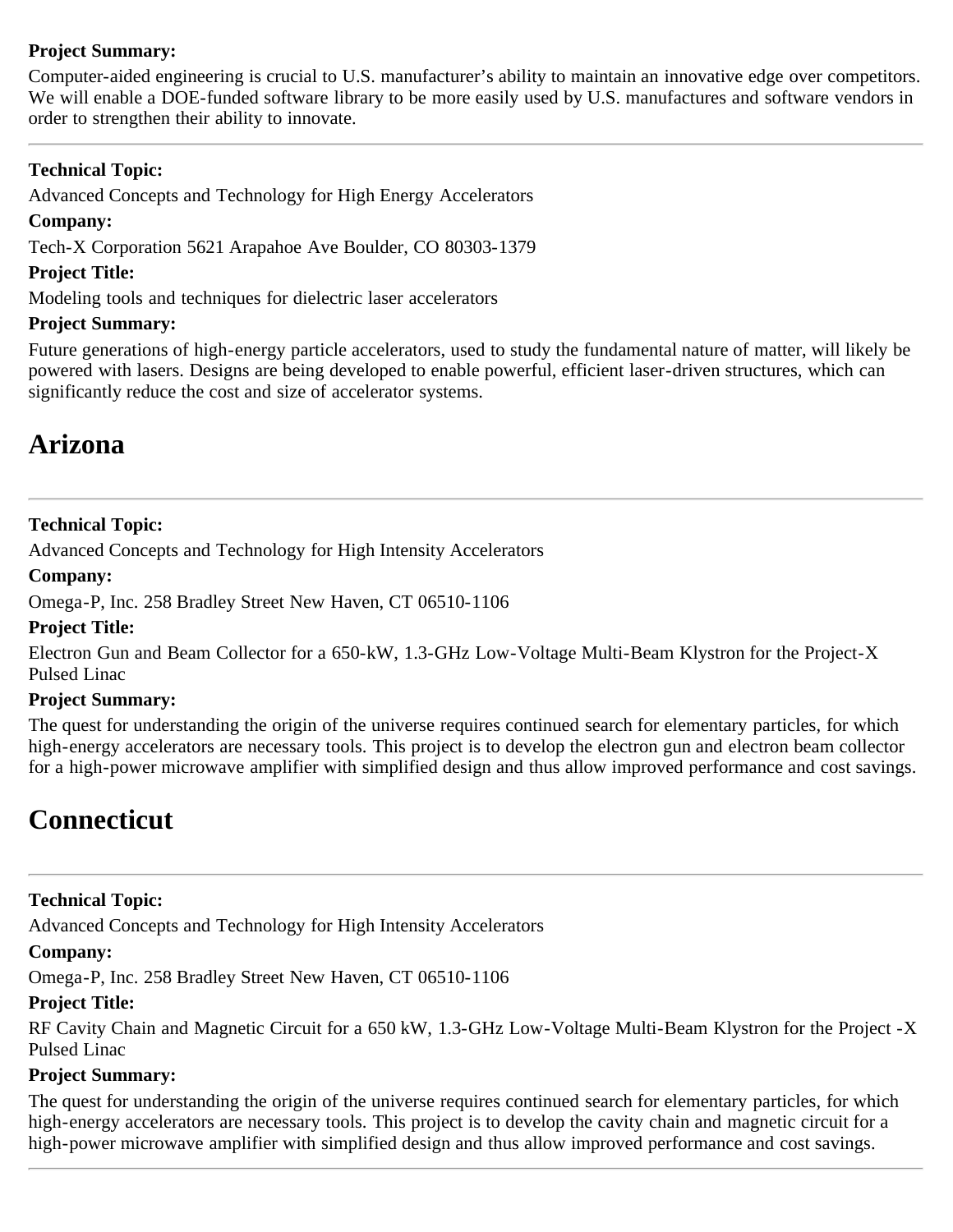Catalysis

## **Company:**

Proton Energy Systems 10 Technology Drive Wallingford, CT 06492-1955

## **Project Title:**

Economical Production of Hydrogen Through Development of Novel, High Efficiency Electrocatalysts for Alkaline Membrane Electrolysis

## **Project Summary:**

Proton OnSite manufactures hydrogen generation systems which can be integrated with renewable energy sources to generate hydrogen fuel while producing minimal carbon footprint. This project aims to reduce the cost of this technology through development of improved electrode materials designed to reduce raw material cost and improve electrical efficiency.

## <span id="page-15-0"></span>**Delaware**

## **Technical Topic:**

Nuclear Physics Instrumentation, Detection Systems and Techniques

## **Company:**

Applied Diamond, Inc. 3825 Lancaster Pike Wilmington, DE 19805-1559

## **Project Title:**

Thin Diamond for Time-of-Flight Detectors

## **Project Summary:**

Man-made diamond quality has improved sufficiently to allow the manufacture of high performance radiation and particle detectors. This project will investigate thin film diamond preparation techniques to further expand potential applications for this radiation hard material.

## **Technical Topic:**

Membranes for Industrial Applications

## **Company:**

Compact Membrane Systems, Inc. 335 Water Street Newport, DE 19804-2410

## **Project Title:**

Novel Membrane Systems for Olefin/Paraffin Separation

## **Project Summary:**

This project will result in a process that will reduce the cost of manufacturing two widely used polymers, polyethylene, and polypropylene, by increasing the feedstock usage efficiency of the polymerization process.

## **Technical Topic:**

Instrumentation For Ultra-bright or Ultra-fast X-Ray Sources to Enable Materials Research

## **Company:**

Delaware Diamond Knives, Inc. 3825 Lancaster Pike Wilmington, DE 19805-1558

## **Project Title:**

Diamond Refractive Focusing Optics

## **Project Summary:**

Diamond provides the thermal qualities needed to improve the performance of beam lines in advanced photon light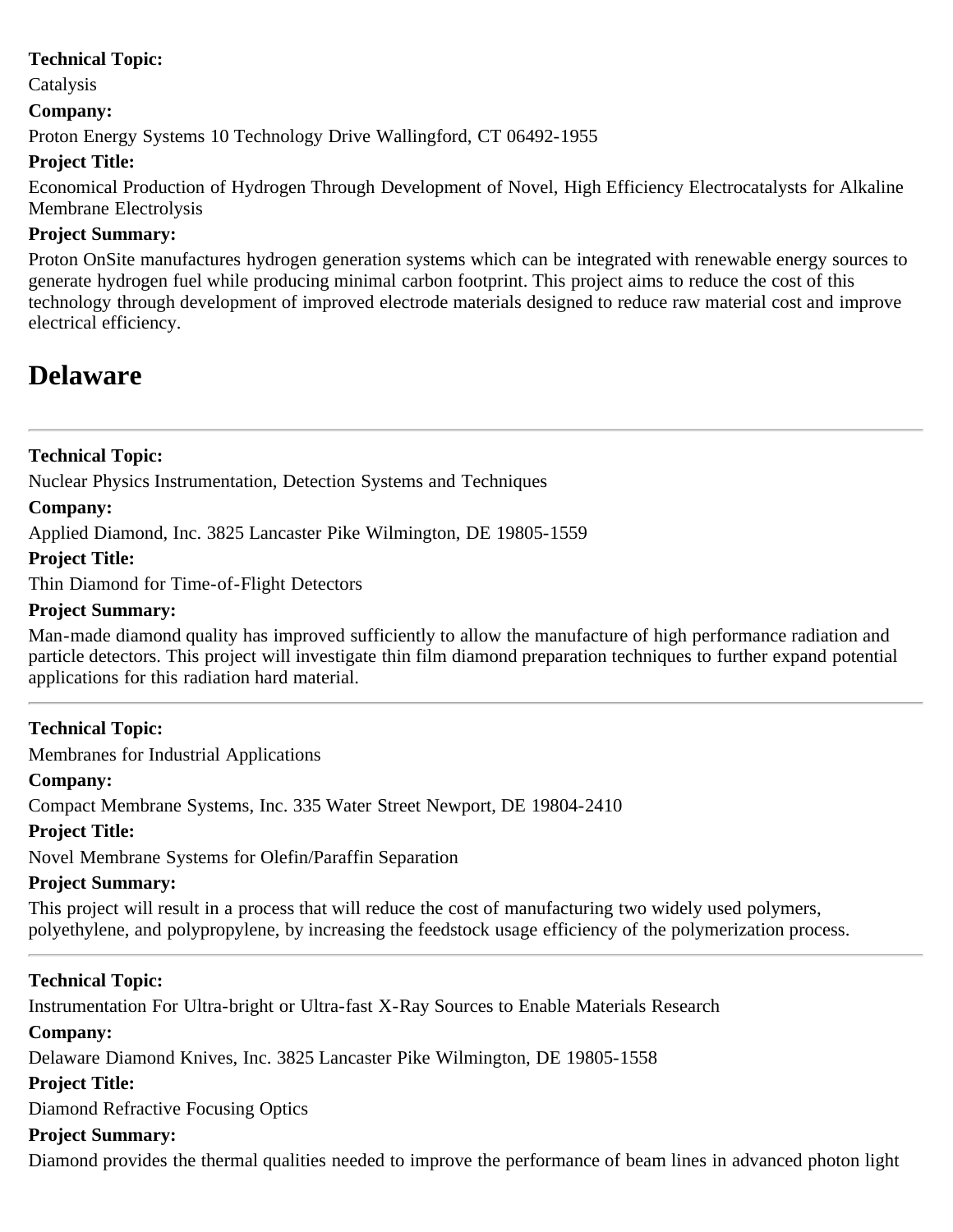sources. This project will develop the manufacturing techniques for producing diamond optics for applications that see the highest heat load while improving the quality of the transmitted beam.

## <span id="page-16-0"></span>**Florida**

## **Technical Topic:**

Advanced Network Technologies and Services

## **Company:**

Accelerated Data Works, Inc. 2831-A NW 41st Street Gainesville, FL 32606-6690

## **Project Title:**

Holistic Operations Planning System (HOPS)

## **Project Summary:**

Large-scale computer network planning is a difficult task with limited management-tool support. This software integrates with existing network management systems to provide operators the tools and high level reports needed to reduce costs, make better decisions, and communicate the status of their network with stakeholders.

## **Technical Topic:**

Enhanced Availability of Climate Model Output

## **Company:**

IENTECH LLC 1780 Corsica Drive Wellington, FL 33414--104

## **Project Title:**

A Watershed Based Web Tool Enhancing Climate Model Output Usage

## **Project Summary:**

This watershed based web tool system investigates climate change impacts by animated visualization and readily usable information required for watershed hydrological assessment, drought/flood management, agriculture management, pollution control management and land use planning.

## **Technical Topic:**

High Energy Physics Detectors and Instrumentation

## **Company:**

Sinmat Inc. 1912 NW 67th Place Gainesville, FL 32653-1649

## **Project Title:**

Novel Rapid Chemical Mechanical Polishing (CMP) Process for Fabrication of High Performance CVD Diamond Particle Detectors

## **Project Summary:**

The ultra-smooth CVD diamond crystals based radiation detectors will represent a significant advancement in the fields of high energy physics, X-ray physics and nuclear physics, nuclear power industry and home land security. Ultra-smooth diamonds will help the miniaturization of computer process and other electronic appliances.

## <span id="page-16-1"></span>**Georgia**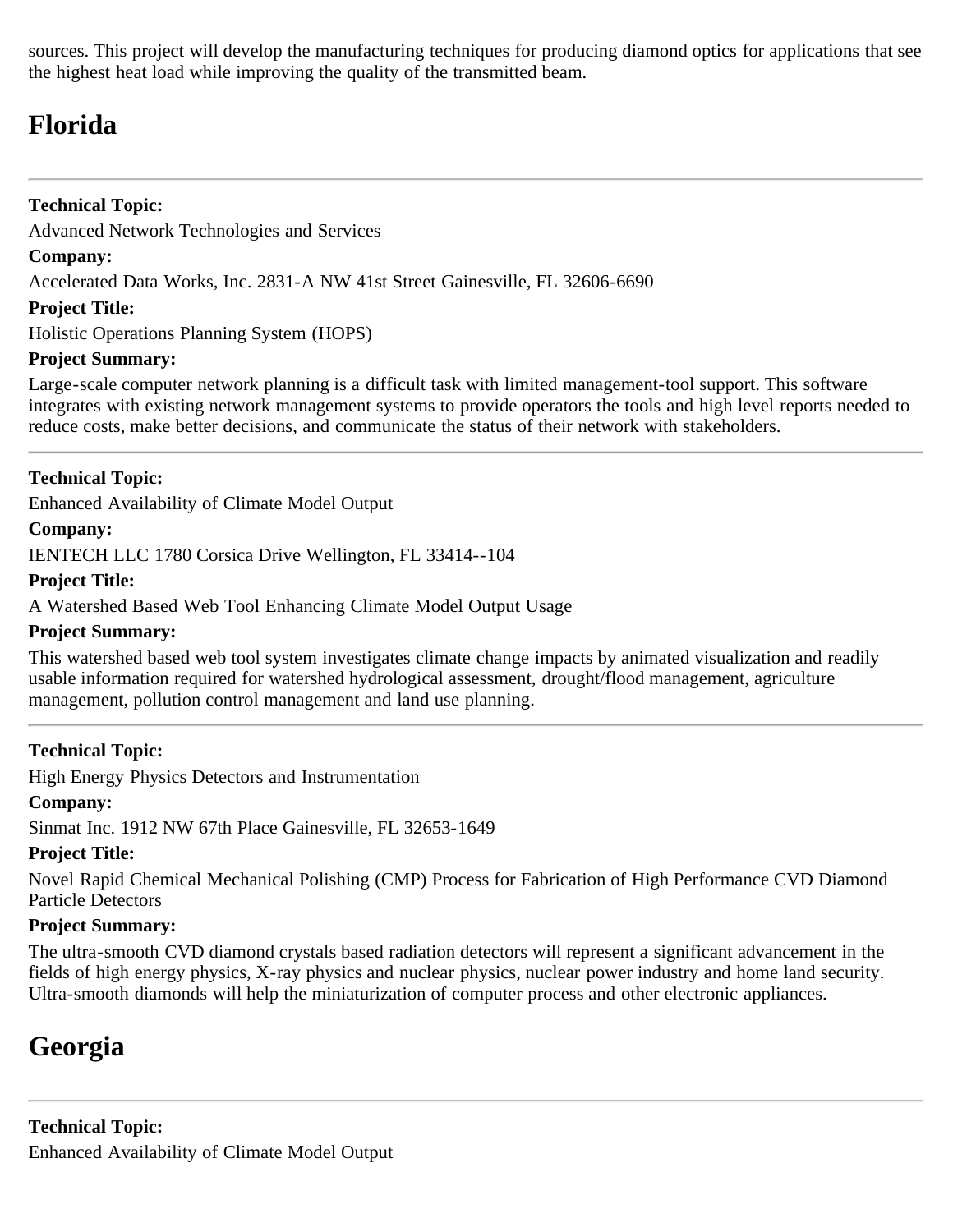## **Company:**

Climate Forecast Applications 845 Spring ST. NW #129 Atlanta, GA 30308-1043

## **Project Title:**

Application of Global Weather and Climate Model Output to the Design and Operatio of Wind-Energy Systems

## **Project Summary:**

CFAN's proposed wind-energy forecasting decision support tool will resolve limitations of existing forecast solutions to provide improved ability to incorporate wind based power supply into the national energy mix and assist in the proper expansion of capacity in both inland and offshore locales.

## **Technical Topic:**

Advanced Clean Energy Research

## **Company:**

PhosphorTech Corporation 351 Thornton Rd, Suite 130 Lithia Springs, GA 30122-4122

## **Project Title:**

Nanowires for CO2 reforming into fuels by sunlight

## **Project Summary:**

In this phase I SBIR project, we propose to develop a new type of photo-catalyst nanowire structure for high yield CO2 reforming into fuels and useful chemicals by sunlight energy.

## **Hawaii**

## **Technical Topic:**

Advanced Network Technologies and Services

## **Company:**

Referentia Systems Incorporated 155 Kapalulu Place, Suite 200 Honolulu, HI 96819-000

## **Project Title:**

LiveMap: A Multi-domain Network Flow Visualization and Analysis Tool

## **Project Summary:**

Referentia Systems will develop an intelligent network management solution for troubleshooting network performance. The tool, called LiveMap, will create situational awareness of the network in real time to enable IT operators to peer into any portion of the network from end-to-end and mitigate issues over multiple domains.

## <span id="page-17-0"></span>**Illinois**

**Technical Topic:** Low Temperature Plasmas **Company:** Eden Park Illumination, Inc. 903 N. Country Fair Dr. Champaign, IL 61821-3259 **Project Title:** Low Temperature Microplasma UV Lighting Tiles for Water Purification and Sterilization **Project Summary:** Eden Park Illumination, Inc. will perform research for the development and commercialization of large arrays of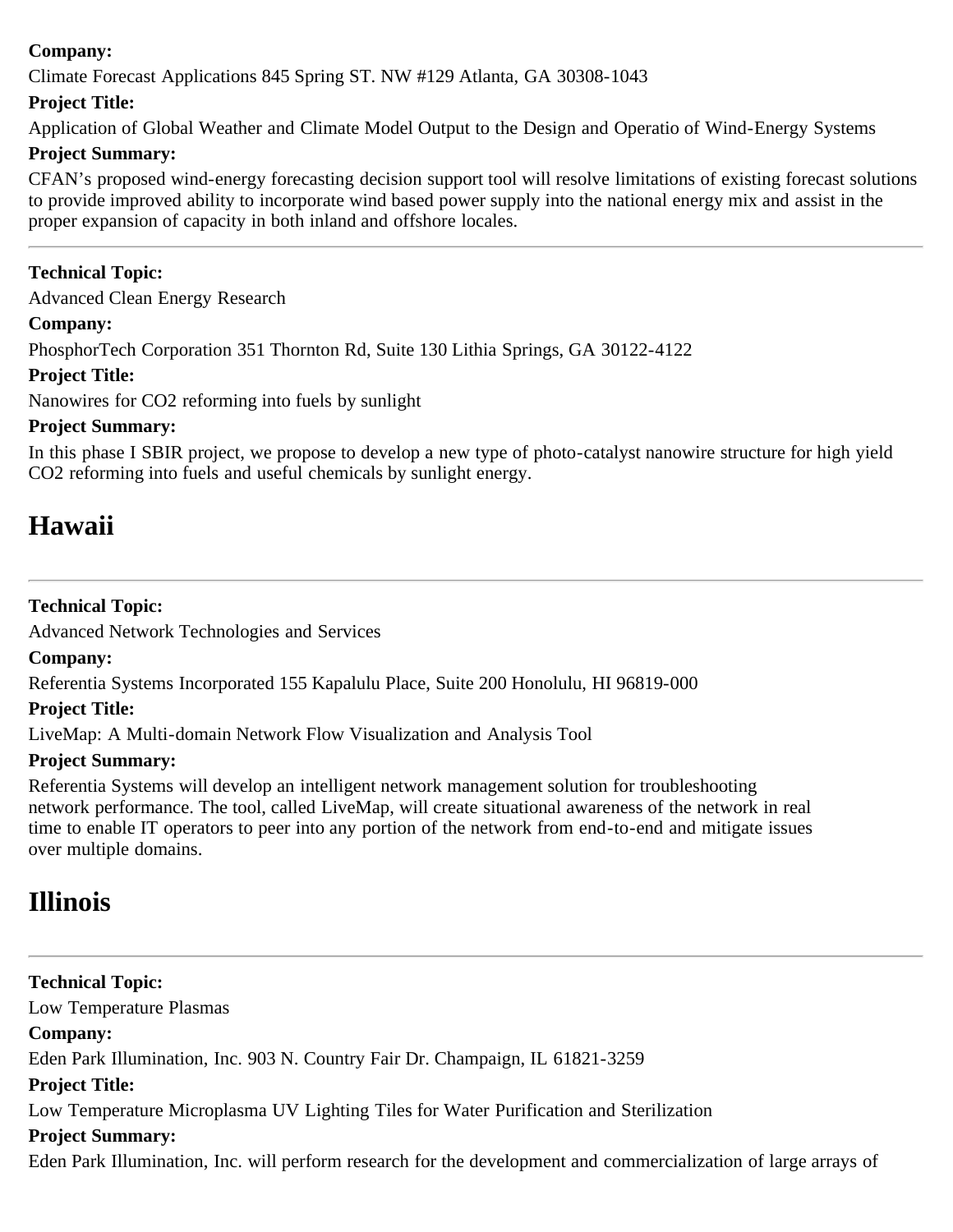microcavity plasmas capable of generating light in the wavelength range of UVB and UVC in a slim and flat form factor.

## **Technical Topic:**

Technology to Support BES User Facilities

## **Company:**

Materials Development, Inc. 3090 Daniels Court Arlington Heights, IL 60004-0000

**Project Title:**

Manipulation of Samples at Extreme Temperatures for Fast in-situ Synchrotron Measurements

#### **Project Summary:**

Advanced materials research using x-rays is critical in making technological advances in areas such as pharmaceuticals, "smart materials" for energy storage, transportation and security technologies. This project will have a strong impact on US capabilities in advanced materials, energy technology and overall manufacturing competitiveness

## **Technical Topic:**

Radio Frequency (RF) Devices and Components for Accelerator Facilities **Company:** Muons, Inc. 552 N. Batavia Ave Batavia, IL 60510-0000 **Project Title:**

High Power S-Band Vacuum Load

## **Project Summary:**

A high-peak-power RF load will be developed for use in an ultra-high vacuum.

## **Technical Topic:**

Nuclear Physics Accelerator Technology

## **Company:**

Muons, Inc. 552 N. Batavia Ave Batavia, IL 60510-0000

#### **Project Title:**

Ribbon Electron Beam Profile Monitor for Bunched Beam Tomography

## **Project Summary:**

New beam tomography systems are being developed to diagnose intense proton beams for the Spallation Neutron Source and other scientific and commercial accelerators.

## **Technical Topic:**

Advanced Technologies and Materials for Fusion Energy Systems

#### **Company:**

QuesTek Innovations LLC 1820 Ridge Avenue Evanston, IL 60201-3621

## **Project Title:**

Computational Materials Design of Tungsten Alloys with Improved Fracture Toughness and a Lowered Ductile to Brittle Transition Temperature (DBTT)

## **Project Summary:**

Fusion energy is potentially a safe, environmentally-friendly energy source that relies on low-cost fuel readily available to the US. In order to realize the potential of fusion energy, a number of scientific and engineering hurdles must be overcome. To this end, QuesTek Innovations LLC proposes to develop a new class of tungsten alloys with improved material properties for use in high-temperature, high radiation environments present in fusion energy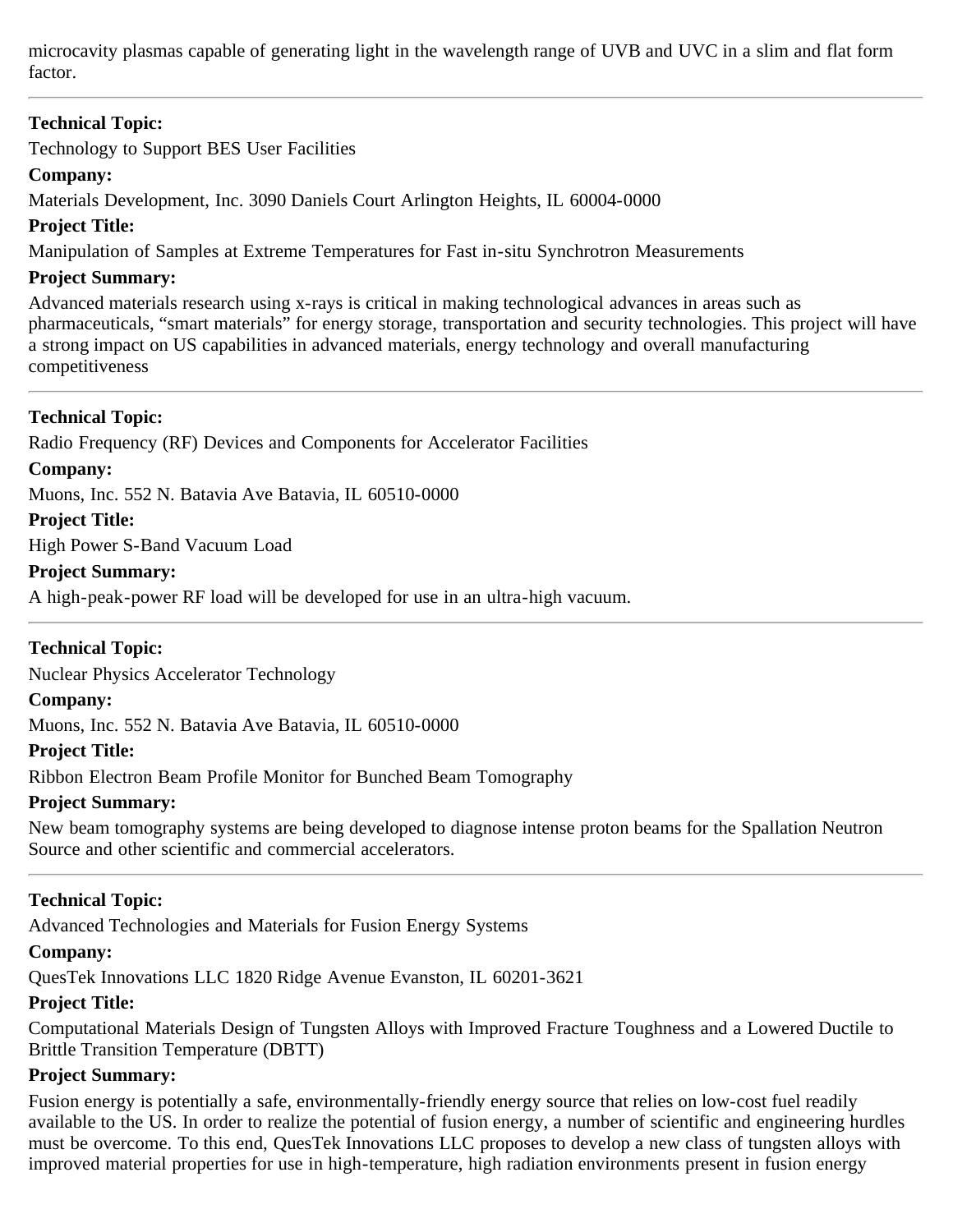High Energy Physics Detectors and Instrumentation

## **Company:**

Vega Wave Systems 1275 West Roosevelt Road, Suite 104 West Chicago, IL 60185-4815

## **Project Title:**

An Optical Bus for Level 1 Trigger Designs in Particle Physics Detectors

## **Project Summary:**

This project will develop very high speed optical communications links based on radiation-tolerant external optical modulators for the next generation of high energy physics particle detectors. Spin-offs are expected to have significant commercial value by improving data transfer and network traffic for large computer network systems, including the internet.

## **Technical Topic:**

Increasing Adoption of HPC Modeling and Simulation in the Advanced Manufacturing and Engineering Industries **Company:**

Ziena Optimization LLC 1801 Maple Avenue Evanston, IL 60201-3149

## **Project Title:**

High-Performance Nonlinear Optimization Software for Power Applications

## **Project Summary:**

The results of this project will enable electric utilities and power grid operators to optimize their power distribution efforts over a much larger scale than at present, with the aim of making a substantial contribution to the energy efficiency of the U.S. economy.

## <span id="page-19-0"></span>**Massachusetts**

## **Technical Topic:**

Carbon Cycle Measurements of the Atmospthere and the Biosphere

## **Company:**

Aerodyne Research, Inc. 45 Manning Road Billerica, MA 01821-3976

## **Project Title:**

Compact High Precision Field Instrument for all Major Greenhouse Gases

## **Project Summary:**

We will design a highly sensitive trace gas monitor that is unique in simultaneously and rapidly measuring the atmospheric concentrations of the three most important greenhouse gases: carbon dioxide, methane and nitrous oxide. This instrument will quantify the sources and sinks of the gases which primarily drive global climate change.

**Technical Topic:** Atmospheric Measurement Technology **Company:** Aerodyne Research, Inc. 45 Manning Road Billerica, MA 01821-3976 **Project Title:** LED-Based Photoacoustic Particle Optical Absorption Monitor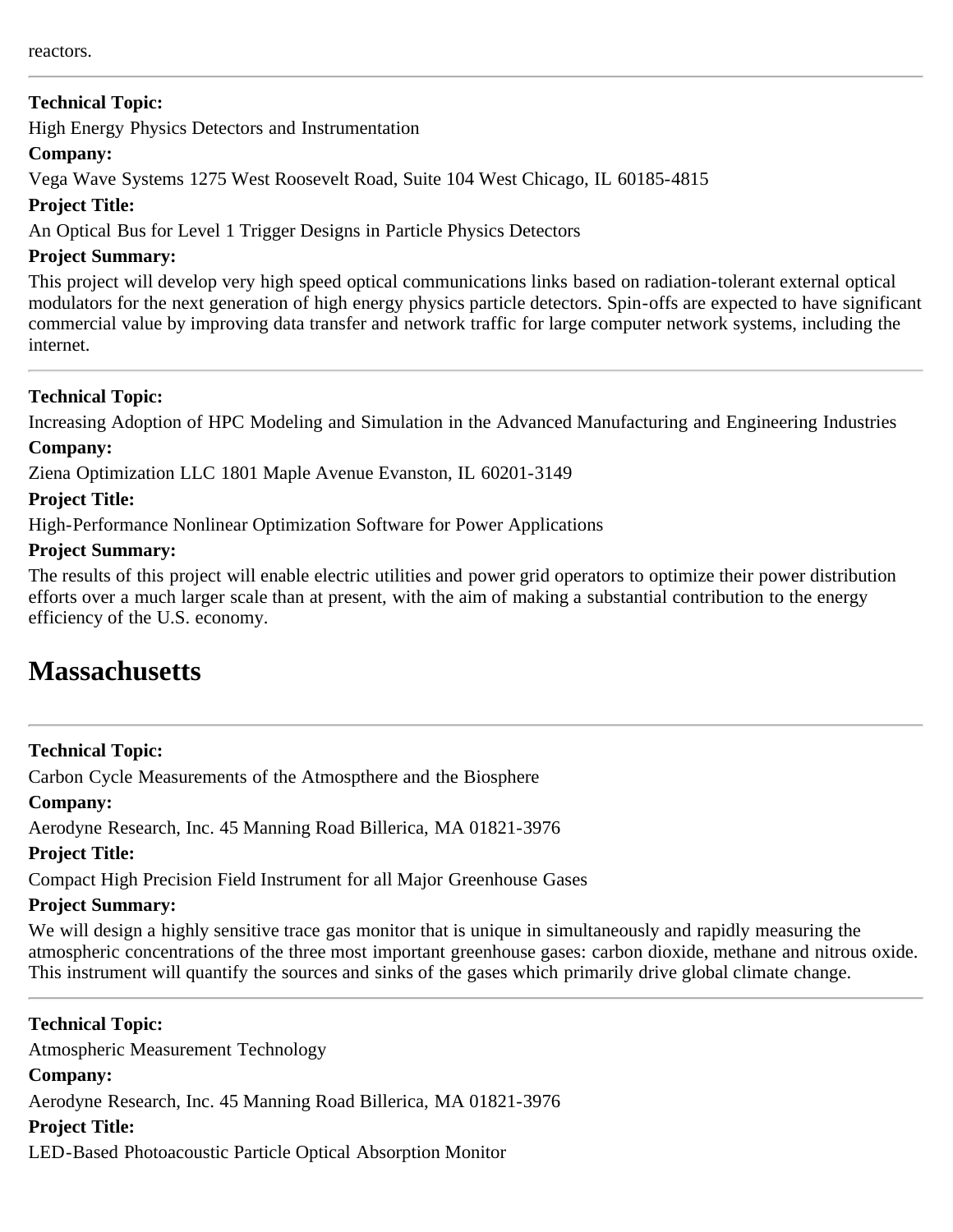## **Project Summary:**

Ambient atmospheric aerosols generated through human activities can exert an influence on the earth's radiation budget (and thus the 'greenhouse effect') comparable in magnitude with greenhouse gases such as carbon dioxide and methane. This device will enable scientist to measure critical optical properties of such aerosols in a routine fashion in order to provide better predictions of climate change.

## **Technical Topic:**

Ancillary Technologies for Accelerator Facilities

## **Company:**

Agiltron, Inc. 15 Presidential Way Woburn, MA 01801-1040

## **Project Title:**

Mode Locked Fiber Ring Laser Based High Power Oscillator System

#### **Project Summary:**

High pulse energy mode lock fiber laser with high repetition rate are a long sought goal of optical laser technology, useful for a broad range of research and commercial applications ranging from defense countermeasures to laser surgery. The proposed research will lead to the practical high pulse energy fiber laser to be used as the seeding laser for free electron laser.

## **Technical Topic:**

High Energy Physics Detectors and Instrumentation

#### **Company:**

Arradiance, Inc. 142 North Road Suite F-150 Sudbury, MA 01776-1142

#### **Project Title:**

Novel Event Counting Microchannel Plate Detectors Capable of Operation at Cryogenic Temperatures

#### **Project Summary:**

Arradiance proposes development of novel event counting Microchannel Plates (MCPs) capable of operation at cryogenic temperatures. These devices will be capable of unique single photon/electron/alpha/ion detection with very high spatial and temporal resolution.

## **Technical Topic:**

Membranes for Industrial Applications

## **Company:**

Aspen Products Group, Inc. 184 Cedar Hill St. Marlborough, MA 01752-3017

#### **Project Title:**

Permselective Membrane for Separation of Aromatic-Aliphatic Mixtures

## **Project Summary:**

Current methods for separating aromatic and aliphatic hydrocarbons in petrochemical plants are energy intensive and complex. Aspen Products Group, Inc. will develop a highly permeable and selective membrane that will achieve this separation in a more cost-effective manner.

**Technical Topic:** Fusion Science and Technology **Company:** Bridge 12 Technologies, Inc. 37 Loring Drive Framingham, MA 01702-8768 **Project Title:**

A Novel High Efficiency 1.5 MW, 110 GHz Gyrotron with HE11 Output for Plasma Heating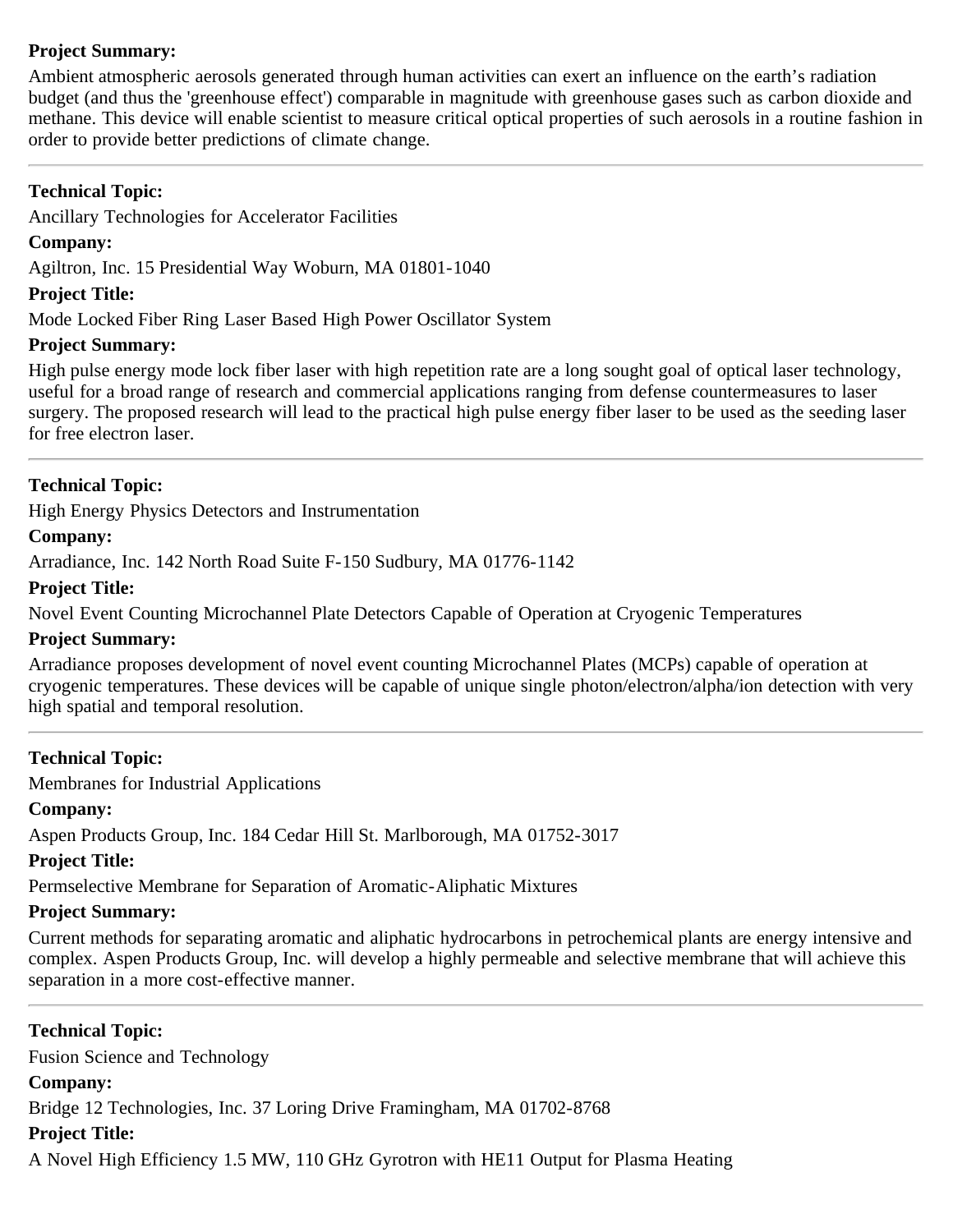## **Project Summary:**

In this Phase I work, we propose to design a novel magnetic system, a new cavity and a novel internal mode transformer to mitigate the ACI effect to achieve ~60% efficiency. The novel internal mode launcher will result in direct HE11 output from the gyrotron in a corrugated waveguide thus avoiding the need for a large and expensive Matching Optics Unit (MOU) which is necessary for coupling the output power from current generation of gyrotrons (with TEM00-like output) to the HE11 mode in a corrugated waveguide transmission line. A successful achievement of the goals of this project in the proposed Phase I and a future Phase II will lead to the establishment of an alternative source in the United States for high power gyrotrons.

## **Technical Topic:**

Membranes for Industrial Applications

## **Company:**

Clean Membranes, Inc. 100 Waltham Street Lexington, MA 02421-5413

## **Project Title:**

Fouling Resistant Membranes for Efficient Oil Well Wastewater Treatment

## **Project Summary:**

This project will develop efficient, high flux, fouling resistant filtration membranes formed with self-organizing polymers for treating oil well produced water. This will provide energy and cost savings to the industry, decrease materials use, and increase effluent quality, thereby reducing the discharge of contaminated water and enabling wastewater reuse

## **Technical Topic:**

High Energy Physics Detectors and Instrumentation

## **Company:**

Coating Technology Solutions Inc. 36 B Munroe Street Somerville, MA 02143-1009

## **Project Title:**

High Efficiency Diamond Detectors

## **Project Summary:**

Recently, CTS Inc achieved near state of the art performance of diamond detectors in both single crystal and polycrystalline forms. This project will develop microwave plasma CVD deposition methods targeting commercially viable diamond detectors by addressing both detector performance and overall deposition rates.

## **Technical Topic:**

Advanced Concepts and Technology for High Intensity Accelerators

## **Company:**

Diversified Technologies, Inc. 35 Wiggins Ave Bedford, MA 01730-2345

## **Project Title:**

Integrated Resonant Cavity Combined Solid-State Transmitter

## **Project Summary:**

The novel integrated resonant cavity solid-state amplifier will reduce the cost of RF and microwave power by allowing solid-state circuitry to replace the very large vacuum tubes which are progressively becoming obsolete.

## **Technical Topic:**

Radio Frequency Accelerator Technology for High Energy Accelerators and Colliders

## **Company:**

Diversified Technologies, Inc. 35 Wiggins Ave Bedford, MA 01730-2345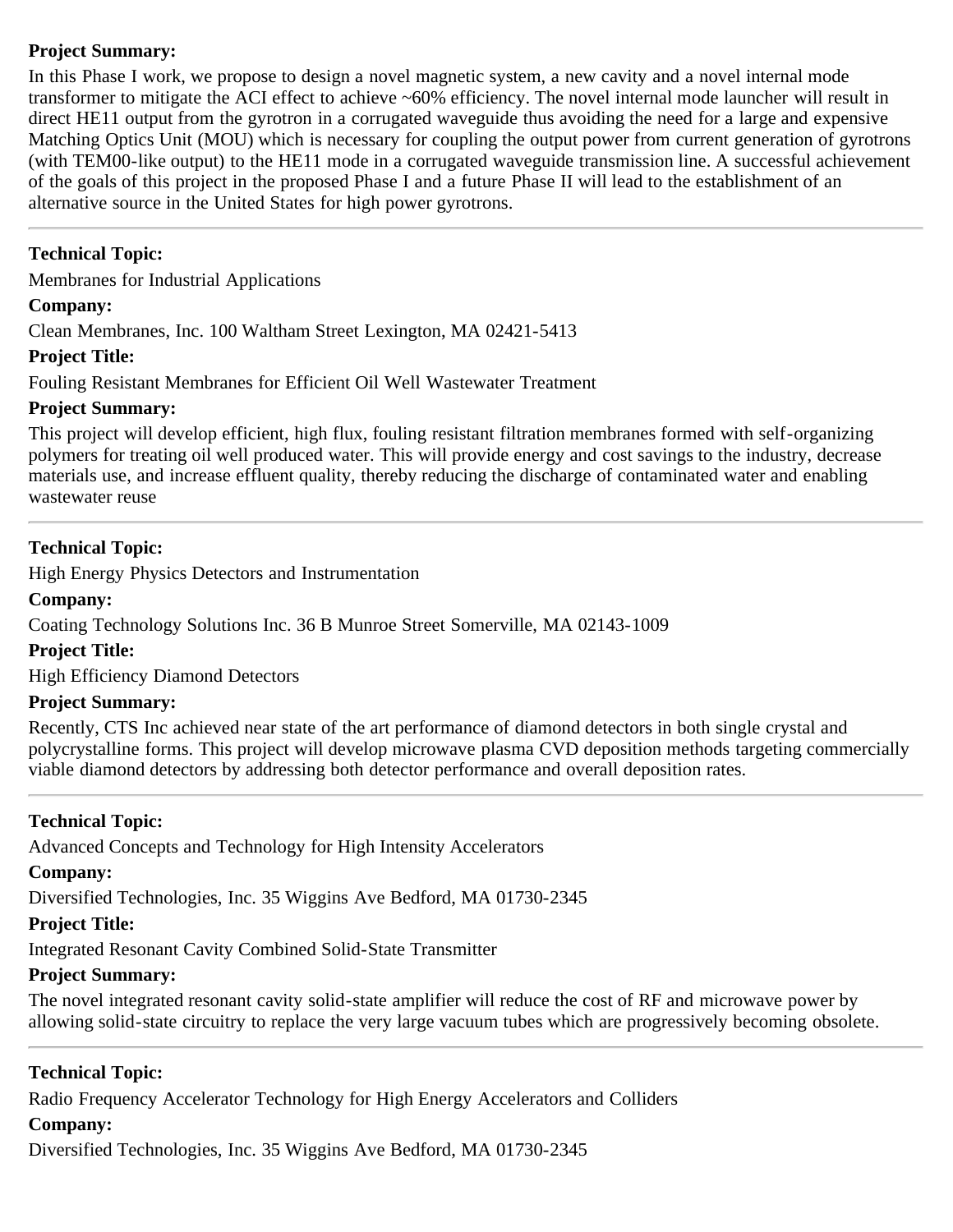## **Project Title:**

High-Energy-Density Storage Capacitors

## **Project Summary:**

Increasing the energy density of available high voltage storage capacitors will reduce the burdensome volume of capacitor banks in pulsed power systems, as well as enable longer and more easily regulated pulsing for klystron modulators.

## **Technical Topic:**

Low Cost, Optimized Redox Flow Battery Electrolytes, Novel Solid Ionic Conducting Membranes, and Rechargeable Air-Breathing Cathodes for Bat

#### **Company:**

EIC Laboratories, Inc. as Dharmasena 111 Downey Street Norwood, MA 02062

#### **Project Title:**

Nanocatalytic Rechargeable Lithium Air Cathodes

#### **Project Summary:**

The goal of this program is to develop a revolutionary battery with very high energy density suitable for electric cars and also load leveling of the electrical grid. The Li-Air battery is the only battery that has the potential of meeting the energy demand of a fully electric vehicle with a range comparable to the present gas-driven automobile.

#### **Technical Topic:**

Technologies for Subsurface Characterization and Monitoring

#### **Company:**

Giner, Inc. 89 Rumford Avenue Newton, MA 02466-1311

#### **Project Title:**

Field Monitor to Measure Chromium and Cobalt in Subsurface Water and Soil

#### **Project Summary:**

Giner, Inc. proposes to develop a field-deployable electrochemical sensor with near-real-time response for monitoring chromium and cobalt pollution. The proposed sensor will improve monitoring capabilities by providing fast, reliable, and sensitive on-site quantification of these metals in groundwater, surface water, and soil.

## **Technical Topic:**

Catalysis

## **Company:**

Giner, Inc. 89 Rumford Avenue Newton, MA 02466-1311

## **Project Title:**

Carbon Nitride Supported Iridium Oxide (IrO2) Catalyst for Proton Exchange Membrane Electrolysis

## **Project Summary:**

The proposed innovation aims to develop an advanced catalyst for proton exchange membrane water electrolysis that is inherently active and economically feasible. This effort will make water electrolysis more efficient and competitive compared to other hydrogen production technologies.

## **Technical Topic:**

Advanced Concepts and Technology for High Energy Accelerators

## **Company:**

Incom Inc. 294 Sturbridge Road Charlton, MA 01507-5238

## **Project Title:**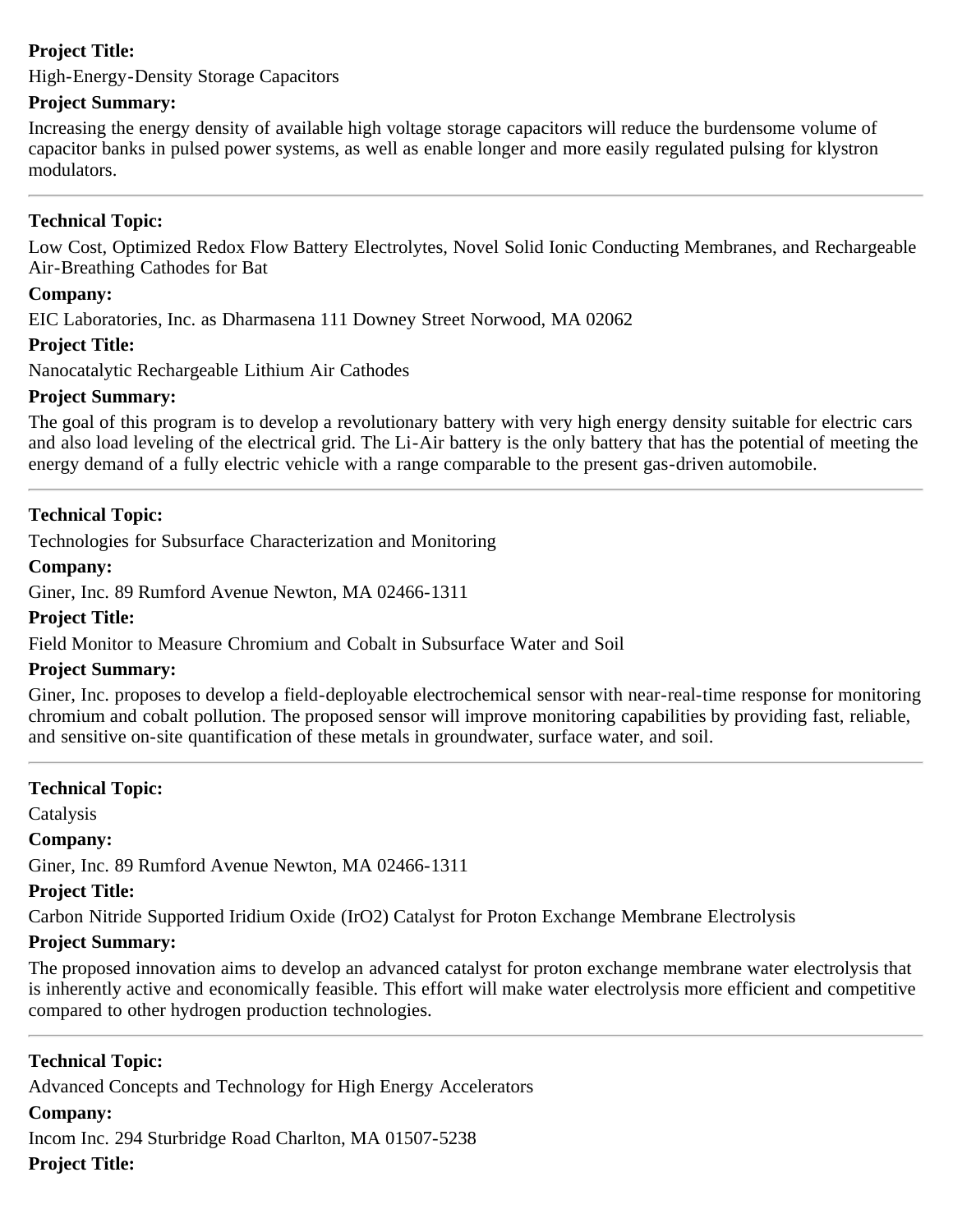## Drive Systems for Photonic Bandgap (PBG) Accelerators

## **Project Summary:**

High-energy physics needs shorter wavelengths and higher energies at much lower cost to probe the fundamental structure of matter. Miniature photonic-bandgap accelerators have potential to increase power and performance while drastically reducing machine size and cost, enabling breakthroughs in high-energy physics, industrial measurement, medical research and diagnostic technology.

## **Technical Topic:**

Ancillary Technologies for Accelerator Facilities

## **Company:**

MagiQ Technologies, Inc. 11 Ward Street Somerville, MA 02143-4214

## **Project Title:**

Synchronization System for Next Generation Light Sources

## **Project Summary:**

MagiQ Technologies is teamed with top scientists from Lawrence Berkeley Laboratory to develop a fiber optic-based synchronization and communication system for control of next-generation light sources.

## **Technical Topic:**

Increasing Adoption of HPC Modeling and Simulation in the Advanced Manufacturing and Engineering Industries

## **Company:**

Newton Energy Group LLC 47 Huntington Rd Newton, MA 02458-2416

## **Project Title:**

pCloud: A Cloud-Based Power Market Simulation Environment

## **Project Summary:**

The project will use cloud computing to develop a new generation of simulators to model the operation of electrical grids. These simulators will be fast and relatively inexpensive to use by industry stakeholders. The technology will improve design and analysis of the U.S. electrical grid and will contribute to improved efficiency of markets for electric energy.

## **Technical Topic:**

Low Temperature Plasmas

## **Company:**

Physical Sciences Inc. 20 New England Business Center Andover, MA 01810-1077

## **Project Title:**

RF Microplasma Arrays for Singlet Delta Oxygen Generation

## **Project Summary:**

This project will develop a novel, low-power oxygen microplasma device for treatment of cancer and destruction of harmful biological organisms.

## **Technical Topic:**

Atmospheric Measurement Technology

## **Company:**

Physical Sciences Inc. 20 New England Business Center Andover, MA 01810-1077

## **Project Title:**

Networkable Automated Water Vapor Lidar for Tropospheric Profiling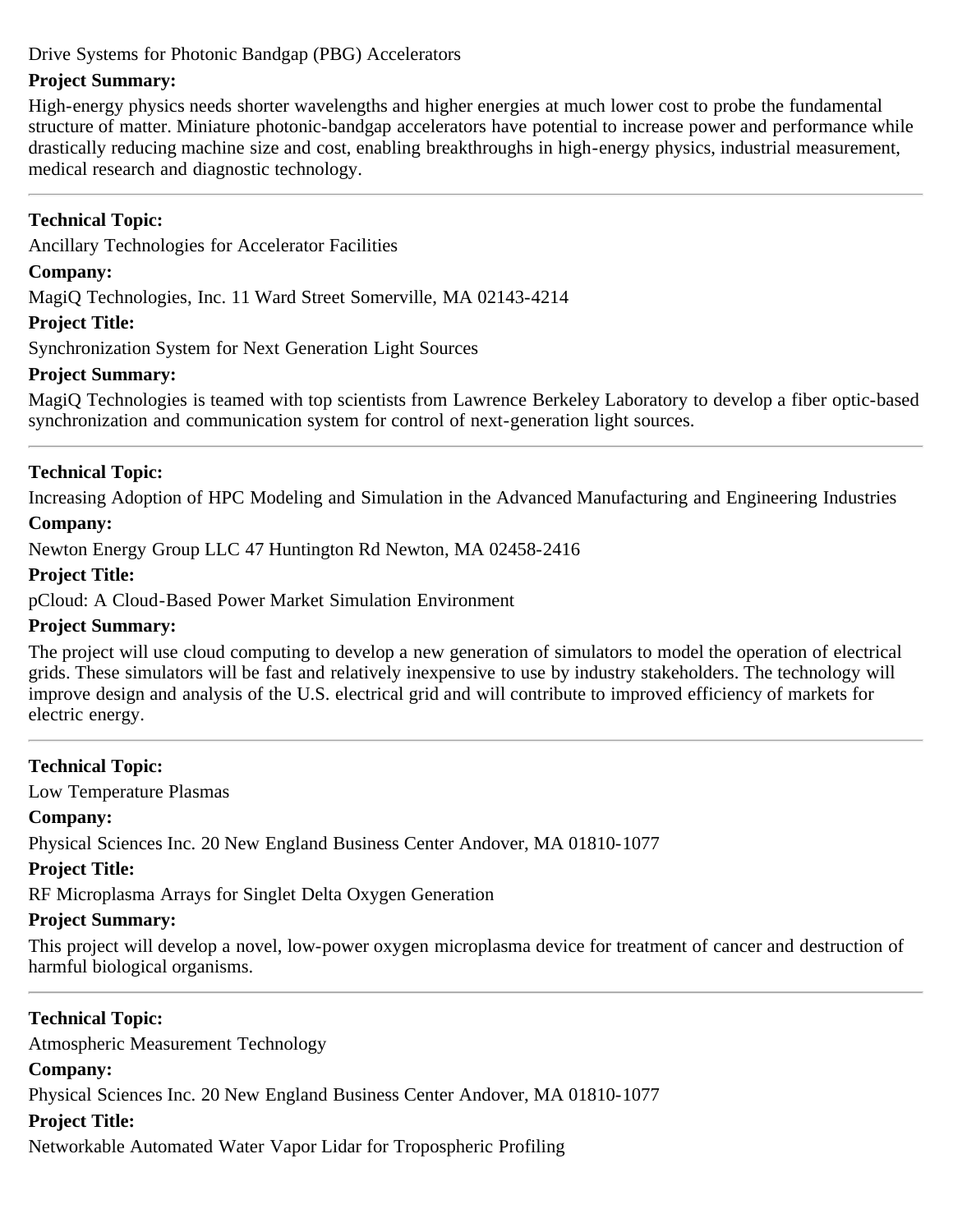## **Project Summary:**

This project will produce a new sensor that, when assembled into networks, could help to increase the predictive capability of both weather forecasts and climate change models.

## **Technical Topic:**

Ancillary Technologies for Accelerator Facilities

**Company:**

Q-Peak 135 South Road Bedford, MA 01730-2307

## **Project Title:**

High Power Mid-IR Laser System for ESASE

## **Project Summary:**

Revolutionary advances in the fundamental studies of atoms, molecules, and solids have been made possible by development of ultra-high-power, ultra-short pulse lasers, and associated optics. Spin-off applications of the advances cover a wide and diverse area, ranging from diagnostic medicine to remote detection of hidden explosives and other weapons of mass destruction. Our program will make significant progress in the laser technology needed for the next generation of ultrafast X-ray systems, and will also reduce their cost and complexity.

## **Technical Topic:**

Technology to Support BES User Facilities

## **Company:**

Q-Peak 135 South Road Bedford, MA 01730-2307

## **Project Title:**

High-Average Power, High-Energy, 2-um Laser Source for High-Harmonic Generation

#### **Project Summary:**

High pulse energy, high rate, picosecond, pulsed drive lasers to be developed in this program are essential for implementation of a new generation of table-top X-ray sources, with early applications in science and long-range uses in medical diagnostics, providing improved resolution over present X-ray systems.

## **Technical Topic:**

Technology to Support BES User Facilities

## **Company:**

Radiation Monitoring Devices, Inc. 44 Hunt Street Watertown, MA 02472-4699

## **Project Title:**

Low Noise, High Rate X-Ray Spectrometer for Synchrotron Applications

## **Project Summary:**

The proposed project aims to investigate a new detector design that will have far reaching implications in fundamental scientific studies as well as commercial applications. It will be useful in diverse fields such as materials studies, health care and space research.

**Technical Topic:** High Energy Physics Detectors and Instrumentation **Company:** Radiation Monitoring Devices, Inc. 44 Hunt Street Watertown, MA 02472-4699 **Project Title:** Low Radioactivity NaI for Dark Matter Studies **Project Summary:**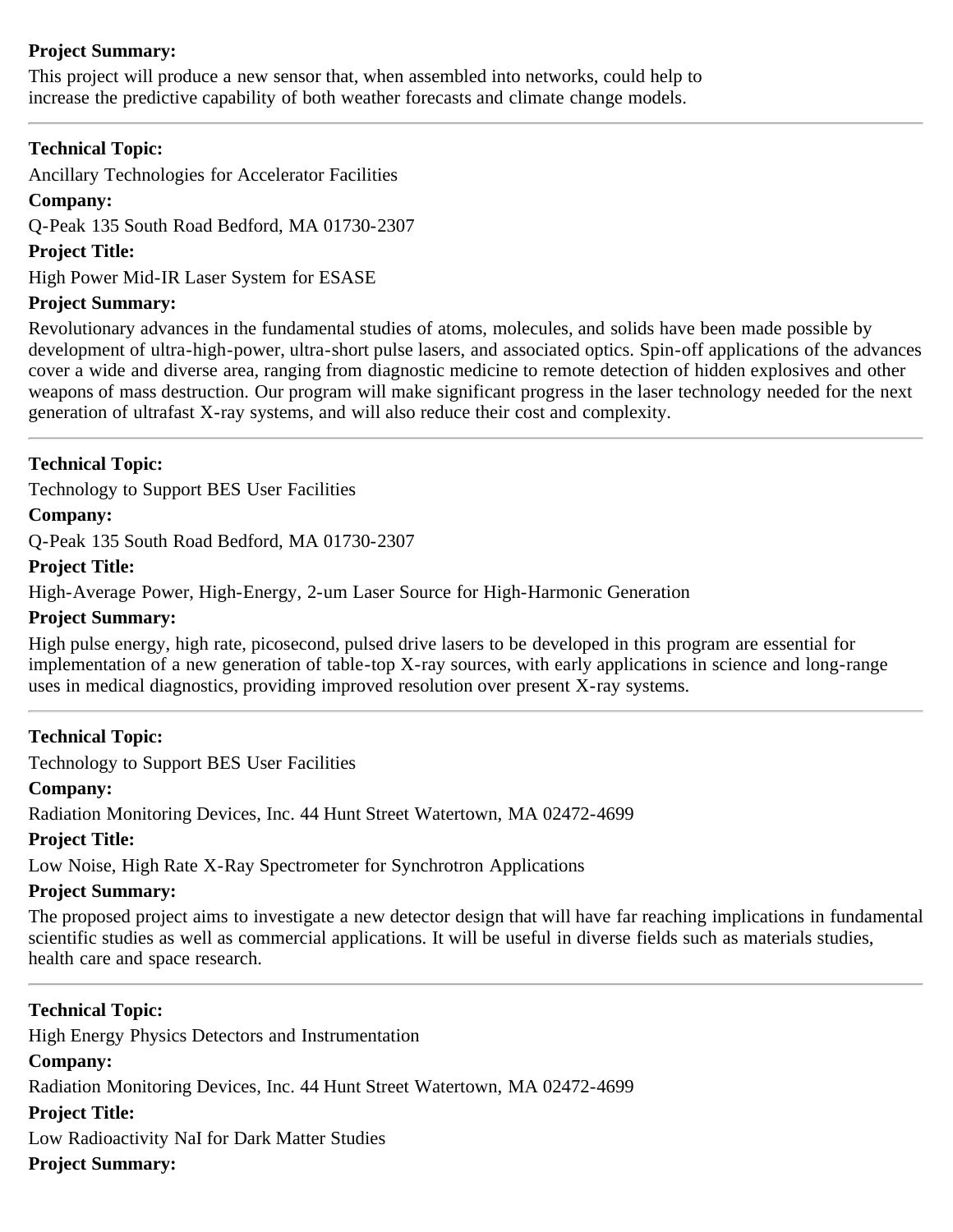The proposed research will investigate the promising high purity scintillator material, NaI, that will have a major impact in scientific studies, nuclear non-proliferation, medical imaging, scientific studies as well as commercial applications.

## **Technical Topic:**

Nuclear Physics Instrumentation, Detection Systems and Techniques

## **Company:**

Radiation Monitoring Devices, Inc. 44 Hunt Street Watertown, MA 02472-4699

## **Project Title:**

Multi-Modality Nuclear Spectroscopy

## **Project Summary:**

The proposed research will develop a nuclear detector that will find wide use in nuclear and particle physics, homeland defense, oil well logging, non destructive testing, nuclear treaty verification and environmental remediation.

## **Technical Topic:**

Technology to Support BES User Facilities

## **Company:**

Radiation Monitoring Devices, Inc. 44 Hunt Street Watertown, MA 02472-4699

## **Project Title:**

Manufacturing High Efficiency,yet High Resolution, Scintillator for Wide-Band X-Ray Analysis

## **Project Summary:**

The development of the proposed scintillator will allow exploitation of the full potential of current state-of-the-art Xray detectors used for synchrotron applications, medical imaging, scanning equipment for border patrol and homeland security, and small animal research (essential to the rapid and cost-effective development of new drugs).

## **Technical Topic:**

High-Field Superconductor and Superconduction Magnet Technologies for High Energy Particle Colliders

## **Company:**

Supercon, Inc. 830 Boston Turnpike Shrewsbury, MA 015545-338

## **Project Title:**

A Ta Doped ITT Type Nb3Sn Conductor with Improved Fabrication Characteristics

## **Project Summary:**

The magnets for the next generation of high energy physics and fusion machines will require the development of superconducting wire capable of high performance at very high magnetic fields. This project seeks to develop a method for improving the manufacture of Nb3Sn superconductor that will produce a lower cost and high performance product

## **Technical Topic:**

Advanced Technologies and Materials for Fusion Energy Systems

## **Company:**

Supercon, Inc. 830 Boston Turnpike Shrewsbury, MA 015545-338

## **Project Title:**

Development of Joint Methods for 2G HTS Tape High-Current Cables

## **Project Summary:**

This project attempts to demonstrate the feasability of a new superconducting cable in order to attain the required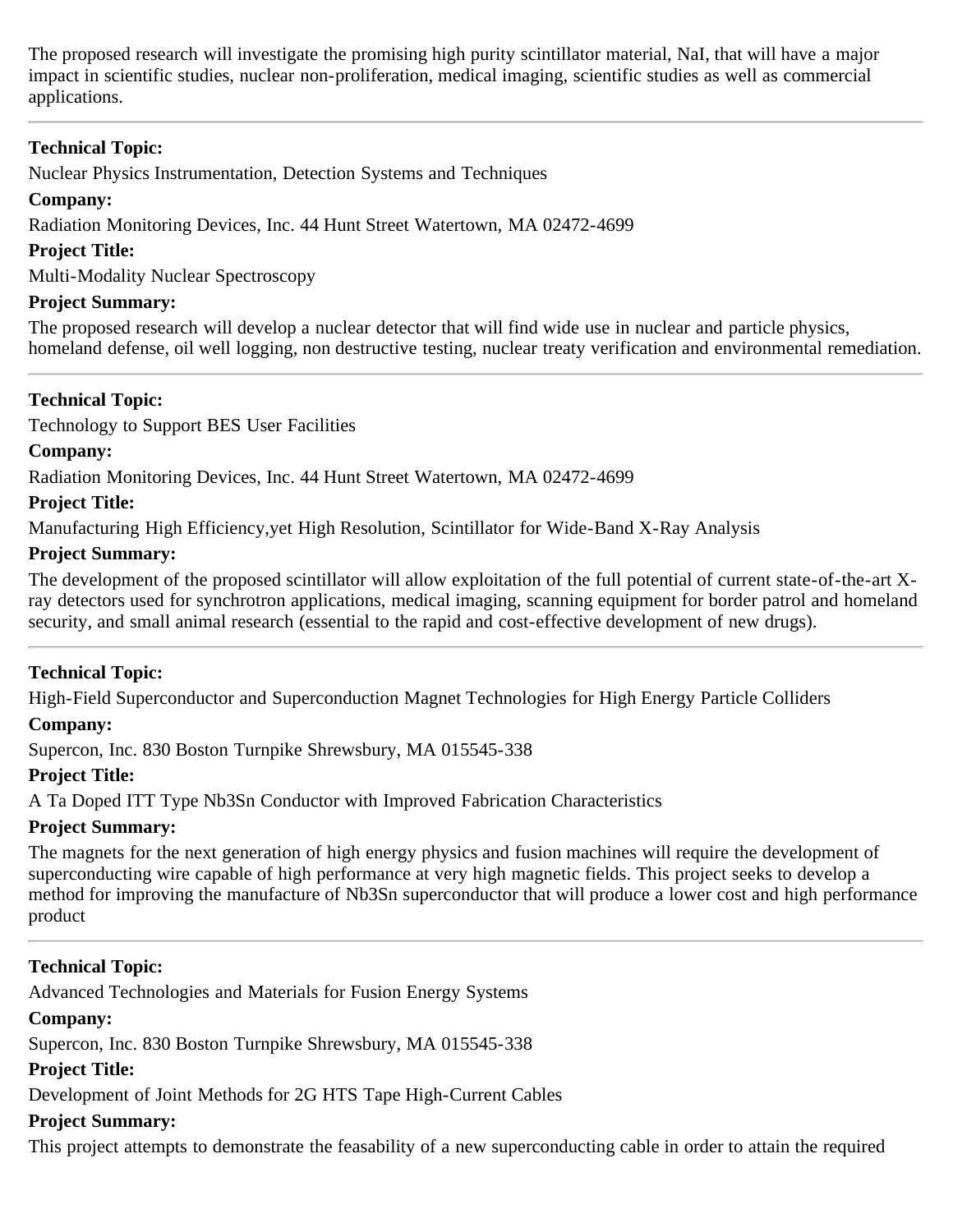high magnetic fields.

## **Technical Topic:**

Low Cost, Optimized Redox Flow Battery Electrolytes, Novel Solid Ionic Conducting Membranes, and Rechargeable Air-Breathing Cathodes for Bat

## **Company:**

TIAX, LLC 35 Hartwell Avenue Lexington, MA 02421-3102

## **Project Title:**

Sodium Intercalation Battery for Stationary Storage

## **Project Summary:**

This DOE award will enable TIAX to develop a rechargeable battery for stationary electrical energy storage applications that will facilitate and expand the penetration of renewable energy generating technologies such as wind and solar, thus increasing the energy and environmental security of the United States.

## <span id="page-26-0"></span>**Maryland**

## **Technical Topic:**

Increasing Adoption of HPC Modeling and Simulation in the Advanced Manufacturing and Engineering Industries

## **Company:**

Argo Navis Technologies, LLC 999 Windcroft Pl Annapolis, MD 21401-6578

## **Project Title:**

A Scalable Targeted Debugger for Scientific and Commercial Computing

## **Project Summary:**

Programmer productivity is a key to economic development in IT environments. The larger the computer system or data center, the harder it is to find bugs in the software and the more costly is the delay in not finding the bugs. The Swat project will produce a cost effective and efficient software tool that can help even the least experienced programmer develop correctly running programs in such environments.

## **Technical Topic:**

Increasing Adoption of HPC Modeling and Simulation in the Advanced Manufacturing and Engineering Industries

## **Company:**

Argo Navis Technologies, LLC 999 Windcroft Pl Annapolis, MD 21401-6578

## **Project Title:**

SpeedShop Ease of use Performance Analysis for Heterogeneous Processor Systems

## **Project Summary:**

Supercomputing applications can better utilize hardware resources when performance bottlenecks within software are identified and eradicated; tools that allow a developer to find these problem areas typically require an expert to perform the analysis. This project seeks to allow a non-expert user to employ such tools by providing unified intuitive performance analysis on systems where all the processors are not of the same type.

**Technical Topic:** Technology to Support BES User Facilities **Company:** Dynaflow, Inc 10621-J Iron Bridge Road Jessup, MD 20791-9381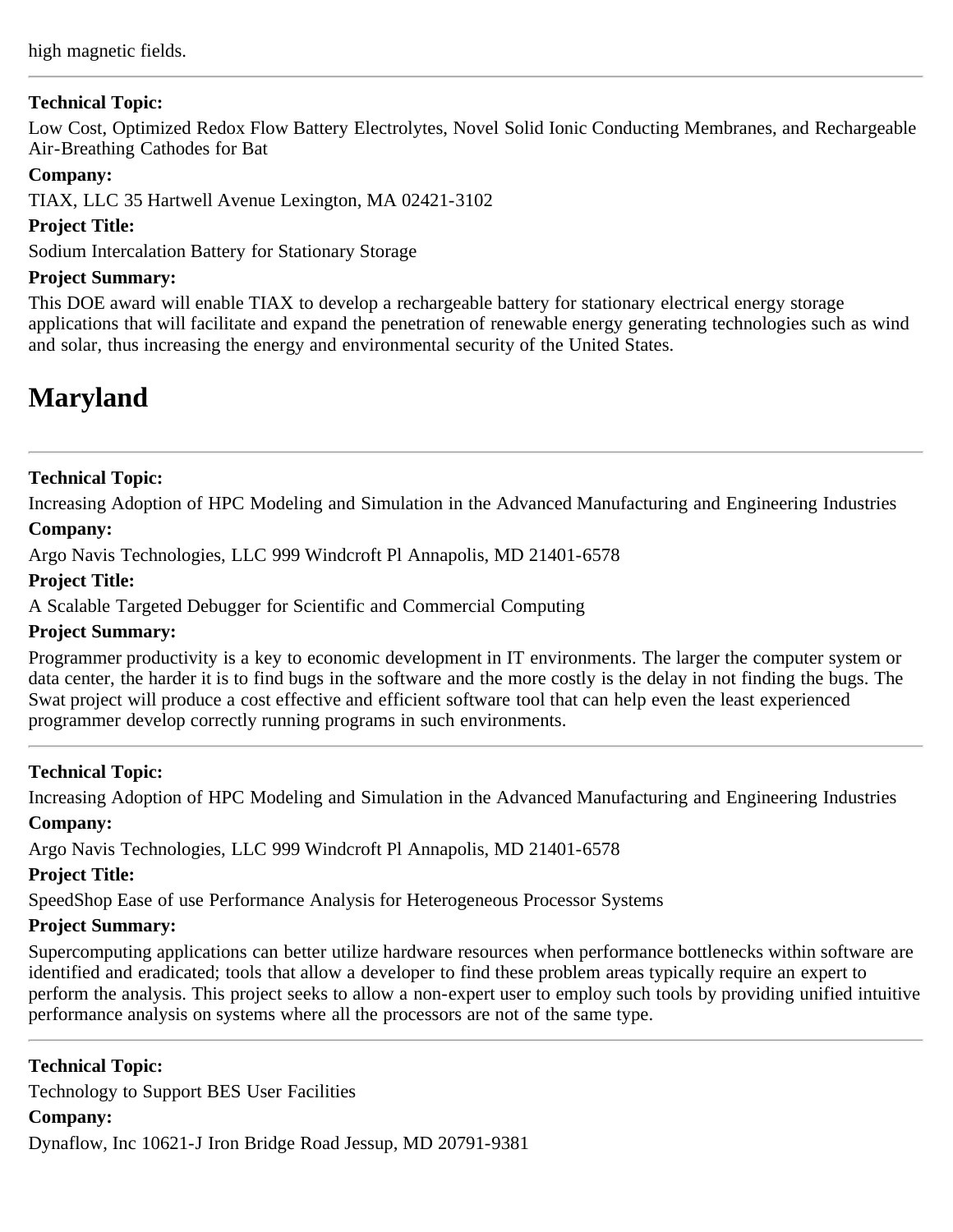## **Project Title:**

Development of an Acoustic Instrument for Bubble Size Distribution Measurement in Mercury

## **Project Summary:**

This project will develop an acoustic diagnostic tool that can meet all the bubble sizing requirements for Spallation Neutron Source (SNS) applications. It will build on the technology of the present state-of-the-art acoustic bubble sizing instrument, the ABS ACOUSTIC BUBBLE SPECTROMETER®©, which works well for void fractions of the order of 0.1% and for bubbles between 20 and 500 μm in diameter.

## **Technical Topic:**

Nuclear Physics Instrumentation, Detection Systems and Techniques

## **Company:**

Technology Assessment and Transfer, 133 Defense Hwy, Suite 212 Annapolis, MD 21401-8907

## **Project Title:**

Nanostructured Ceramic LSO Scintillators Using Dynamic Powder Compaction

## **Project Summary:**

The goal of this project is develop a polycrystalline scintillator material (Lu2SiO5) for nuclear physics applications. Such a process methodology would enable more cost effective manufacturing method for this important scintillator material and open up new avenues of design for both nuclear accelerator facilities and medical scan applications.

## **Technical Topic:**

Increasing Adoption of HPC Modeling and Simulation in the Advanced Manufacturing and Engineering Industries

#### **Company:**

Vorcat, Inc. 14 Freas Court North Potomac, MD 20878-2586

#### **Project Title:**

Extension of the Vorcat Technology to Moving Boundaries

## **Project Summary:**

This project will develop reliable and efficient strategies for simulating the complex turbulent flows produced by moving boundaries associated with a wide range of next generation energy-related technologies such as wind turbines, ground vehicles, and wave and ocean current power generators.

## **Technical Topic:**

Nuclear Physics Isotope Science and Technology

## **Company:**

Weinberg Medical Physics LLC 5611 Roosevelt Street Bethesda, MD 20817-6739

## **Project Title:**

Semi-automated Lab-on-a-Chip for Dispensing Ga-68 Radiotracers

## **Project Summary:**

This project will solve a technical problem that is hindering American progress in molecular medicine, and restricting US citizens from receiving optimal diagnostic care. Specifically, the project deals with a mother/daughter generator of positron-emitting radiotracers (Ge-68/Ga-68).

## <span id="page-27-0"></span>**Michigan**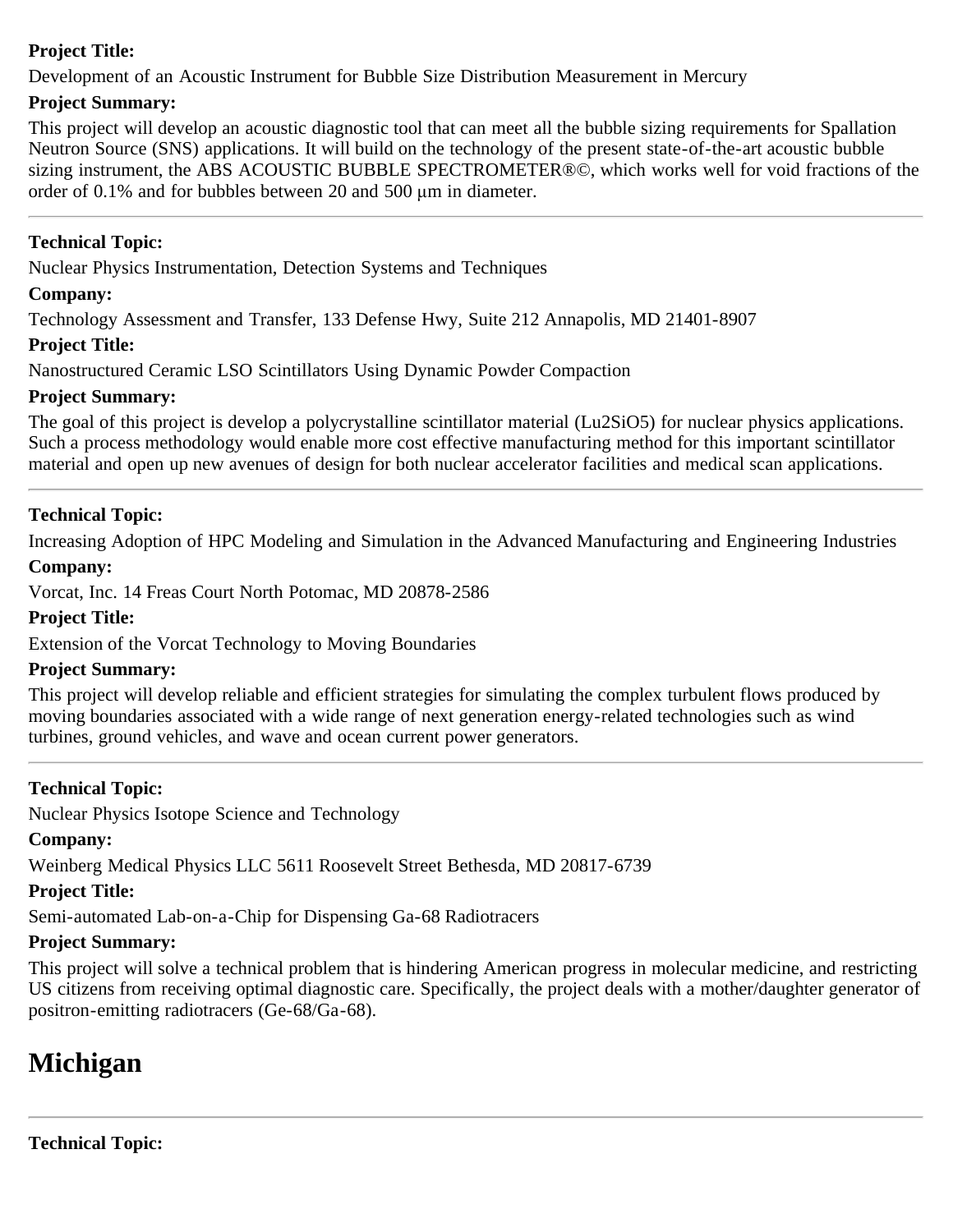Radio Frequency (RF) Devices and Components for Accelerator Facilities

## **Company:**

Niowave, Inc. 1012 N. Walnut Street Lansing, MI 48906-5061

## **Project Title:**

Development of a Superconducting RF Crabbing System based on a Quarter Wave Resonator for Ultrashort Pulses at Light Sources

## **Project Summary:**

This SBIR project will build a novel "crabbing" cavity that rotates the electron beam in a storage ring x-ray source to produce short pulses of x-ray light – close to one trillionth of one second – for a variety of research purposes.

## **Technical Topic:**

Radio Frequency (RF) Devices and Components for Accelerator Facilities

## **Company:**

Niowave, Inc. 1012 N. Walnut Street Lansing, MI 48906-5061

## **Project Title:**

Continuous Wave Thermionic Copper RF Gun for Compact FELs

## **Project Summary:**

Compact Free Electron Lasers are a new class of tunable high power lasers that offer an economical option for isotope production, novel x-ray sources and other applications. Niowave proposes to develop the high power electron source required to operate the compact Free Electron Laser.

## **Technical Topic:**

Radio Frequency Accelerator Technology for High Energy Accelerators and Colliders

## **Company:**

Niowave, Inc. 1012 N. Walnut Street Lansing, MI 48906-5061

## **Project Title:**

400 MHz LHC Crab Cryomodule with HOM Dampers, Tuners and Couplers

## **Project Summary:**

Recent accelerator upgrades require novel superconducting cavities that deflect the beam to increase the efficiency of the system. This proposal will develop the key components that allow these new deflecting cavities to operate at superconducting temperatures nearly 450 degrees below zero.

## **Technical Topic:**

Nuclear Physics Isotope Science and Technology

## **Company:**

Niowave, Inc. 1012 N. Walnut Street Lansing, MI 48906-5061

## **Project Title:**

Commercial Superconducting Electron Linac for Radioisotope Production

## **Project Summary:**

There is critical need for a domestic supply of radioisotope production for medical and research uses. This project will develop a superconducting electron linear accelerator for use as a cost effective isotope producer.

## **Technical Topic:**

Low Cost, Optimized Redox Flow Battery Electrolytes, Novel Solid Ionic Conducting Membranes, and Rechargeable Air-Breathing Cathodes for Bat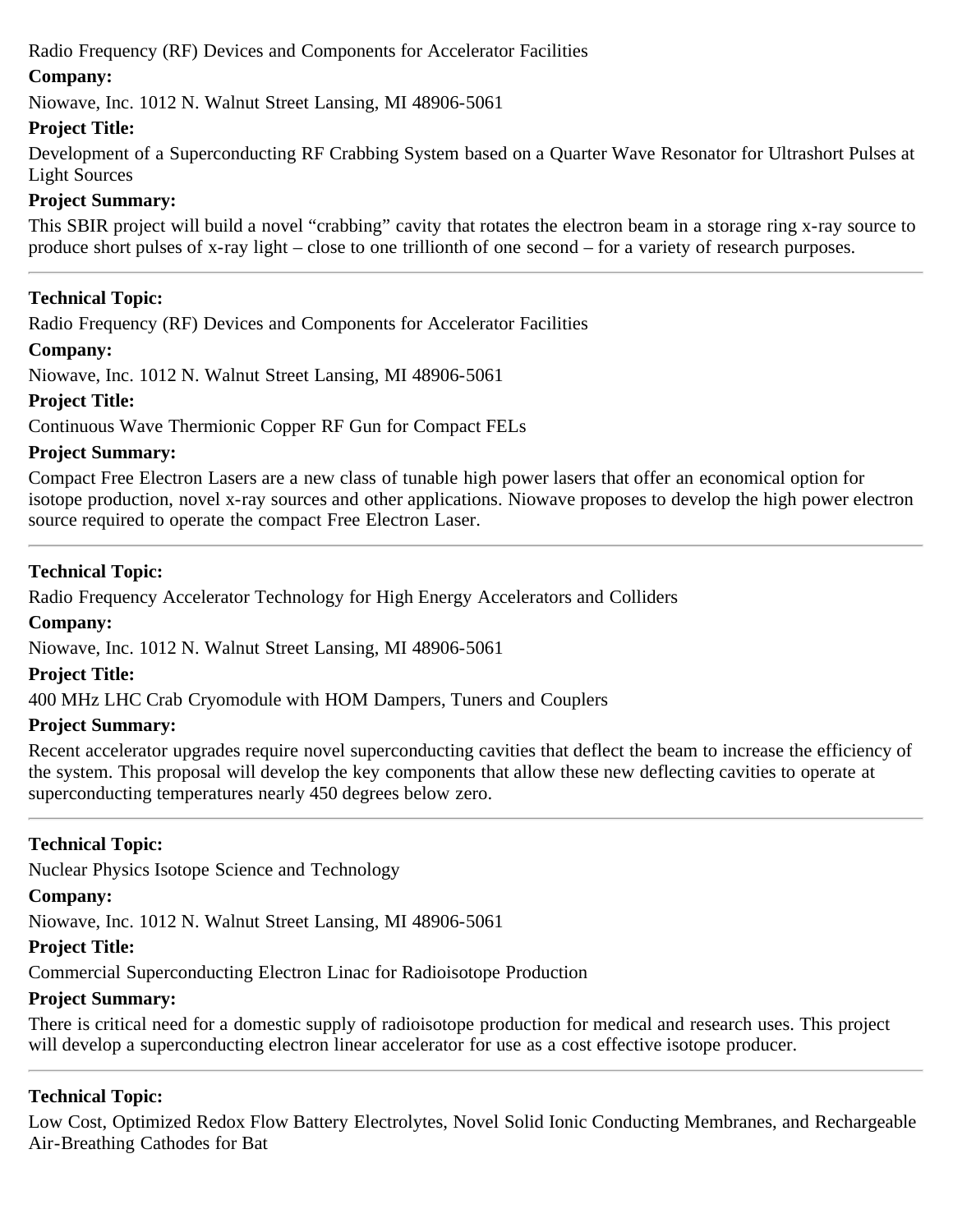## **Company:**

Vinazene, Inc. 2853 Daleview Dr Ann Arbor, MI 48105-9864

## **Project Title:**

A Single Substance Organic Redox Flow Battery

## **Project Summary:**

This project will advance the state of energy storage by improving the energy density of redox flow batteries. These new batteries will be useful in smoothing the fluctuations in energy supplied by solar or wind power.

## <span id="page-29-0"></span>**Minnesota**

## **Technical Topic:**

Atmospheric Measurement Technology

## **Company:**

MSP Corporation 5910 Rice Creek Parkway Suite 300 Shoreview, MN 55126-5025

## **Project Title:**

Real-Time Size-Distributed Measurement of Aerosol Mass Concentration

## **Project Summary:**

This technology will enable the rapid measurement of particles in any atmospheric, outdoor, or work-place environment. The ease and speed of these instruments will substantially increase the soundness of decisions related to protecting human health, protecting US military deployments, and mitigating the effect of energy development on the environment.

## **Technical Topic:**

High Energy Physics Detectors and Instrumentation

## **Company:**

SVT Associates, Inc. 7620 Executive Drive Eden Prairie, MN 55344-3677

## **Project Title:**

Large Area GaN-Based Avalanche Photodiodes for Operation in Extreme Environments

## **Project Summary:**

Wide bandgap GaN-based materials are the most promising semiconductors for solar-blind ultraviolet (UV) detectors, particularly in those applications where the UV components of light needs to be analyzed in the presence of large visible and/or infrared background. This project will develop GaN-based avalanche photodiodes (APDs) as a lower cost, robust and compact alternative to bulky photomultiplier tubes for sensitive and fast detection of light in many applications. Other advantages of the proposed GaN-based APDs include capability to operate in harsh environments, including very high temperatures and high radiation levels, and relative immunity to high magnetic fields, both of which are essential for future DOE high energy physics experiments.

## **Technical Topic:**

Nuclear Physics Accelerator Technology

## **Company:**

SVT Associates, Inc. 7620 Executive Drive Eden Prairie, MN 55344-3677

## **Project Title:**

GaAsSb/AlGaAs Superlattice High-Polarization Electron Source

## **Project Summary:**

Polarized electron emitters isolate and enhance one of the two naturally occuring forms of the electron subatomic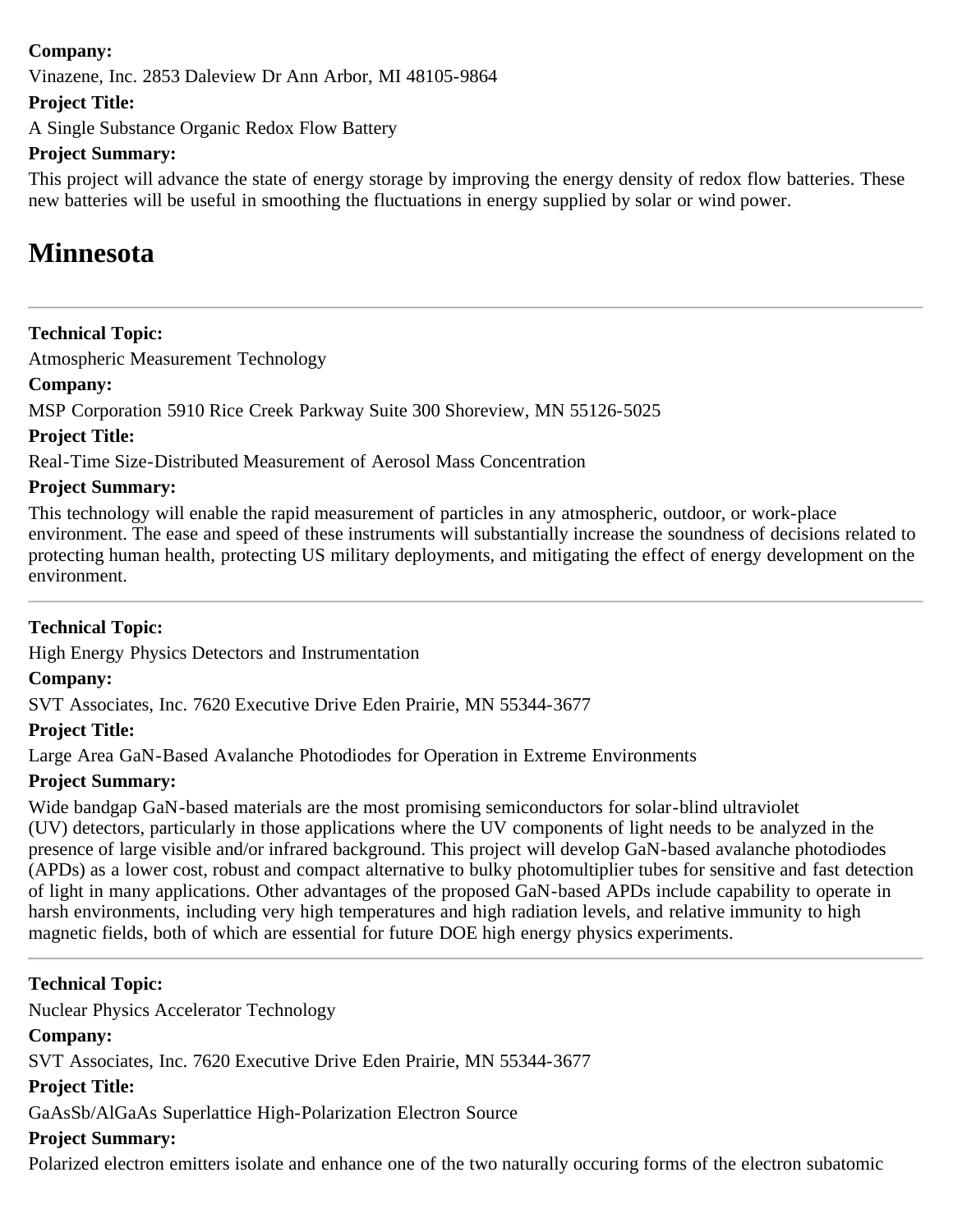particle. This program will create a new, highly efficient source of polarized electrons for use in high energy particle physics research.

## <span id="page-30-0"></span>**New Jersey**

## **Technical Topic:**

High-Field Superconductor and Superconduction Magnet Technologies for High Energy Particle Colliders **Company:**

HJC Enterprise LLC 5 Badgley Dr New Providence, NJ 07974-2501

## **Project Title:**

On The Use of Highly Densified Bi-2212 Wire for Superconducting Magnet Application

## **Project Summary:**

High-field magnets are essential components of devices used in a number of advanced fields of science, such as NMR and ICR (widely used in drug discovery), and particle accelerators used in high energy physics. This study seeks to determine how to achieve good quality powder packed filaments in cables and magnets.

## **Technical Topic:**

Increasing Adoption of HPC Modeling and Simulation in the Advanced Manufacturing and Engineering Industries

## **Company:**

JMSI Inc. DBA Intelligent Light 301 Route 17N, 7th Floor Rutherford, NJ 07070-2575

## **Project Title:**

FieldView-VisIT : A Modern Engineering Post-Processing System for Ultra-Scale Physics Based Simulations **Project Summary:**

## **Technical Topic:**

Fusion Science and Technology

## **Company:**

Nova Photonics, Inc. One Oak Place Princeton, NJ 08540-4701

## **Project Title:**

Measurement of the Radial Electric Field in the Plasma Edge of the Lithium Tokamak Experiment

## **Project Summary:**

A new diagnostic will be developed to support an experiment at the Princeton Plasma Physics Laboratory. This will enable the study of a new regime in plasmas and bring us closer to achieving fusion energy as a clean, safe, and abundant energy source.

## **Technical Topic:**

Increasing Adoption of HPC Modeling and Simulation in the Advanced Manufacturing and Engineering Industries **Company:**

Optimal Solutions, Inc. 17 Kershaw Ct Bridgewater, NJ 08807-2595

## **Project Title:**

Optimization-Based Production Scheduling for Complex Manufacturing Plants Delivered as a Service using High Performance Computing Architecture & Algorithms

## **Project Summary:**

This project will address the problem of dimensionality in today's optimization based approaches to scheduling jobs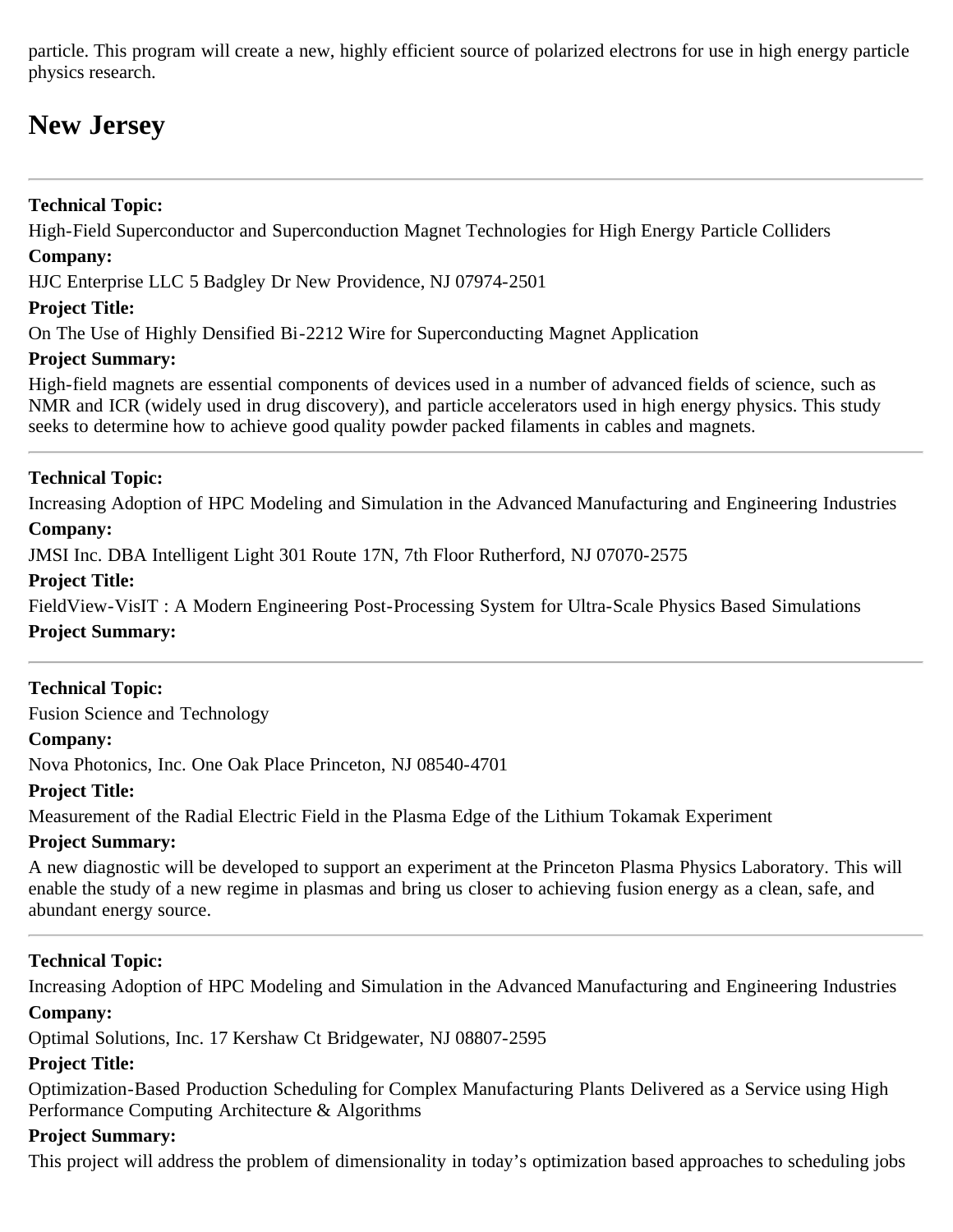in manufacturing, which often results in inferior solutions that cannot be scaled to real manufacturing environments. It is expected to result in increased efficiency and global competitiveness in this sector and lead to the creation of new manufacturing jobs.

## **Technical Topic:**

Fusion Science and Technology

## **Company:**

Princeton Scientific Instruments, Inc 7 Deer Park Drive Suite C Monmouth Junction, NJ 08852-1921

## **Project Title:**

U.S. ITER Diagnostics, X-ray Imaging Spectrometer

## **Project Summary:**

The U.S participation in ITER, a full-scale experimental fusion energy device that will pave the way for clean energy, includes a high resolution core imaging x-ray spectrometer. The proposed effort will assess the ability of existing xray detector arrays to perform and survive in ITER's extraordinarily intense radiation environment and where they need improvement.

## <span id="page-31-0"></span>**New Mexico**

## **Technical Topic:**

Instrumentation for Advanced Chemical Imaging

## **Company:**

Mesa Photonics, LLC 1550 Pacheco St. Santa Fe, NM 87505-3914

## **Project Title:**

High Spatial Resolution Coherent Ultrafast Spectroscopy

## **Project Summary:**

This project will develop low-cost, high precision instrument to improve medical research, homeland security, and nanomaterials.

## **Technical Topic:**

Technologies for Subsurface Characterization and Monitoring

## **Company:**

Southwest Sciences, Inc. 1570 Pacheco Street, Suite E-11 Santa Fe, NM 87501-3993

## **Project Title:**

Micro-Fluidic Spectrometer for Measuring Groundwater Contamination

## **Project Summary:**

Southwest Sciences proposes to develop a micro-fluidic sensor for measuring heavy metals in groundwater by measuring their uv-visible spectra. High sensitivity will be obtained using cavity enhanced spectroscopy.

## **Technical Topic:**

Advanced Technologies and Materials for Fusion Energy Systems

## **Company:**

TPL, Incorporated 3921 Academy Parkway North NE Albuquerque, NM 87109-4416

## **Project Title:**

Explosive Bonding of Plasma Facing Components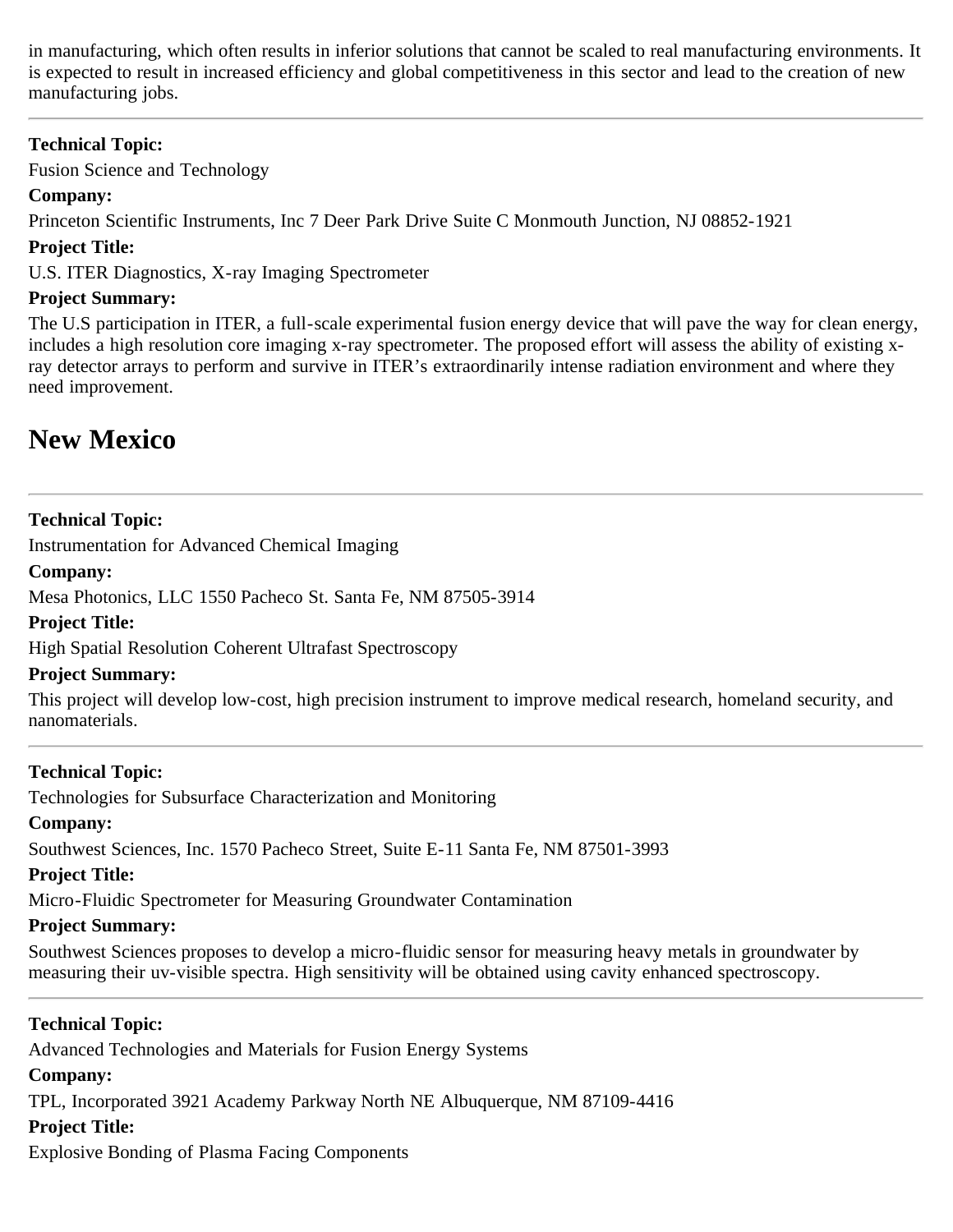## **Project Summary:**

TPL proposes to explosively clad high-temperature metal layers to steel or copper support structures that will make longer lasting plates for use in hot fusion energy reactors because they will better resist hot plasma erosion. This will enable lower cost electricity to be generated by this technology due to the efficiency of extremely hot plasmas and improving the ability to contain them.

## <span id="page-32-0"></span>**New York**

## **Technical Topic:**

Advanced Sources for Accelerator Facilities

## **Company:**

Advanced Energy Systems, Inc. 27 Industrial Blvd Unit E Medford, NY 11763-2286

## **Project Title:**

Development of a Field Emitter Array Based High-Current Electron Injector

## **Project Summary:**

The National Academies has identified this as an area of critical importance to the development of high-power freeelectron lasers. Should the program prove successful, not only would the cathodes provide improved economic and reliability performance for existing user facilities such as light sources and FELs, but could also allow penetration into markets presently restricted to thermionic cathodes such as environmental remediation systems for water remediation and flue gas scrubbing.

## **Technical Topic:**

Advanced Concepts and Technology for High Energy Accelerators

## **Company:**

American Undulator as Alexander Mikh 909 Triphammer Rd Ithaca, NY 14850-2508

## **Project Title:**

Accelerator Design that can Provide Very High Gradient with Acceleration Structures Fabricated with integrated Circuit Technology

## **Project Summary:**

The far-term goal of this research is in development and design of accelerator able to provide  $>1$ GeV/m for electrons. This goal will be reached by usage of Si micro-structure made with Lithographic technology common in micro-circuit fabrication. In this project we optimized the dimensions of micro-structure in a view of real technology available at mostly Nano-factories located around. Numerical 3D calculations of swept laser beam

illuminated micro-structure will be performed. Design will be ready for fabrication in a Second phase, if awarded.

## **Technical Topic:**

Increasing Adoption of HPC Modeling and Simulation in the Advanced Manufacturing and Engineering Industries

## **Company:**

BUILDlab, LLC 56 Mill Street Dryden, NY 13053-9715

## **Project Title:**

Tools for Auto-Calibration of Building Energy Models and Predictive Control

## **Project Summary:**

The goal of this proposal is to advance energy modeling software and full building sensor networks, optimizing energy-efficiency and performance in the design and operation of buildings.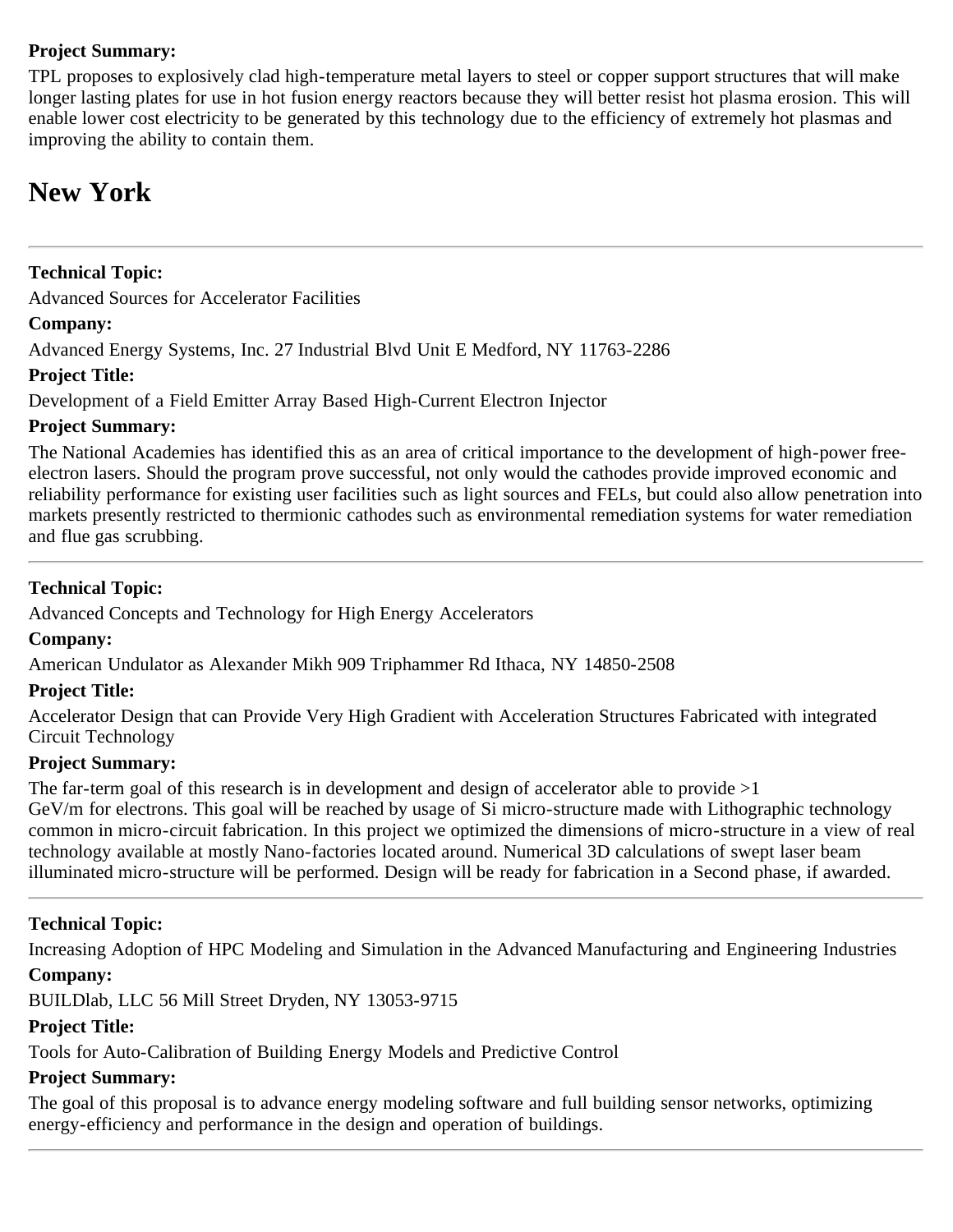Ancillary Technologies for Accelerator Facilities

## **Company:**

EPIC Consulting 101 Mountain Ridge Drive Mount Sinai, NY 11766-1413

## **Project Title:**

EPICS-Large-Scale High-Performance Integrated Data Storage for Accelerator and Beamline Experiments

## **Project Summary:**

EPICS is an open-source control and data acquisition system that is a de-facto standard at DoE laboratory research facilities in the US. Through SBIR grant funding, a new generation of this software has been released to support physics applications and scientific data representation. This project prototypes the ability to archive these data at rates needed by our nation's energy and biological scientists to take advantage of the latest XRay lights sources and the state of the art detectors coming available for scientific research.

## **Technical Topic:**

Nuclear Physics Instrumentation, Detection Systems and Techniques

## **Company:**

HYPRES, Inc. 175 Clearbrook Road Elmsford, NY 10523-1109

## **Project Title:**

Digital SQUID Magnetometers for Read-out of Detectors and Magnetic Particles

## **Project Summary:**

Ultra-low noise and extremely sensitive superconducting sensors developed under this program can be used as highresolution imaging sensors. These digital sensors in multi-channel systems have applications in non-invasive biomedical instruments such as magnetocardiograms, magnetoencephalograms, and in non-destructive evaluation for detection of corrosion and cracks in metals.

## **Technical Topic:**

High Energy Physics Computational Technology

## **Company:**

Kitware Inc. 28 Corporate Drive Clifton Park, NY 12065-8688

## **Project Title:**

In-Situ Analysis of Cosmological Simulations

## **Project Summary:**

Cosmological simulations play a very important role in the DOE High Energy Physics Cosmic Frontier program. Critical challenges facing such simulations include workflow I/O and lack of domain-specific data analysis algorithms. To address this, we propose the development of a cosmology analysis framework for in-situ analysis and data-reduction of cosmological simulations paving a way forward toward the analysis of exascale datasets that are expected within the coming decade.

## **Technical Topic:**

Genomic Science and Related Biotechnologies

## **Company:**

Kitware Inc. 28 Corporate Drive Clifton Park, NY 12065-8688

## **Project Title:**

Cloud Computing and Visualization Tools for KBase

## **Project Summary:**

Genetics and biology researchers are being inundated with data that must be processed with complex computer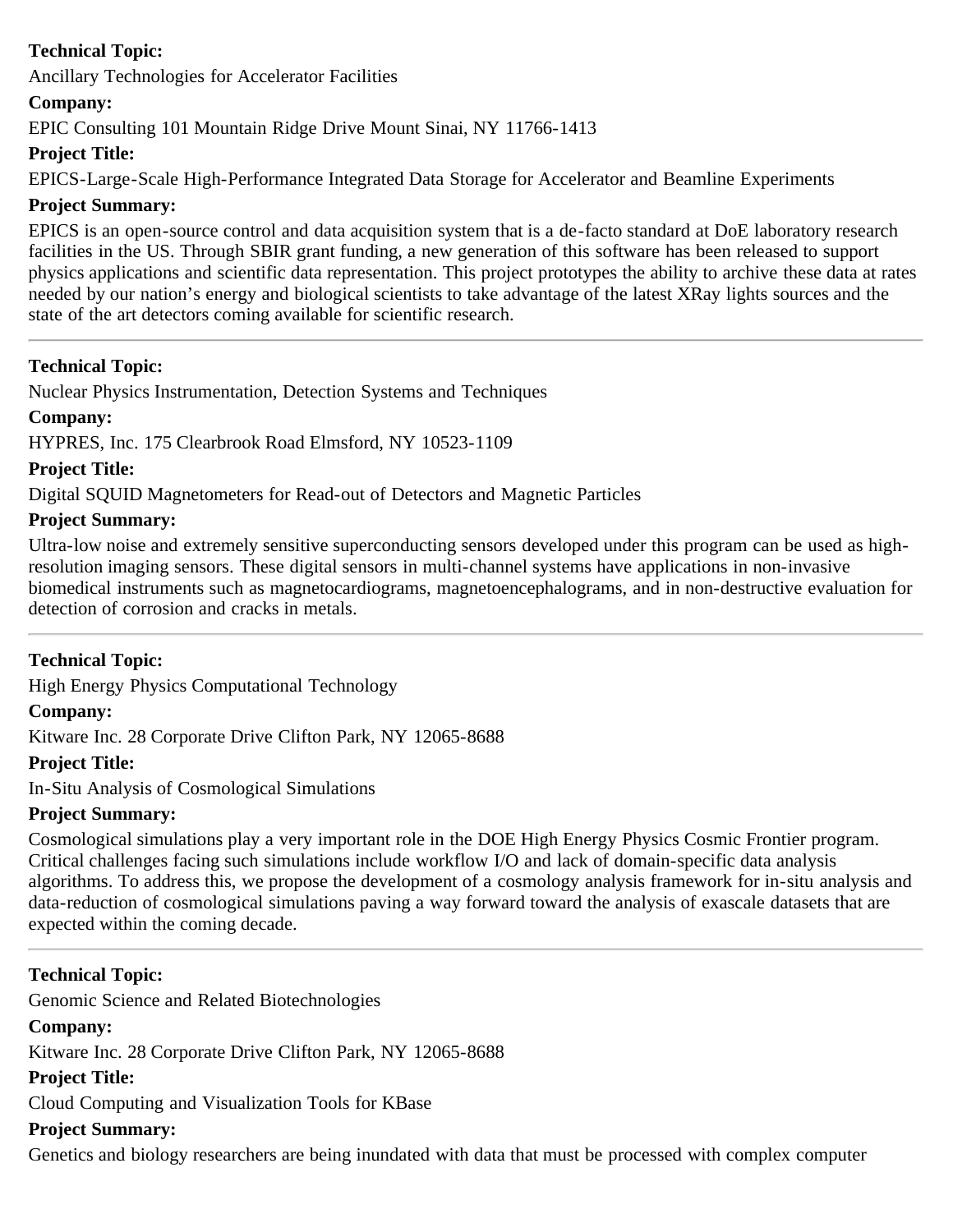algorithms. We intend to produce a new open source architecture for systems biology researchers to produce, share, and run their algorithms using scalable cloud computing platforms.

## **Technical Topic:**

Increasing Adoption of HPC Modeling and Simulation in the Advanced Manufacturing and Engineering Industries **Company:**

Kitware Inc. 28 Corporate Drive Clifton Park, NY 12065-8688

## **Project Title:**

Graphical HPC Application Suite for Supporting the Product Simulation Lifecycles

## **Project Summary:**

This project will enable wider adoption of advanced HPC functionality by small and medium size manufacturing firms by providing a suite of applications that can address the complete simulation lifecycle. The suite will be built using existing Open Source HPC Toolkits and will be dynamically customizable in order to address the specific needs of targeted vertical markets.

## **Technical Topic:**

Increasing Adoption of HPC Modeling and Simulation in the Advanced Manufacturing and Engineering Industries **Company:**

Nutonian Inc. 641 Highland Rd. Ithaca, NY 14850-1411

## **Project Title:**

The Data Genome Project

## **Project Summary:**

This project will develop a new HPC Turnkey system that can automatically find mathematical invariants in large datasets, and then use those invariants to identify new relationships between datasets of different users.

## **Technical Topic:**

Nuclear Physics Software and Data Management

## **Company:**

SkuTek Instrumentation 410 Linden Street Rochester, NY 14620-2442

#### **Project Title:**

Time-synchronized Network Architecture for Data Acquisition

## **Project Summary:**

This project will advance digital signal processing electronics which will be cheaper and more flexible than current solutions. Future applications of our products will include basic science, astrophysics, Homeland Security, and education.

## **Technical Topic:**

Technology to Support BES User Facilities

## **Company:**

Sydor Instruments, LLC 291 Millstead Way Rochester, NY 14624-5101

## **Project Title:**

Beam Position, Timing and Flux Monitors

## **Project Summary:**

Sydor Instruments will collaborate with BNL to advance a Diamond-based beam monitor for synchrotron beamlines. These machine diagnostics will enable scientists to measure 3rd generation synchrotron "white beams" in terms of how many x-rays there are and where the beam is, to optimize the beam for the intended science goal.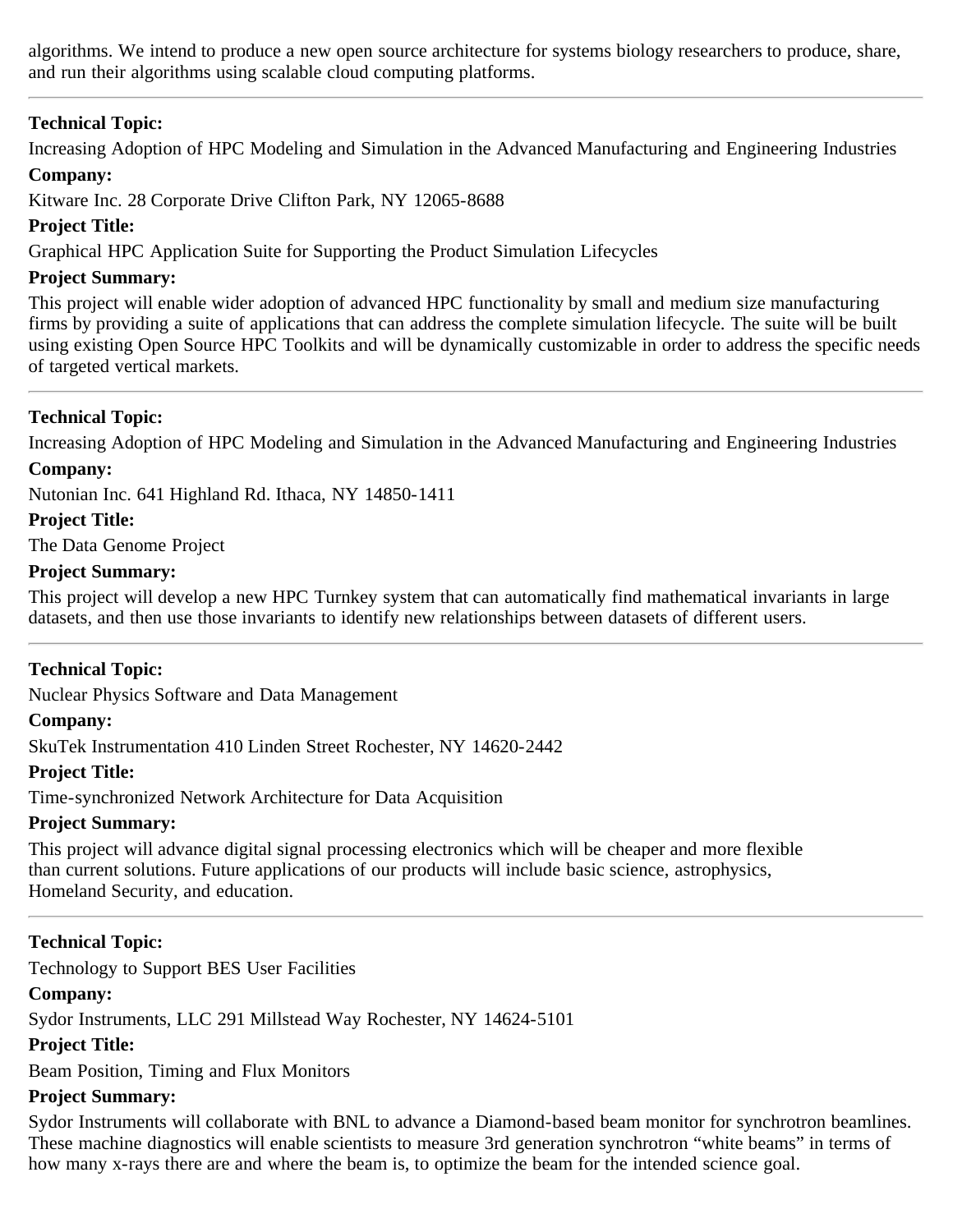<span id="page-35-0"></span>Increasing Adoption of HPC Modeling and Simulation in the Advanced Manufacturing and Engineering Industries **Company:**

AltaSim Technologies, LLC 130 East Wilson Bridge Road Suite 140 Worthington, OH 43085-2327

## **Project Title:**

CMC Manufacturing Technology

## **Project Summary:**

New design tools for advanced materials developed for the US Air Force are too complex and computational intensive for use by small to medium sized businesses. The proposed work will extend access and availability of these design tools to businesses that serve the automotive, chemical processing and energy production sectors.

## **Technical Topic:**

Radio Frequency Accelerator Technology for High Energy Accelerators and Colliders

#### **Company:**

Euclid TechLabs, LLC 5900 Harper Rd. #102 Solon, OH 44139-1866

#### **Project Title:**

Complete Multipacitor Suppression in Dielectric Loaded Accelerators using a Solenoid Field

#### **Project Summary:**

Dielectric based particle accelerators offer the possibility of reduced cost and higher efficiency for applications in industry, medicine, and scientific research. We propose to study ways to eliminate an undesirable form of energy absorption that is currently the main obstruction to widespread use of these devices.

## **Technical Topic:**

Nuclear Physics Accelerator Technology

#### **Company:**

Euclid TechLabs, LLC 5900 Harper Rd. #102 Solon, OH 44139-1866

## **Project Title:**

Ferroelectric Based High Power Components for L-Band Accelerator Applications

## **Project Summary:**

This project will develop a new electronic device to optimize the power in particle accelerators. The key component is a bar of a "smart" material that changes its properties with an applied electric field.

## **Technical Topic:**

Low Cost, Optimized Redox Flow Battery Electrolytes, Novel Solid Ionic Conducting Membranes, and Rechargeable Air-Breathing Cathodes for Bat

#### **Company:**

Faraday Technology, Inc. 315 Huls Drive Clayton, OH 45315-8983

## **Project Title:**

Flow Battery Structures to Improve Performance and Reduce Manufacturing Cost

#### **Project Summary:**

This program is developing a rapid, robust manufacturing process for redox flow battery components to lower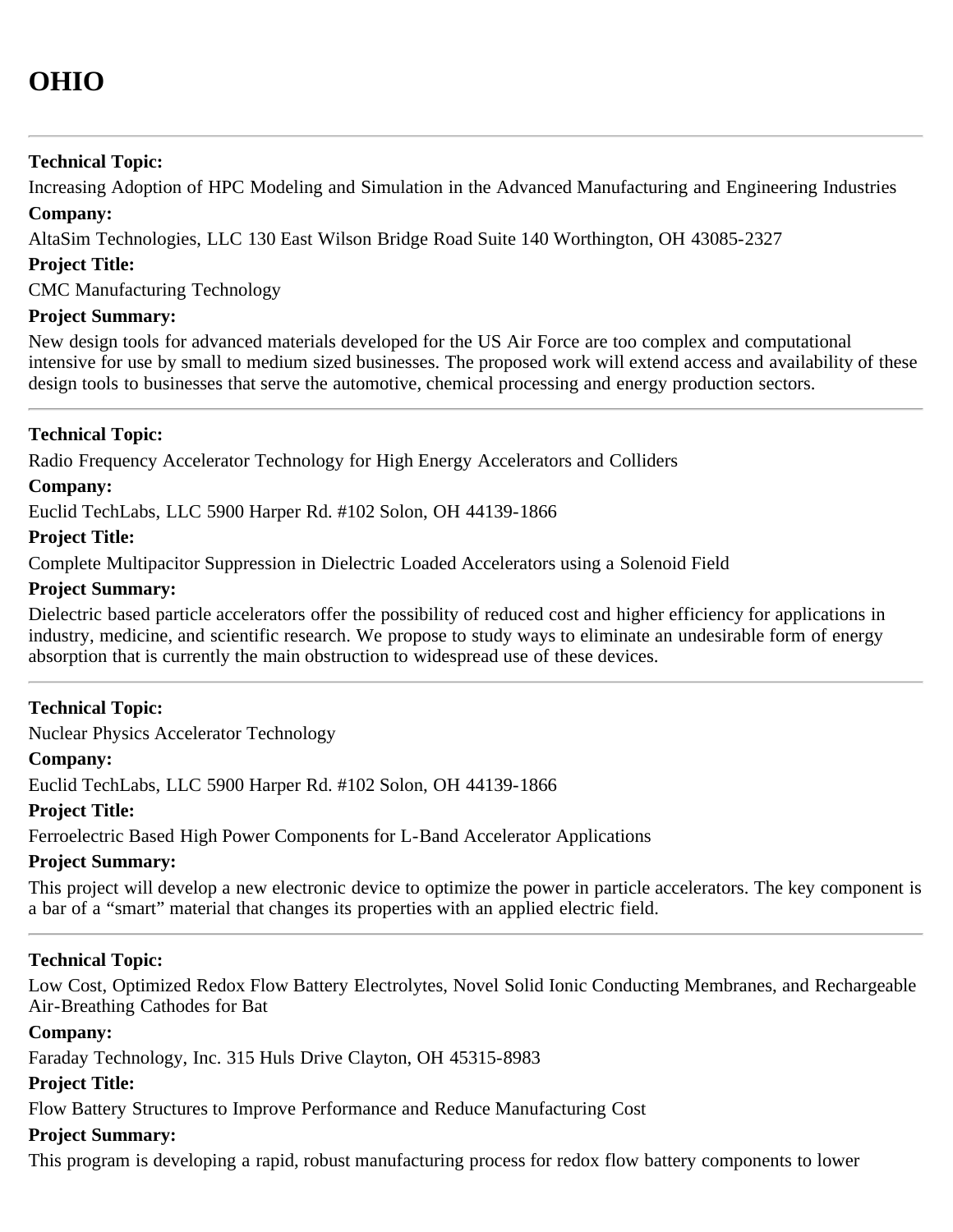manufacturing costs while improving performance. Lowering manufacturing costs of redox flow batteries could enable commercial applications in energy storage for utilities, grid service providers and equipment suppliers and create manufacturing jobs in the U.S.

## **Technical Topic:**

Advanced Sources for Accelerator Facilities

## **Company:**

Hyper Tech Research, Inc 539 Industrial Mile Road Columbus, OH 43228-2412

## **Project Title:**

Improvement on Short Period Planer Undulator

## **Project Summary:**

The research is directed towards the development of improved superconducting undulators, the devices that convert the energy of a dedicated synchrotron's electron beam into short wavelength light or x-rays. The research will lead to the emergence of improved light (or "photon") sources for use in materials research, industry, and medicine. For example, this includes the processing of semiconductor chips for computers, determining the age of materials through radiocarbon dating, sterilizing medical equipment and food products and the diagnosing and treatment of cancer.

## **Technical Topic:**

High-Field Superconductor and Superconduction Magnet Technologies for High Energy Particle Colliders

## **Company:**

Hyper Tech Research, Inc 539 Industrial Mile Road Columbus, OH 43228-2412

#### **Project Title:**

Gun-Drilled Tube Type Nb3Sn with non-Cu Jc values over 3000 A/mm2 (12T-4.2K)

## **Project Summary:**

This project will develop a much improved Nb3Sn superconductor wire for next generation High Energy Physics accelerator magnets, and for commercial applications such as MRI, NMR and accelerators for medical applications.

## **Technical Topic:**

Nuclear Physics Accelerator Technology

## **Company:**

Hyper Tech Research, Inc 539 Industrial Mile Road Columbus, OH 43228-2412

## **Project Title:**

Development of MgB2 Superconducting Coils for Nuclear Physics Applications

## **Project Summary:**

This program pursues the improvement of magnesium diboride superconducting coils for nuclear physics magnet systems. It can improve and reduce the cost of these systems. The R&D will also help progress the use of magnesium diboride superconductor magnets for commercial MRI's, superconducting fault current limiters, and offshore wind turbine generators.

## **Technical Topic:**

Advanced Sources for Accelerator Facilities **Company:** IAP Research, Inc. 2763 Culver Avenue Dayton, OH 45429-3723 **Project Title:** Magnets for Cryogenically-Cooled Permanent Magnet Undulators (CPMU) **Project Summary:**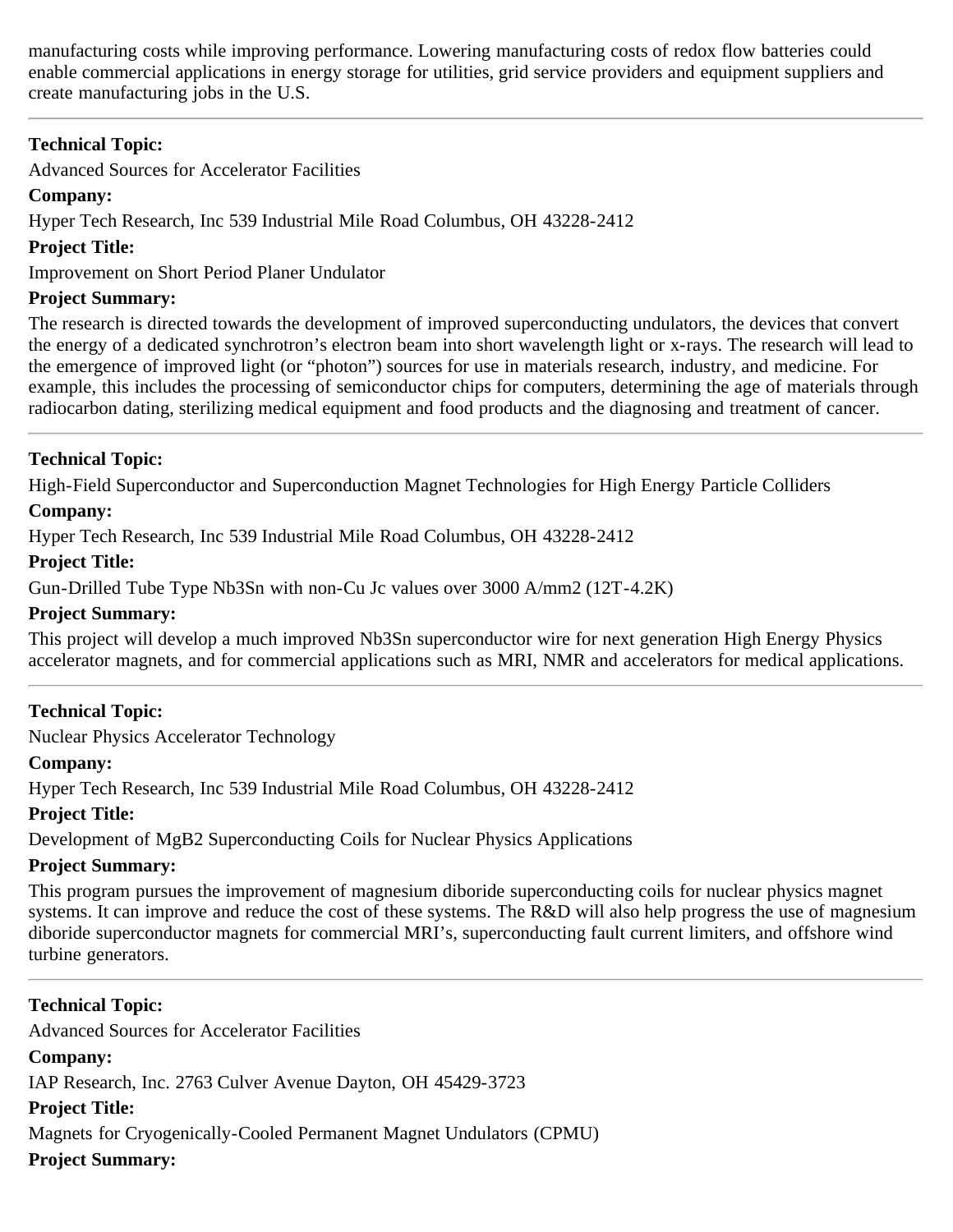The project will deliver high performance PrFeB permanent magnets that will be suitable for use in cryogenic permanent magnet undulators (CPMU). Such undulators will enable generation of brilliant beams of photons with energies of 50 keV that are currently unavailable in modern Synchrotron Light Sources.

## **Technical Topic:**

Advanced Technologies and Materials for Fusion Energy Systems

## **Company:**

MesoCoat, Inc. 24112 Rockwell Drive Euclid, OH 44117-1211

## **Project Title:**

Fused Coatings for Plasma Facing Components in Fusion Reactors

## **Project Summary:**

The phase I SBIR program will develop a series of nano-/micro-composite coating materials to be applied to Plasma Facing Components using MesoCoat's high energy density fusion cladding process, CermaCladTM. The hightemperature, corrosion resistant coatings and low cost manufacturing process will enable further development of fusion energy devices such as ITER.

## **Technical Topic:**

High-Field Superconductor and Superconduction Magnet Technologies for High Energy Particle Colliders

## **Company:**

MetaMateria Technologies, LLC 1275 Kinnear Road Columbus, OH 43212-1155

#### **Project Title:**

High Tc Bi2Sr2CaCu2Ox superconducting powder and wires for high field magnets

#### **Project Summary:**

This SBIR program will develop improved process methods for preparing Bi 2212 powder synthesized using solution based techniques production of high temperature superconducting wire.

## **Technical Topic:**

Membranes for Industrial Applications

## **Company:**

Mound Laser & Photonics Center, Inc. 965 Capstone Drive, Suite 308 P.O. Box 223 Miamisburg, OH 45343-0223

## **Project Title:**

Micro-Hole Membrane for Solid-Liquid Separation of Micron-Scale Particulate

## **Project Summary:**

Polymer membranes with laser drilled micro-holes will enable wider and more efficient use of low pressure solidliquid separation techniques that vastly reduce domestic energy usage in consumer product industries, while also facilitating key techniques for alternative energy production.

## **Technical Topic:**

Advanced Clean Energy Research

## **Company:**

Powdermet, Inc. 24112 Rockwell Drive Euclid, OH 44117-1252

## **Project Title:**

Multilayered Yttria-Stabilized Zirconia Coating for Improved Thermal Abrasion Resistance

## **Project Summary:**

This project improves turbine efficiency through the application of a strong, temperature-resistant ceramic film to the turbine blades. The increased turbine efficiency results in reduced energy usage, environmental impact, and costs.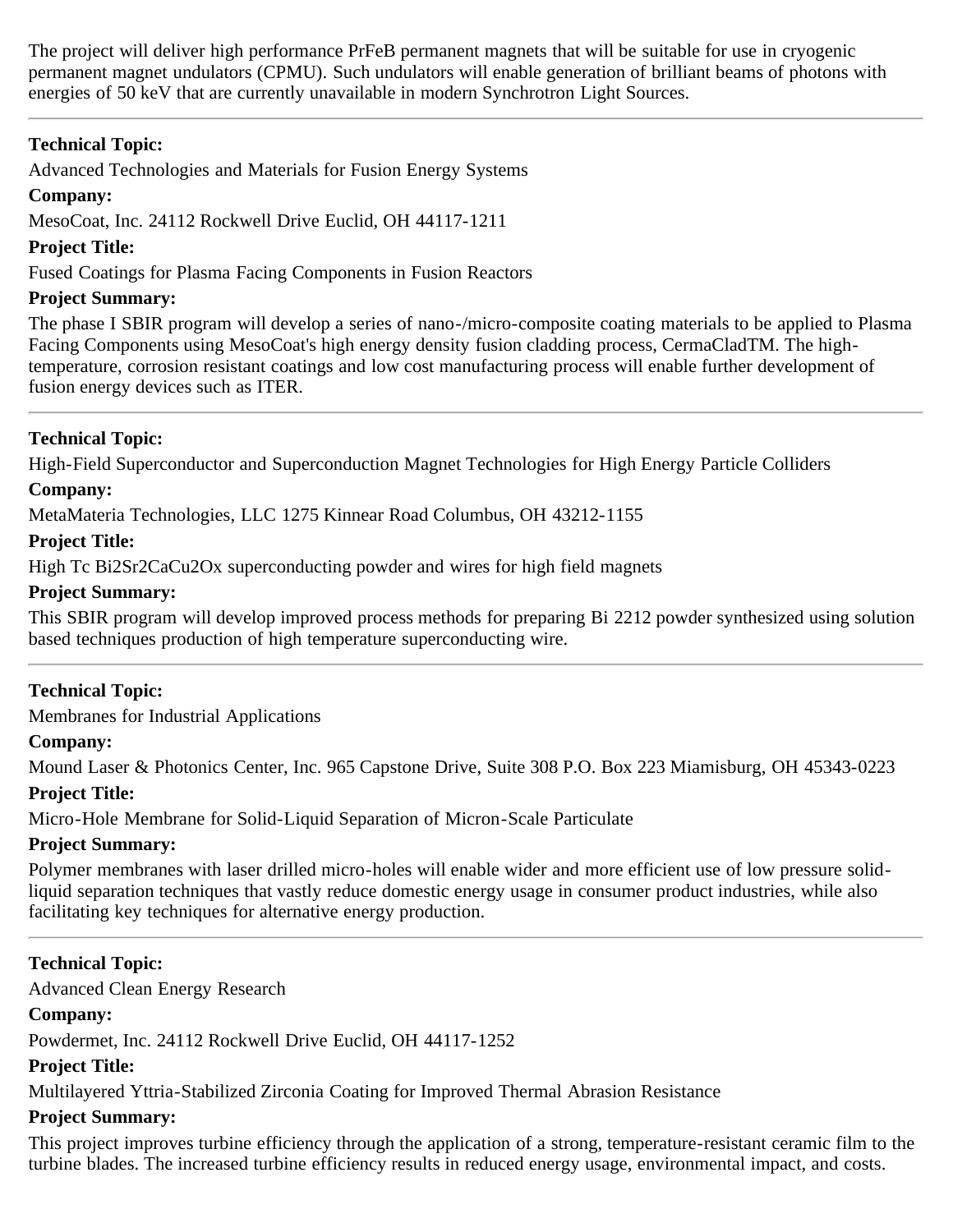Increasing Adoption of HPC Modeling and Simulation in the Advanced Manufacturing and Engineering Industries

## **Company:**

RNET Technologies, Inc. 240 West Elmwood Drive Suite 2010 Dayton, OH 45459-4248

## **Project Title:**

Catalytic Converter Modeling on Emerging Personal Computers and Small Clusters

## **Project Summary:**

Computer Simulation of catalytic converters is very expensive in terms of high performance computing resources and also takes several days to get the final results. Software design and engineering targeting state-of-the-art computer architectures enables simulation on desktop workstations and generates the results in overnight turnaround time.

## **Technical Topic:**

Advanced Clean Energy Research

## **Company:**

Sem-Com Company, Inc. 1040 N. Westwood Ave. Toledo, OH 43607-3263

## **Project Title:**

Stable Glass-Ceramic Nanocomposites as Compliant Seals for SOFCs

#### **Project Summary:**

Over the years many applications have been abandoned because the mismatch between the sealing components was too great to be of practical consequence or because no high CTE glasses were available. A compliant seal technology will open up at least some of these applications to hermetic seal technology. The high CTE hexacelsian glass, especially with the addition of the nano-scale materials will allow a new family of high CTE sealing glasses to be developed that do not exist today. These high CTE glasses would be especially useful in glass-to-metal applications.

## **Technical Topic:**

Advanced Network Technologies and Services

## **Company:**

The Samraksh Company 5980 Venture Drive, Suite 1B Dublin, OH 43017-2237

## **Project Title:**

Programmable,Extensible and Secure perfSONAR Appliance for Multi-domain Enterprise Monitoring

## **Project Summary:**

Multi-domain enterprise network monitoring solution that aids Network Operators in improving the programmability, extensibility and security of perfSONAR.

## **Oregon**

**Technical Topic: Catalysis Company:** Trillium FiberFuels, Inc. 720 NE Granger Ave. Bldg B Corvallis, OR 97330-9660 **Project Title:** Advanced Recombinant Manganese Peroxidase for Synthesis of Lignin Bioproducts. **Project Summary:**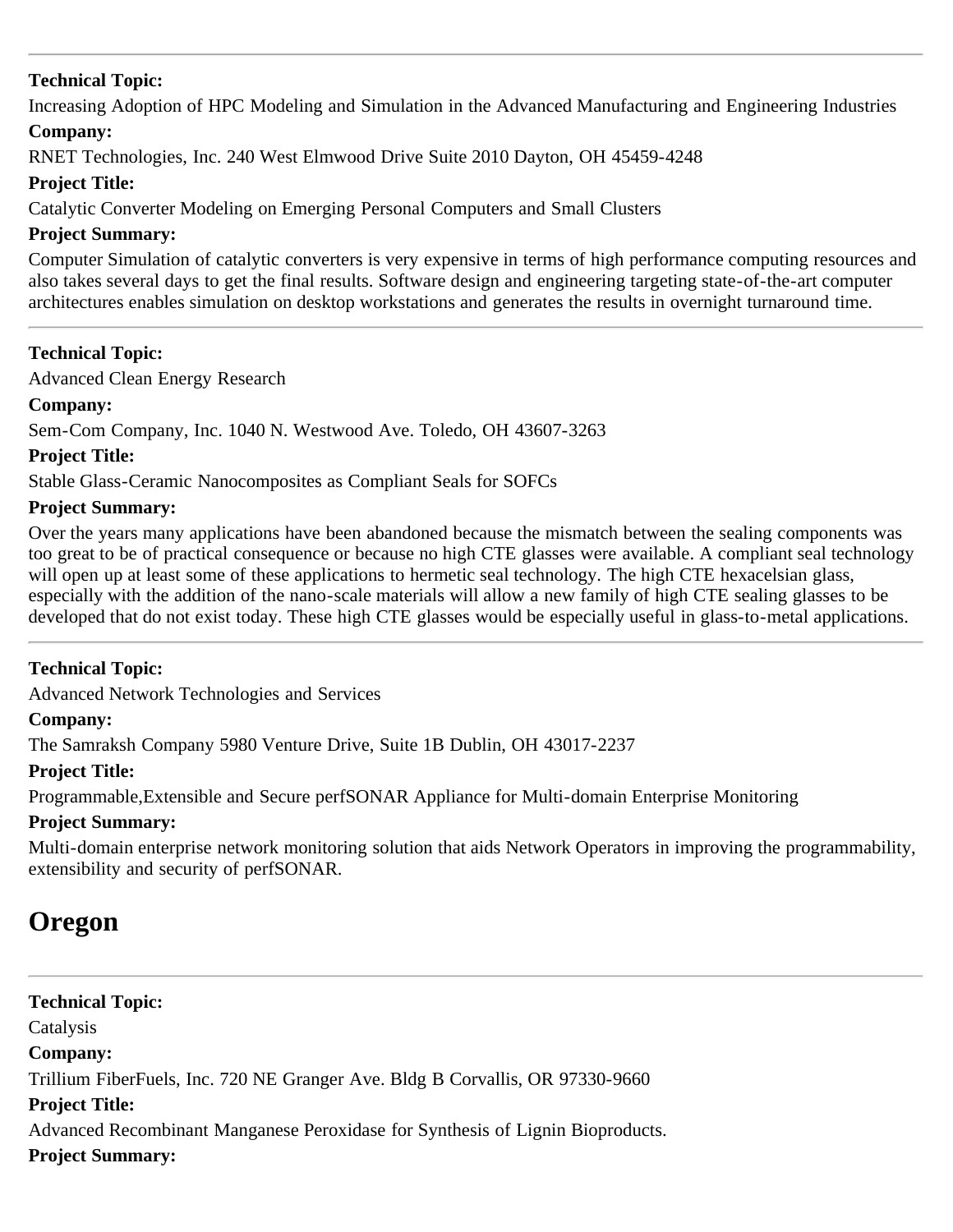Biomass is composed of up to 30% lignin, which is not fermentable. To enable lignin usage to make high-value chemicals, this research will develop a scalable method for producing the lignolytic enzyme manganese peroxidase (MnP). Products from MnP action on lignin will be investigated for potential use in a biorefinery.

## **Technical Topic:**

Technology to Support BES User Facilities

## **Company:**

Voxtel, Inc. 15985 NW Schendel Avenue Suite 200 Beaverton, OR 97006

## **Project Title:**

Picosecond Rate X-Ray Photon Counting Detector

## **Project Summary:**

A novel pixelated detector array will be developed that enables the realization of the improved time-resolving capabilities of modern synchrotrons. This will enable the study of complex and dynamic processes that occur in biological systems.

## **Technical Topic:**

Fusion Science and Technology

## **Company:**

Voxtel, Inc. 15985 NW Schendel Avenue Suite 200 Beaverton, OR 97006

## **Project Title:**

Rad-Hard Dual-Threshold High Count Rate Silicon Pixel Array Detector

## **Project Summary:**

A detector is being developed for x-ray pulse-probe and crystal spectroscopy measurements that include flexible x-ray photon counting modes of operation.

## **Technical Topic:**

High Energy Physics Detectors and Instrumentation

## **Company:**

Voxtel, Inc. 15985 NW Schendel Avenue Suite 200 Beaverton, OR 97006

## **Project Title:**

Large Area, Low Dark Count VIS-UV Solid State Photomultipliers

## **Project Summary:**

A new photodetector is being developed. The detector has greater sensitivity and lower noise than current silicon based photodetectors. The innovation allows large high performance photon counting detectors to be made at low cost.

## <span id="page-39-0"></span>**Pennsylvania**

## **Technical Topic:**

Catalysis

## **Company:**

EverNu Technology LLC 306 Camars Drive Warminster, PA 18974-3874

## **Project Title:**

Production of Methacrylic Acid and Other Oxygenated Chemicals Solely from Renewable Non-food Biomass Derived Feedstocks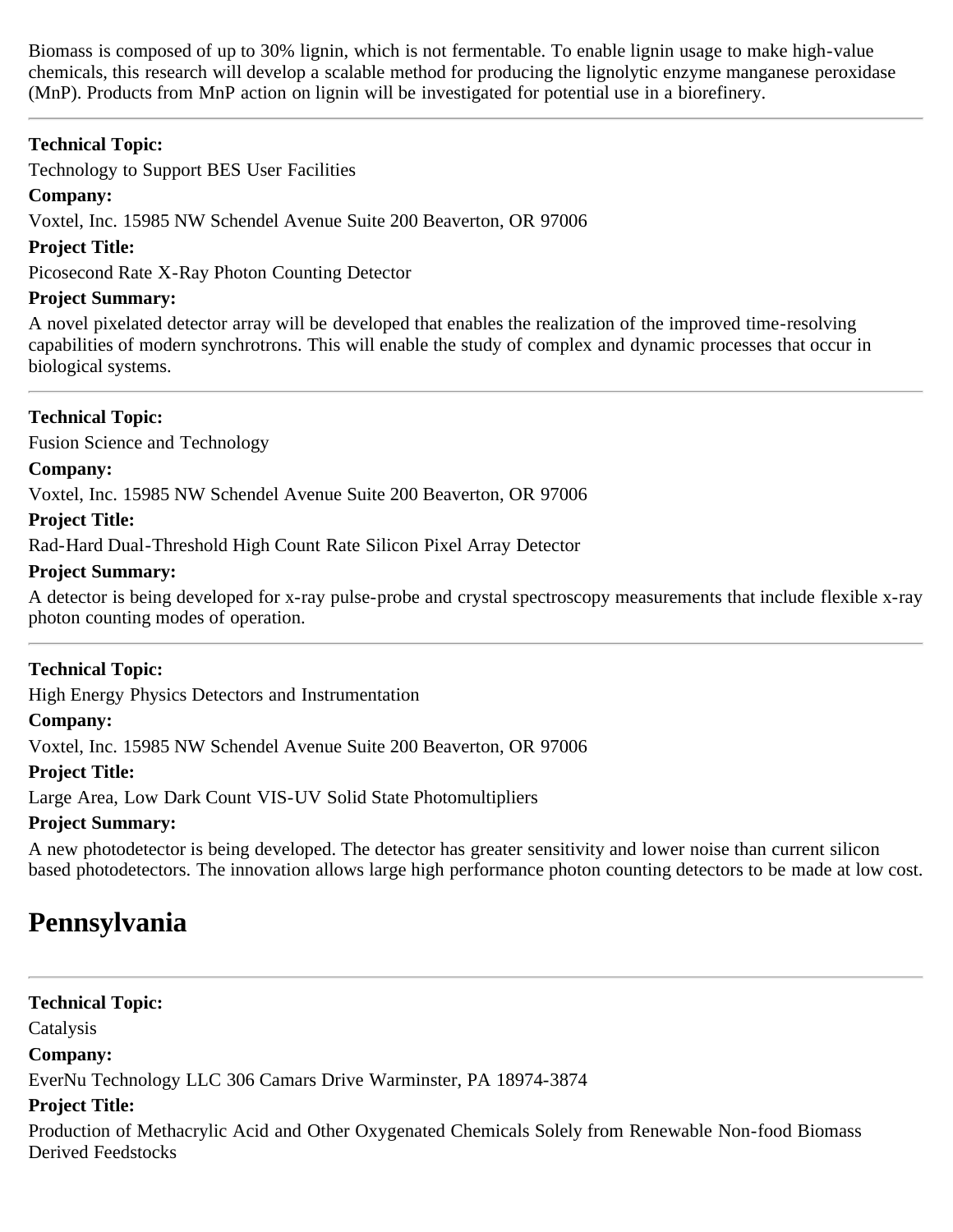## **Project Summary:**

The most predominant conventional process is the ACH process, which not only requires large volumes of fossil fuelbased feedstocks, but also consumes large amount of energy and produces large quantity of toxic wastes. Thus, there are strong needs and significant benefits to develop a novel process to enable the production of MAA and other oxygenated chemicals solely from renewable non-food biomass derived feedstocks. In additional to the potential of replacing billion pounds per year of fossil fuel-based feedstocks with ones solely derived from non-food biomasses, the proposed innovation by EverNu also offers two other potentially very significant public benefits by completely eliminating the serious environmental problems and greatly reducing the intensive energy consumption, both of which are inherent of the ACH process.

## **Technical Topic:**

Radio Frequency Accelerator Technology for High Energy Accelerators and Colliders

## **Company:**

Silicon Power Corporation 275 Great Valley Parkway Malvern, PA 19355-1308

## **Project Title:**

MegaWatt Power Electronic Switching Modules with Breakthrough Advances in Stray Inductance, Switching Speed and Energy Density, for Applications with Pulse Widths Down to the Sub-Microsecond Range

## **Project Summary:**

The industry of high voltage power electronic semiconductor switches, created and once dominated by the US, is now almost entirely controlled by foreign interests. We propose to develop a device that will displace all others in many applications and eliminate significant waste of electric energy in large power electronic converters.

## <span id="page-40-0"></span>**Tennesee**

## **Technical Topic:**

Instrumentation and Tools for Materials Research Using Neutron Scattering

## **Company:**

ORDELA, Inc. 1009 Alvin Weinberg Drive Oak Ridge, TN 37830-8012

## **Project Title:**

Characterization and Application of a Novel Neutron Detection Method to Replace Helium-3 in Advanced Neutron Detectors.

## **Project Summary:**

Available detector technology limits full utilization of intense neutron beams for advanced materials research at facilities such as the Spallation Neutron Source (SNS) at ORNL. Boron-10 lined pixel-cell detectors would remove limitations on neutron-scattering experiments and could be useful for applications in locating fissile materials for national security applications.

## <span id="page-40-1"></span>**Texas**

**Technical Topic:** Nuclear Physics Isotope Science and Technology **Company:** Clear Vascular, Inc. 21 Waterway Avenue, Suite 225 The Woodlands, TX 77380-3099 **Project Title:**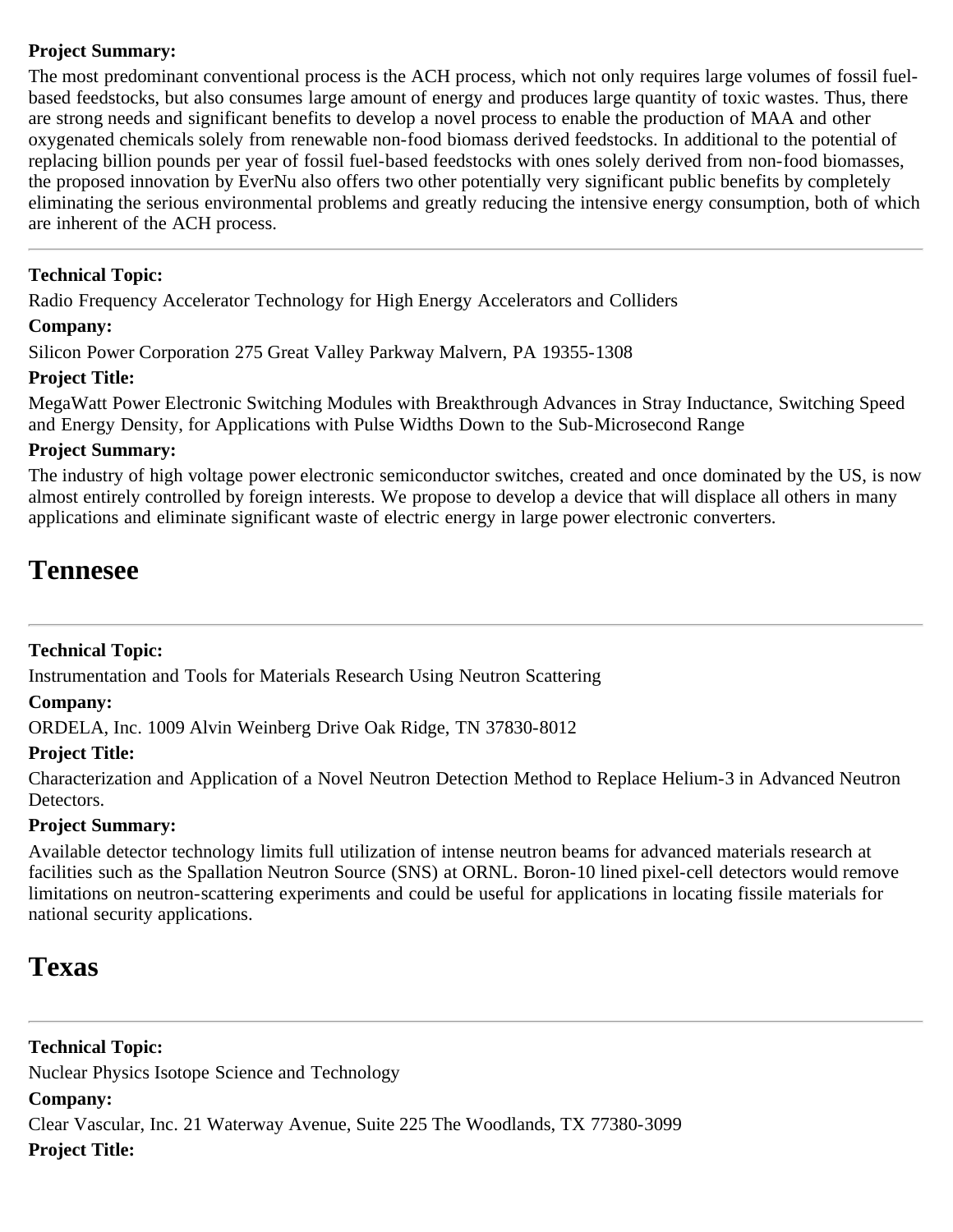Production of Commerical High Specific Activity Sn-117M Radiochemical and Chelates

## **Project Summary:**

This project will provide new methods for producing commercial quantities of radiochemicals that will have broad applications for and greater efficiency in the treatment of various cancers, vulnerable plaque, autoimmune and other diseases.

## **Technical Topic:**

Nuclear Physics Software and Data Management

## **Company:**

Crossfield Technology LLC 9390 Research Blvd Suite I200 Austin, TX 78759-7366

## **Project Title:**

Software Architecture for High-Speed Synchronous Network Instrumentation

## **Project Summary:**

This project will develop a distributed network instrumentation system that provides high-speed, low-latency data transfer from detectors to a computer or data storage system, and is scalable from one to thousands of channels. The innovative architecture uses commodity network components, and IEEE standards for time synchronization and detector plug-and-play.

## **Technical Topic:**

Increasing Adoption of HPC Modeling and Simulation in the Advanced Manufacturing and Engineering Industries

## **Company:**

Enthought, Inc. 515 Congress Ave. Suite 2100 Austin, TX 78701-3555

## **Project Title:**

A Python Interface to Trilinos/Tpetra for High-Level Access to HPC Solvers

## **Project Summary:**

Software originally developed for the NNSA will be made much more user friendly to enable scientists and engineers throughout industry and academia to easily benefit from its robust performance in HPC computing.

## **Technical Topic:**

Radio Frequency Accelerator Technology for High Energy Accelerators and Colliders

## **Company:**

Shear Form, Inc. 207 Dellwood St. Bryan, TX 77801-2520

## **Project Title:**

Seamless Nb Tubes for SRF Cavities

## **Project Summary:**

Increased deformability in high RRR Nb tube for superconducting radio frequency (SRF) cavities in linear accelerators will be achieved by an improved materials processing method to refine the microstructure. The improved microstructure will be produced by severe plastic deformation processing methods applied to reduce the average grain size, improve microstructural uniformity and texture, improve material ductility, improve SRF cavity performance, and lower SRF cavity manufacturing costs.

## **Technical Topic:**

Increasing Adoption of HPC Modeling and Simulation in the Advanced Manufacturing and Engineering Industries **Company:**

Z-Terra Inc. 16225 Park Ten Place, Suite 370 Houston, TX 77084-5089 **Project Title:**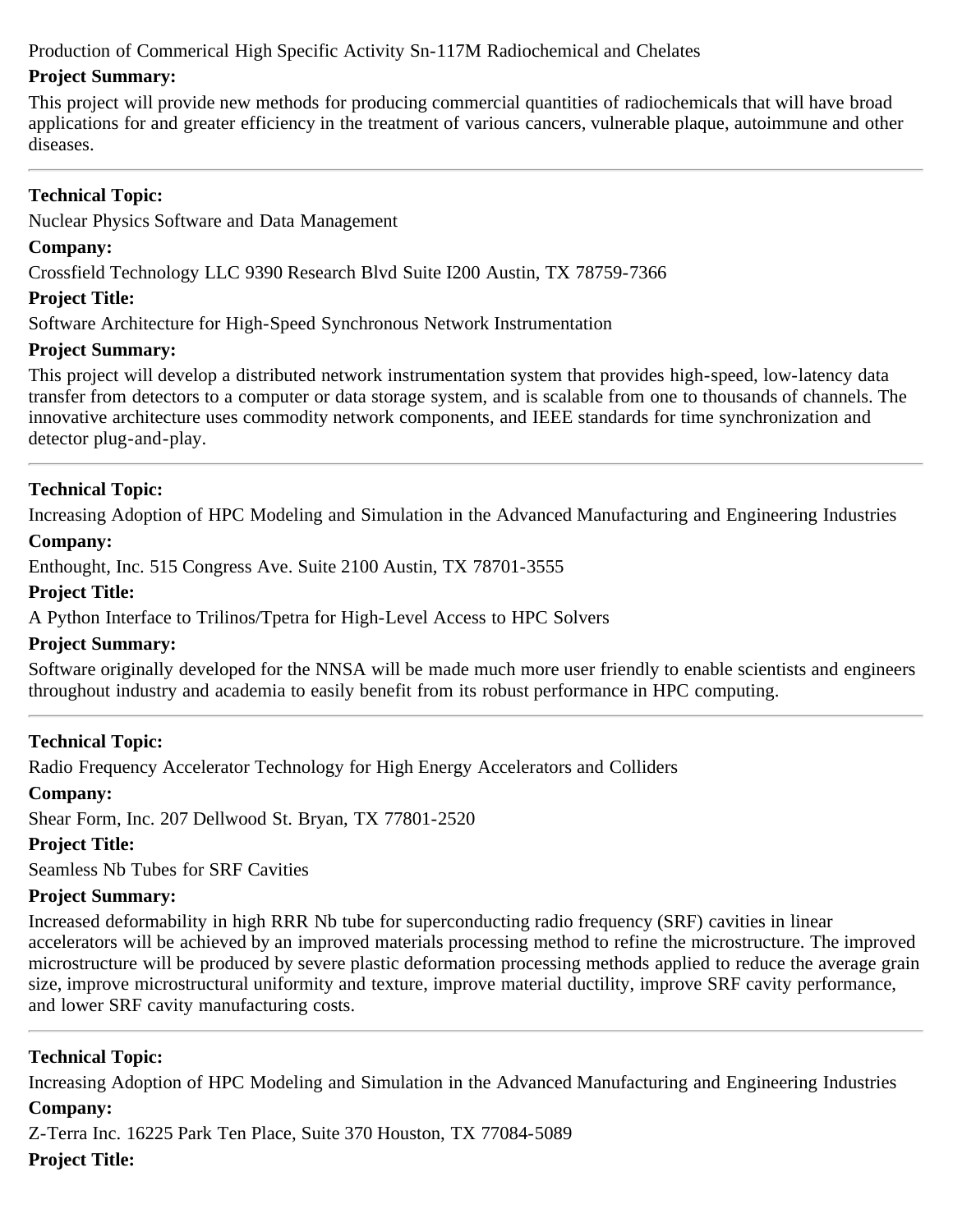Enterprise Software for Interactive and Super Efficient Processing of Large Multi-Dimensional Datasets

## **Project Summary:**

This research project combines current research from U.T. Austin with oil and gas state-of-the-art 3-D seismic imaging technology from Z-Terra Inc., to develop super-efficient enterprise software for accurately creating 3-D subsurface images of geologically complex areas. Such imaging technology allows oil-and-gas companies to create 3- D images of the earth and reduce development costs, increase the amount of hydrocarbons recovered and increase the amount of national oil reserves.

## <span id="page-42-0"></span>**Utah**

**Technical Topic:** Advanced Clean Energy Research **Company:** HiFunda, LLC 2150 South 1300 East, Suite 500 Salt Lake City, UT 84106-4375 **Project Title:** Ultra-High Temperature Thermal Barrier Coatings **Project Summary:**

The new coating technology developed through this STTR program can help to increase energy efficiency of gas turbines, reduce energy costs, maintain US leadership in the gas turbine equipment, and reduce greenhouse emissions

# <span id="page-42-1"></span>**Virginia**

## **Technical Topic:**

High Performance Materials for Nuclear Application

## **Company:**

Aeroprobe Corporation 2200 Kraft Drive, Suite 1475 Blacksburg, VA 24060-6164

## **Project Title:**

Near Net Shape Consolidation of Oxide Dispersion Strengthened Alloy Powders

## **Project Summary:**

Fabrication of ODS alloy structures is problematic due to 1) the inability to utilize any liquid-phase process such as casting, welding, laser cladding, etc. 2) grain coarsening caused by traditional heat treatment processes, 3) lack of geometric flexibility with current solid-state fabrication methods such as extrusion, 4) the need for coating and joining of dissimilar metals in the solid phase. Traditional thermal processing increases grain size dramatically which both reduces creep strength as well as decreases radiation resistance.

Aeroprobe proposes a solid-phase, near net shape consolidation process, friction stir-fabrication (FSF), for ODS alloys and structures that will overcome these current challenges.

## **Technical Topic:**

Advanced Network Technologies and Services **Company:** Fusion Factors LLC 1400 Technology Dr. Harrisonburg, VA 22802-2542 **Project Title:** Low-Cost Fiber Optic Network Reflectometer **Project Summary:**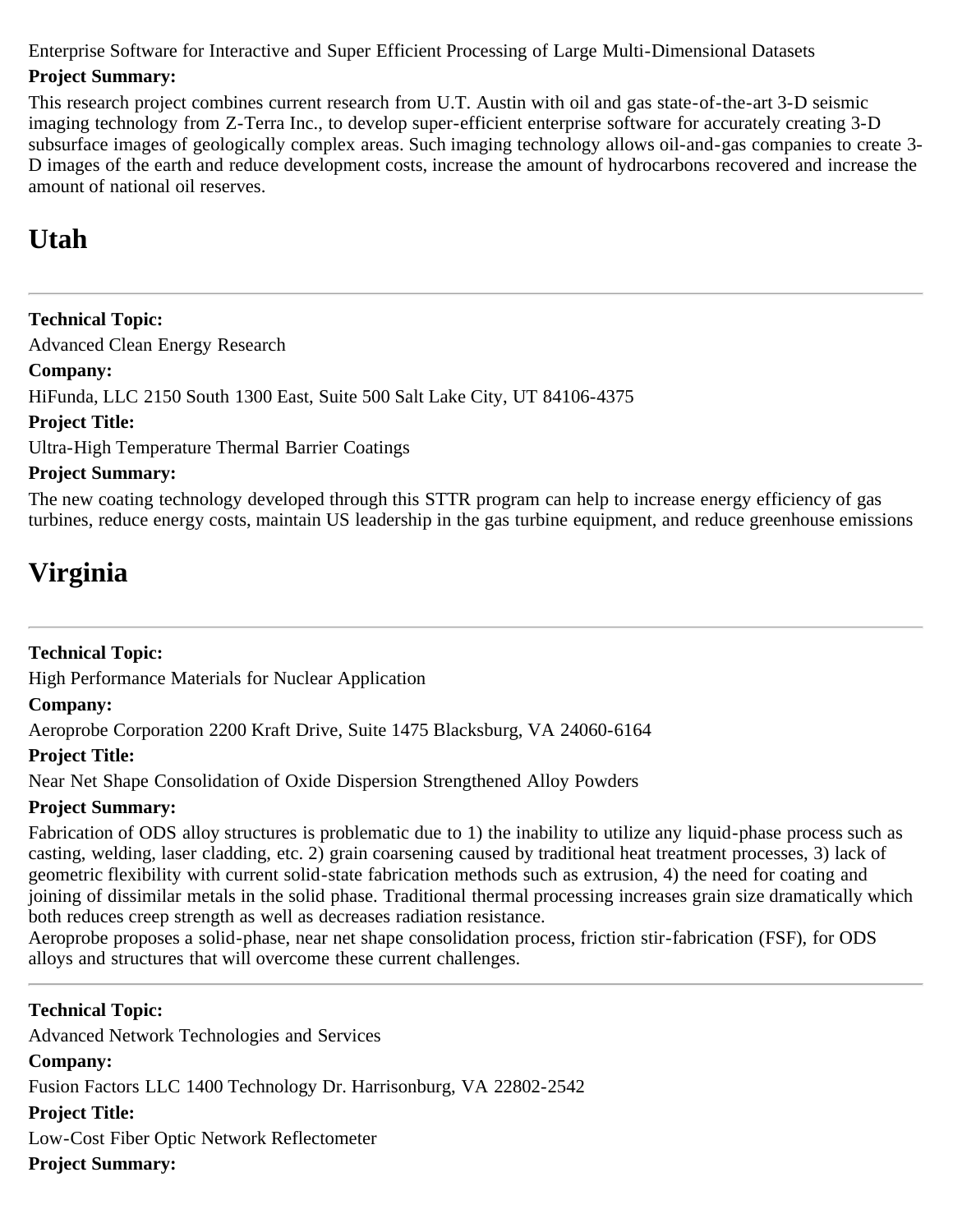This program develops new telecommunications testing equipment to enable monitoring and maintenance of sophisticated optical networks at 10x lower cost and enhanced performance than current equipment. This development effort will address the emerging need for massive deployment of optical network infrastructure with new, much cheaper instruments to test optical signal quality and network faults.

#### **Technical Topic:**

Catalysis

#### **Company:**

Gate Fuels Inc. 3107 Alice Dr Blacksburg, VA 24060-1600

#### **Project Title:**

High-yield Production of Fumarate from Cellulosic Biomass by Recombinant Cellulolytic Bacillus subtilis

## **Project Summary:**

This project will provide a low-cost route for high-yield fumarate production from pretreated non-food cellulosic biomass mediated by recombinant cellulolytic Bacillus subtilis. The cellulose fraction of biomass feedstock contains more than one half oxygen by weight, making it a good starting material for the production of oxygen-containing polymeric monomers. The goal of this project is to develop an industrially-safe recombinant cellulolytic Bacillus subtilis strain that can produce high-yield fumarate from cellulosic materials in a two- step fermentation.

## **Technical Topic:**

Increasing Adoption of HPC Modeling and Simulation in the Advanced Manufacturing and Engineering Industries

#### **Company:**

Harmonia Holdings Group, LLC 2020 Kraft Dr, Suite 1000 Blacksburg, VA 24060-6492

## **Project Title:**

HPC Auto-Assistant: Making HPC Software and Tools Easier to Use for the Experienced (Not Expert) User

#### **Project Summary:**

Widespread use of HPC makes the U.S. more competitive and improves profits; when lower tier companies use HPC they improve their own profitability, and that of companies they support as sub-contractors. HAA allows smaller companies to use HPC, assisting in economic recovery and in turn the creation of jobs.

## **Technical Topic:**

Advanced Sources for Accelerator Facilities

## **Company:**

MuPlus, Inc. 45 Jonquil Lane Newport News, VA 23606-

## **Project Title:**

High Brightness Superconducting RF Photo Injector Gun Cavity

## **Project Summary:**

A novel design concept is being developed for a superconducting RF gun, which is a key component of next generation light sources that require high brightness electron beams.

## **Technical Topic:**

Advanced Concepts and Technology for High Energy Accelerators **Company:** MuPlus, Inc. 45 Jonquil Lane Newport News, VA 23606 **Project Title:** Complete Muon Collider Cooling Channel Design and Simulations **Project Summary:**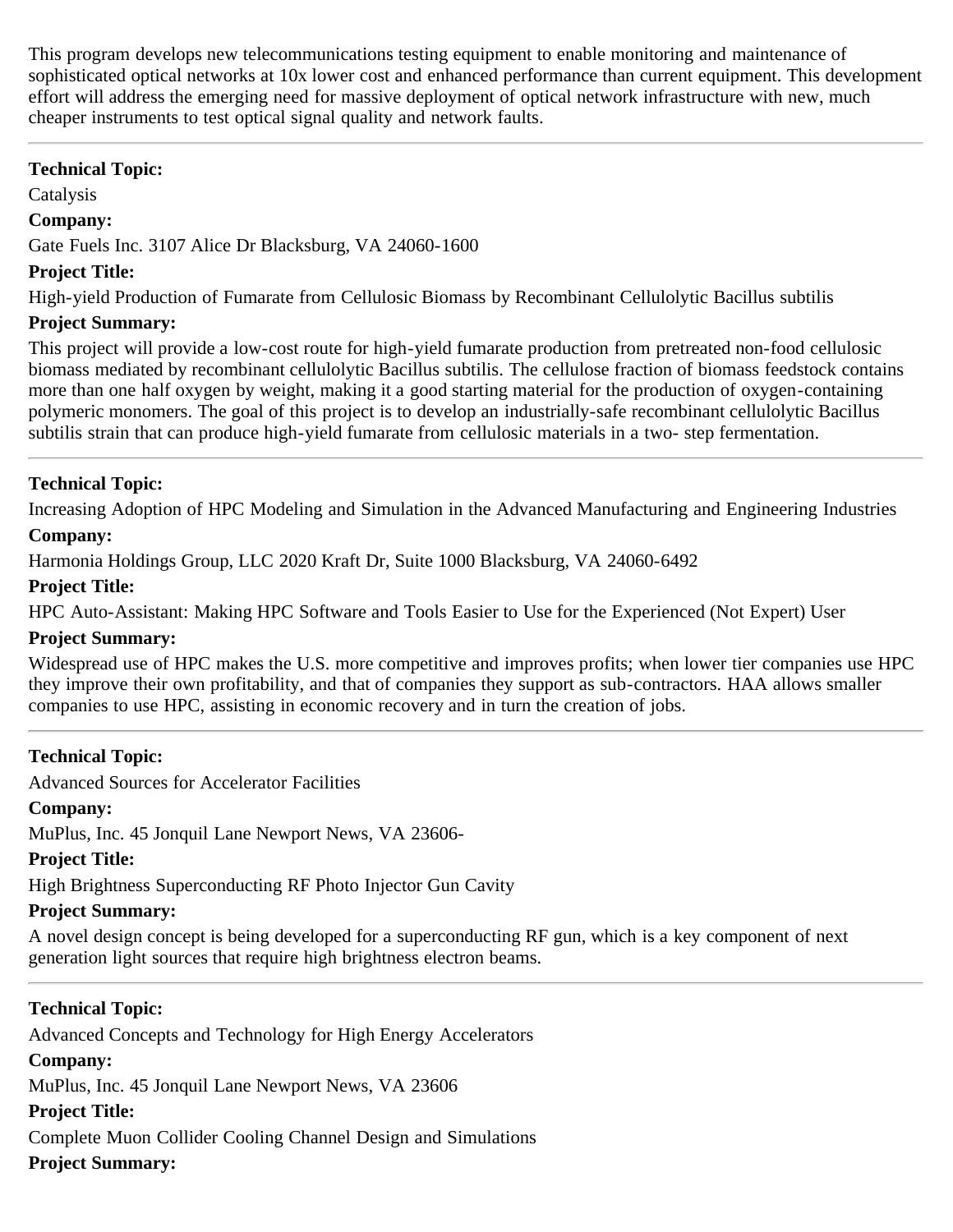This project will develop the theoretical principles and numerical simulation tools that are needed for the optimization of beam cooling systems for an energy-frontier muon collider that would complement and eventually overtake the LHC.

## **Technical Topic:**

Technologies for Subsurface Characterization and Monitoring

## **Company:**

NanoSonic, Inc 158 Wheatland Drive Pembroke, VA 24136-3645

## **Project Title:**

Integrated Metal RubberTM Sensors for Subsurface Monitoring

## **Project Summary:**

The proposed integrated Metal Rubber sensor network for subsurface monitoring is of help for the advanced management of remediation. The system can identify potential transfers on a real-time basis, allowing field sites to establish models concerning water transport, chemical migration, mass transfer and microbiologic activity.

## **Technical Topic:**

Increasing Adoption of HPC Modeling and Simulation in the Advanced Manufacturing and Engineering Industries

## **Company:**

Nimbis Services Inc. 1616 Anderson Road McLean, VA 22102-1602

## **Project Title:**

Manufacturing Expertise as a Service Portal

## **Project Summary:**

Technical expertise solution that matches computing, software, and expertise resources from labs, specialists and universities to assist industry.

## **Technical Topic:**

Catalysis

#### **Company:**

SuGanit Systems Inc 10903 Hunt Club Rd. Reston, VA 20190-3912

## **Project Title:**

Direct Catalytic Conversion of Lignin to Aromatic Compounds

## **Project Summary:**

A renewable, cost-effective method is proposed for production of aromatic chemicals (monomeric phenols) using lignin, currently a waste stream in biorefineries. This novel method employs homogeneous catalysis of lignin in ionic liquids (low melting temperature salts) with inexpensive catalysts at mild operating conditions.

## <span id="page-44-0"></span>**Washington**

**Technical Topic:** Technologies for Subsurface Characterization and Monitoring **Company:** Brooks Rand Labs 3958 6th Ave NW Seattle, WA 98107-5058 **Project Title:**

An Automated, Atomic Fluorescence-Based, Field Deployable Groundwater Mercury Monitoring System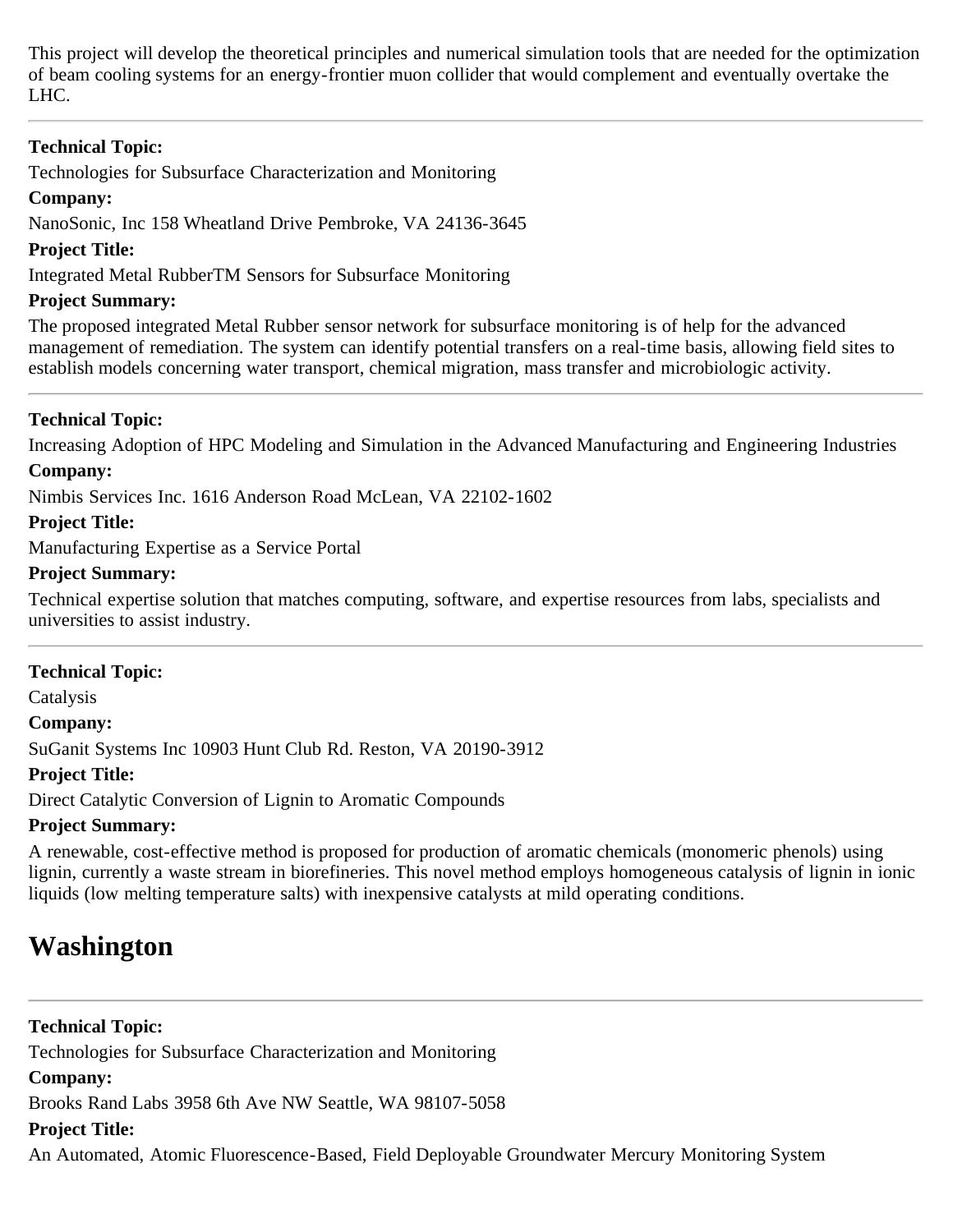## **Project Summary:**

Brooks Rand Labs proposes to design an automated, field deployable system to measure mercury concentrations in water. This will greatly reduce the cost of measuring mercury in the environment and could lead to a large increase in the availability of data, especially real-time data.

## **Technical Topic:**

Membranes for Industrial Applications

## **Company:**

Eagle Engineering & Testing Services 4110 York St. Bellingham, WA 98229-5010

## **Project Title:**

Development of a Fatty Acid Esterification Catalytic Membrane Reactor

## **Project Summary:**

This project will develop a solid catalytic membrane reactor to eliminate the acid neutralization requirement and the methanol vaporization / distillation steps before proceeding to the transesterification step.The use of Biodiesel in the U.S. is presently hampered by a lack of suitable feedstocks that do not compete with the food industry.

## **Technical Topic:**

Technologies for Subsurface Characterization and Monitoring

## **Company:**

Freestone Environmental Services, In 1100 Jadwin Avenue, Suite 250 Richland, WA 99352-3425

## **Project Title:**

Real-Time, In Situ Measurement of Hexavalent Chromium in Groundwater

## **Project Summary:**

The U.S. Department of Energy is seeking a remote sensor for measuring chromium contamination in groundwater wells. Laboratory methods based on spectrochemical analysis are being adapted for remote, submerged, long-term measurement.

## **Technical Topic:**

Instrumentation for Electron Microscopy and Scanning Proble Microscopy

## **Company:**

Hummingbird Precision Machine Co, db Hummingbird 8300 28th Ct. NE Units 200/300/400 Lacey, WA 98516-7126 **Project Title:**

Liquid and Full Pressure Range Gas Environmental TEM Specimen Holders for High-Resolution Elemental Analysis

## **Project Summary:**

This project proposes to develop and commercialize electron microscope environmental gas and liquid specimen holders to give researches radically improved methods for studying energy storage and generation processes and materials at the nanometer scale. This should facilitate improvement of batteries and fuel cells and increase efficiency of catalytic processes.

## **Technical Topic:**

Instrumentation for Electron Microscopy and Scanning Proble Microscopy

## **Company:**

Hummingbird Precision Machine Co, db Hummingbird 8300 28th Ct. NE Units 200/300/400 Lacey, WA 98516-7126 **Project Title:**

Cross-Correlative Double-Tilt Nano-Mechanical Testing Platform for The Transmission and Scanning Electron **Microscopes**